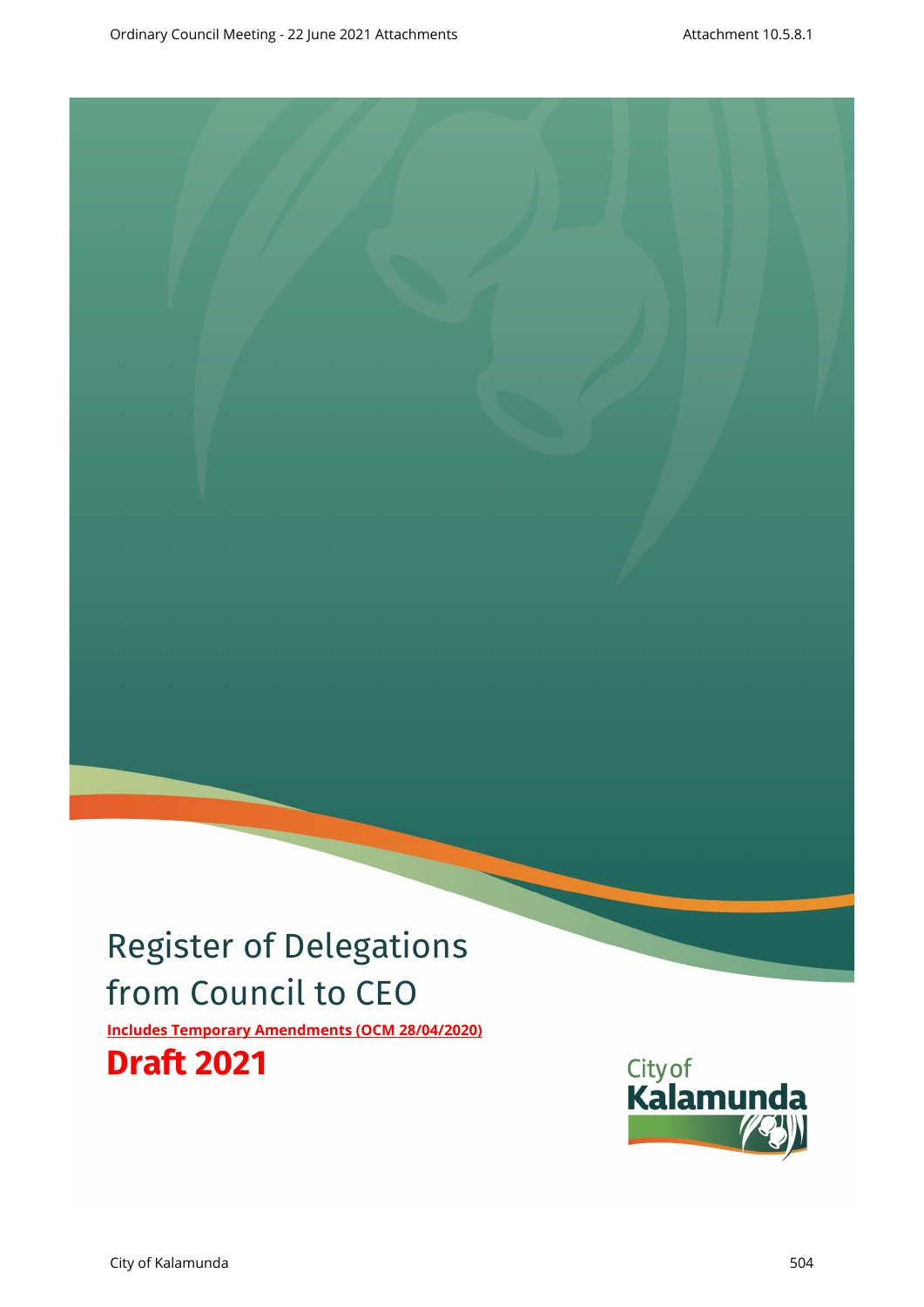## **INDEX**

| BLD1 - Building Matters - Permits, Certificates and Orders 22             |
|---------------------------------------------------------------------------|
|                                                                           |
| BLD3 - Building Matters - Enforcement - Fines, Penalties and Infringement |
|                                                                           |
| LOCAL GOVERNMENT (Financial Management) Regulations 1996 30               |
|                                                                           |
| PLANNING AND DEVELOPMENT ACT 2005 & LOCAL PLANNING SCHEME NO.3 31         |
|                                                                           |
|                                                                           |
|                                                                           |
| BUSH FIRES ACT 1954 ……………………………………………………………………………………34                    |
|                                                                           |
|                                                                           |
|                                                                           |
|                                                                           |

City of Kalamunda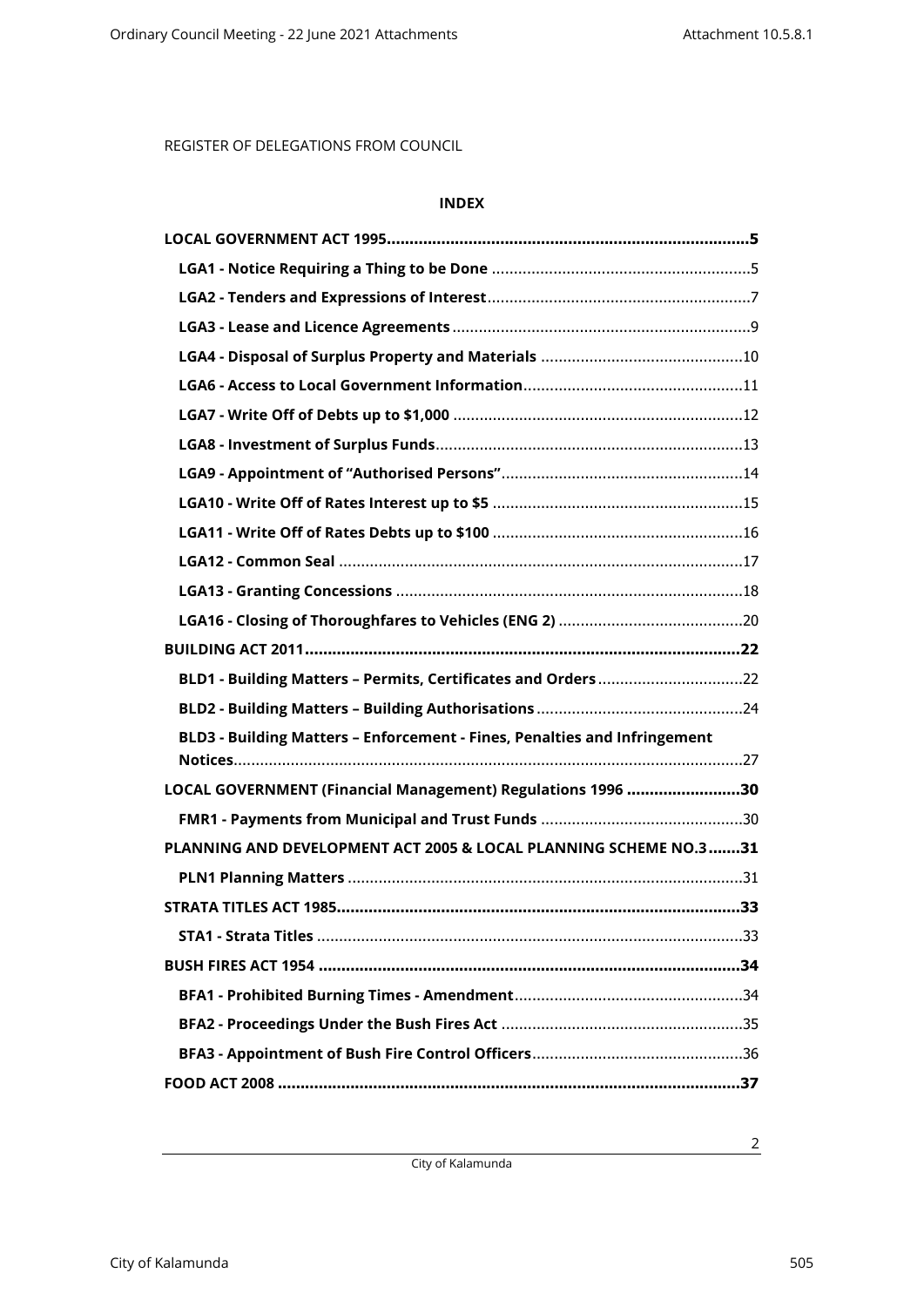| FOOD1 - Prohibition Orders - Section 65 of the Food Act 200837                                                                                                  |
|-----------------------------------------------------------------------------------------------------------------------------------------------------------------|
| FOOD 2 - Appointment of Authorised Persons Under the Food Act 200838                                                                                            |
|                                                                                                                                                                 |
| HLT1 - Appointment of Environmental Health Officers of the Public Health Act                                                                                    |
| HLT2 - appointment persons or classes of persons to be authorised officers or<br>approved officers for the purposes of the Criminal Procedure Act 2004 Part 240 |
|                                                                                                                                                                 |
|                                                                                                                                                                 |
|                                                                                                                                                                 |
|                                                                                                                                                                 |
|                                                                                                                                                                 |
|                                                                                                                                                                 |
|                                                                                                                                                                 |
|                                                                                                                                                                 |
|                                                                                                                                                                 |
|                                                                                                                                                                 |
| MISC3 - SES - Appointment of Local Co-Ordinator and Deputy Coordinator48                                                                                        |
|                                                                                                                                                                 |
|                                                                                                                                                                 |
|                                                                                                                                                                 |
|                                                                                                                                                                 |
|                                                                                                                                                                 |
|                                                                                                                                                                 |
|                                                                                                                                                                 |
|                                                                                                                                                                 |
|                                                                                                                                                                 |
|                                                                                                                                                                 |
| LGA15 - Land Asset Rationalisation - Disposal of Property - Additional                                                                                          |
|                                                                                                                                                                 |
|                                                                                                                                                                 |

City of Kalamunda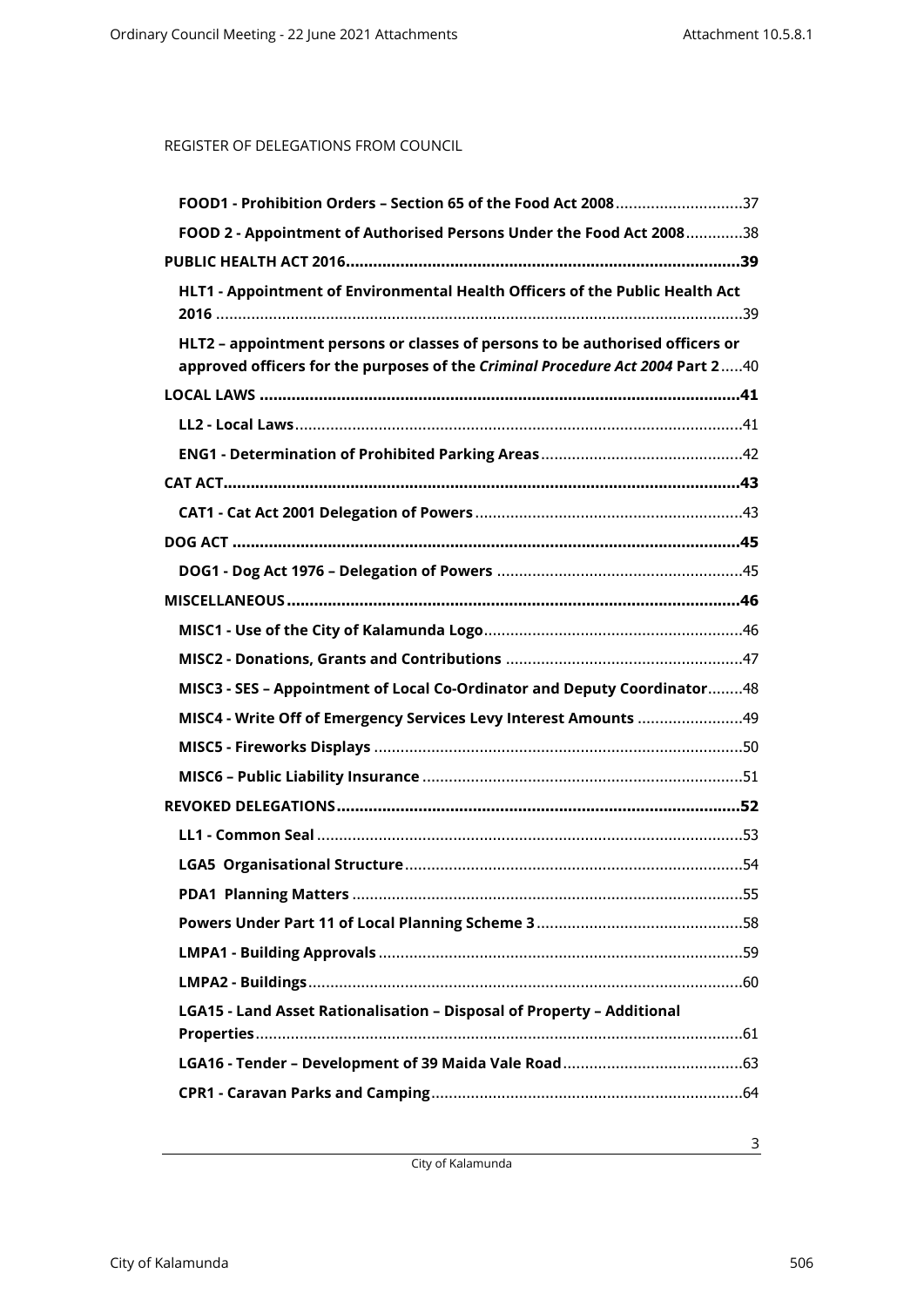| MISC7 Traffic Consideration - Shopping Centre Kalamunda Road, High Wycombe |  |
|----------------------------------------------------------------------------|--|
|                                                                            |  |
|                                                                            |  |
|                                                                            |  |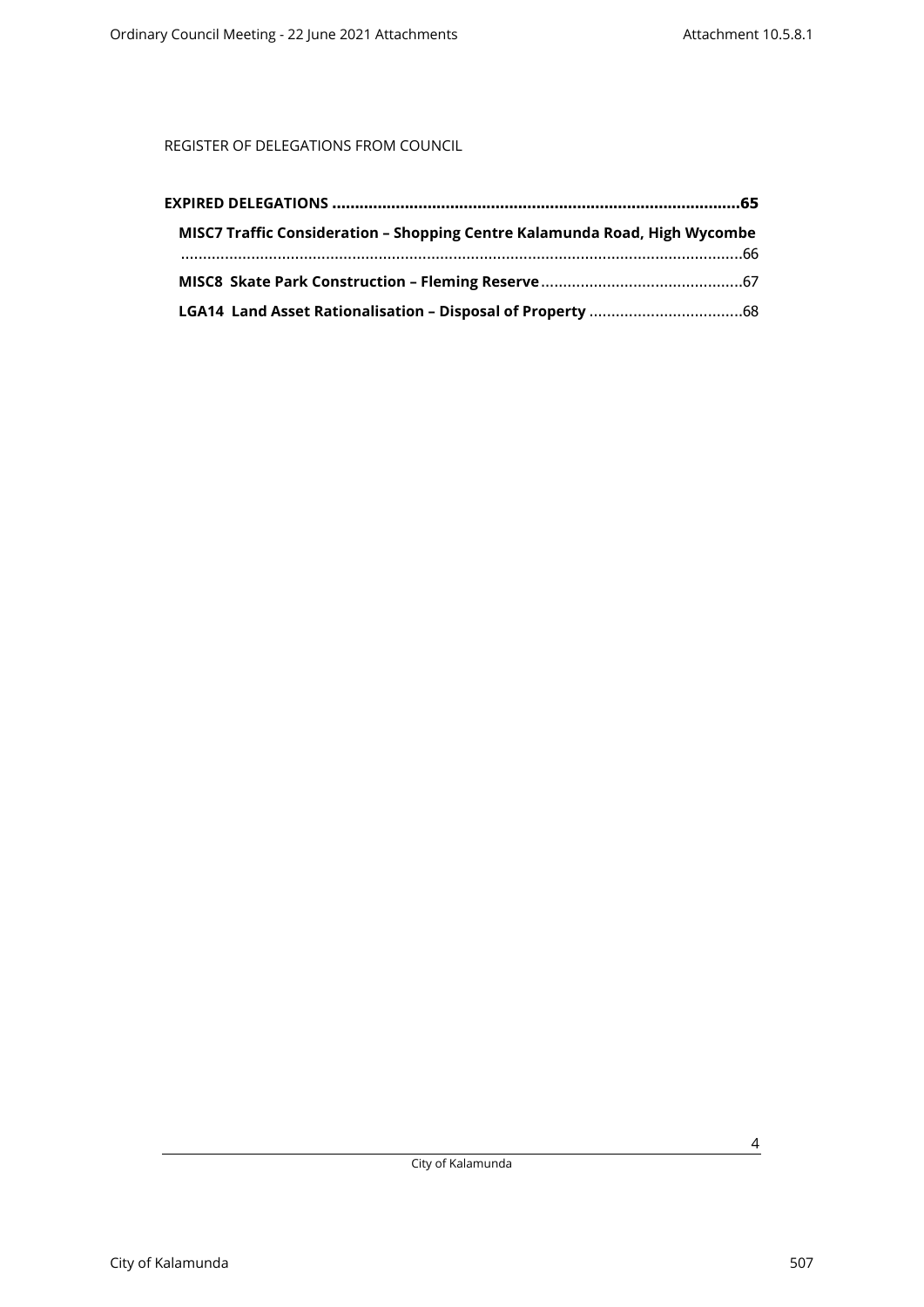## <span id="page-4-1"></span><span id="page-4-0"></span>**LOCAL GOVERNMENT ACT 1995**

### **LGA1 - Notice Requiring a Thing to be Done**

| Delegation from:    | Council                        |
|---------------------|--------------------------------|
| Delegated to:       | <b>Chief Executive Officer</b> |
| Date Adopted:       |                                |
| Date Last Reviewed: | <b>23 June 2020</b>            |

| Legislation:                                                          | Local Government Act 1995, ss. 3.25 & 3.26                                                                                                                                                                                                                                                                                                                                                                                                                       |
|-----------------------------------------------------------------------|------------------------------------------------------------------------------------------------------------------------------------------------------------------------------------------------------------------------------------------------------------------------------------------------------------------------------------------------------------------------------------------------------------------------------------------------------------------|
| Power or Duty of the<br>Local Government which<br>is being delegated: | 3.25. Notices requiring certain things to be done by owner<br>or occupier of land                                                                                                                                                                                                                                                                                                                                                                                |
|                                                                       | (1)<br>A local government may give a person who is the owner<br>or, unless Schedule 3.1 indicates otherwise, the occupier<br>of land a notice in writing relating to the land requiring<br>the person to do anything specified in the notice that -<br>is prescribed in Schedule 3.1, Division 1; or<br>(a)<br>is for the purpose of remedying or mitigating the<br>(b)<br>effects of any offence against a provision<br>prescribed in Schedule 3.1, Division 2. |
|                                                                       | 3.26. Additional powers when notices given                                                                                                                                                                                                                                                                                                                                                                                                                       |
|                                                                       | (1)<br>This section applies when a notice is given under section<br>$3.25(1)$ .                                                                                                                                                                                                                                                                                                                                                                                  |
|                                                                       | (2)<br>If the person who is given the notice ("notice recipient")<br>fails to comply with it, the local government may do<br>anything that it considers necessary to achieve, so far as<br>is practicable, the purpose for which the notice was given.                                                                                                                                                                                                           |
|                                                                       | The local government may recover the cost of anything it<br>(3)<br>does under subsection (2) as a debt due from the person<br>who failed to comply with the notice.                                                                                                                                                                                                                                                                                              |

### **DETAILS**

Under section 5.42 of the Local Government Act 1995, the Chief Executive Officer is delegated to exercise the powers or discharge the duties of the Council under sections 3.25 and 3.26 of the Local Government Act 1995.

| <b>Related Documents</b>            |                                                 |  |
|-------------------------------------|-------------------------------------------------|--|
| Council Policy:                     | n/a                                             |  |
| Administration<br>Policy/Procedure: | n/a                                             |  |
| Notes:                              | <b>Local Government Act 1995</b>                |  |
|                                     | 3.24 Authorising persons under this subdivision |  |

City of Kalamunda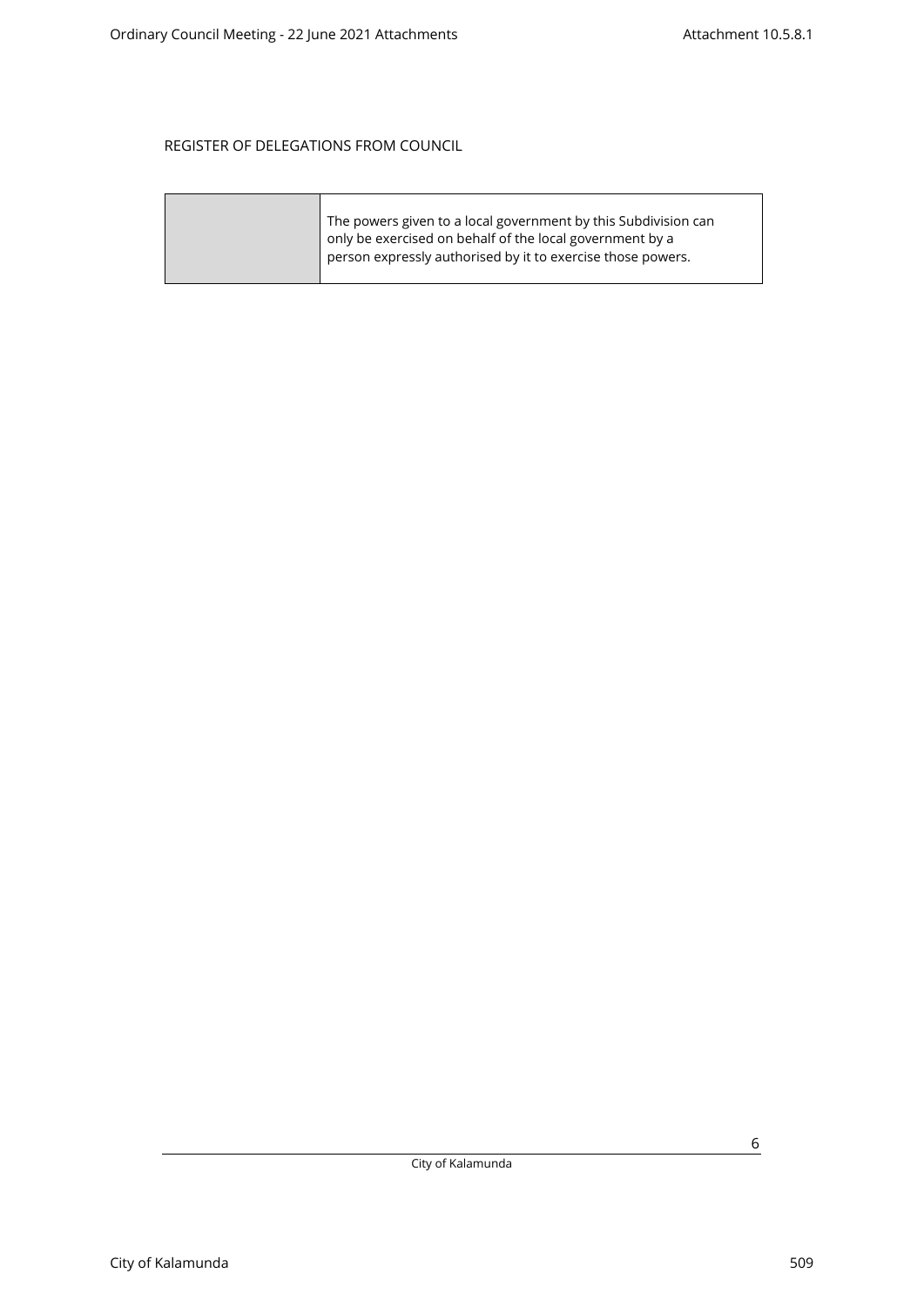### <span id="page-6-0"></span>**LGA2 - Tenders and Expressions of Interest**

| Delegation from:    | Council                        |
|---------------------|--------------------------------|
| Delegated to:       | <b>Chief Executive Officer</b> |
| Date Adopted:       | 26 June 2018                   |
| Date Last Reviewed: | <b>23 June 2020</b>            |

| Legislation:                                                          | Sections 3.57, 5.42 and 5.43 of the Local Government Act 1995 [The<br>Act] and Part IV of the Local Government (Functions and General)<br>Regulations 1996 [F&G r.]                |
|-----------------------------------------------------------------------|------------------------------------------------------------------------------------------------------------------------------------------------------------------------------------|
| Power or Duty of the<br>Local Government which<br>is being delegated: | Refer to details below for the specific powers and duties delegated to<br>the CEO for the calling of tenders, expressions of interest and<br>administration of the tender process. |
| $P = 1.31$                                                            |                                                                                                                                                                                    |

#### **Details:**

Pursuant to Sections 5.42 and 5.43 of the *Local Government Act 1995*, the Chief Executive Officer is delegated authority to:

- 1. call tenders [F&G r.11 (1)].
- 2. determine a sole supplier arrangement, if, because of the unique nature of the goods or services or for any other reason it is unlikely that there is more than one supplier, [F&G r.1 1(f)].
- 3. invite tenders although not required to do so [F&G r.13].
- 4. determine in writing, before tenders are called, the criteria for acceptance of tenders [F&G r.14 (2a)].
- 5. determine the information that is to be disclosed to those interested in submitting a tender [F&G r.14 (4) (a)].
- 6. vary tender information after public notice of invitation to tender and before the close of tenders, taking reasonable steps to ensure each person who has sought copies of the tender information is provided notice of the variation [F&G r.14(5)].
- 7. evaluate tenders, by written evaluation, and decide which is the most advantageous to accept [F&G r.18 (4)].
- 8. to accept any tender for the provision of goods or services that does not exceed a total contract price of \$1,000,000 plus GST subject to the following condition;

### Condition:

- a) *A tender is not to be accepted without Council approval where the tendered amount will result in exceeding the approved budget allocated for the goods or service or the capital works Budget for the relevant project;*
- *b) The goods or services to be procured are included in the adopted Budget;*
- *c) Tender Assessment Reports are to be provided as Confidential Documents to Council for comment for three clear business days prior to the Chief Executive Officer exercising the delegation; and*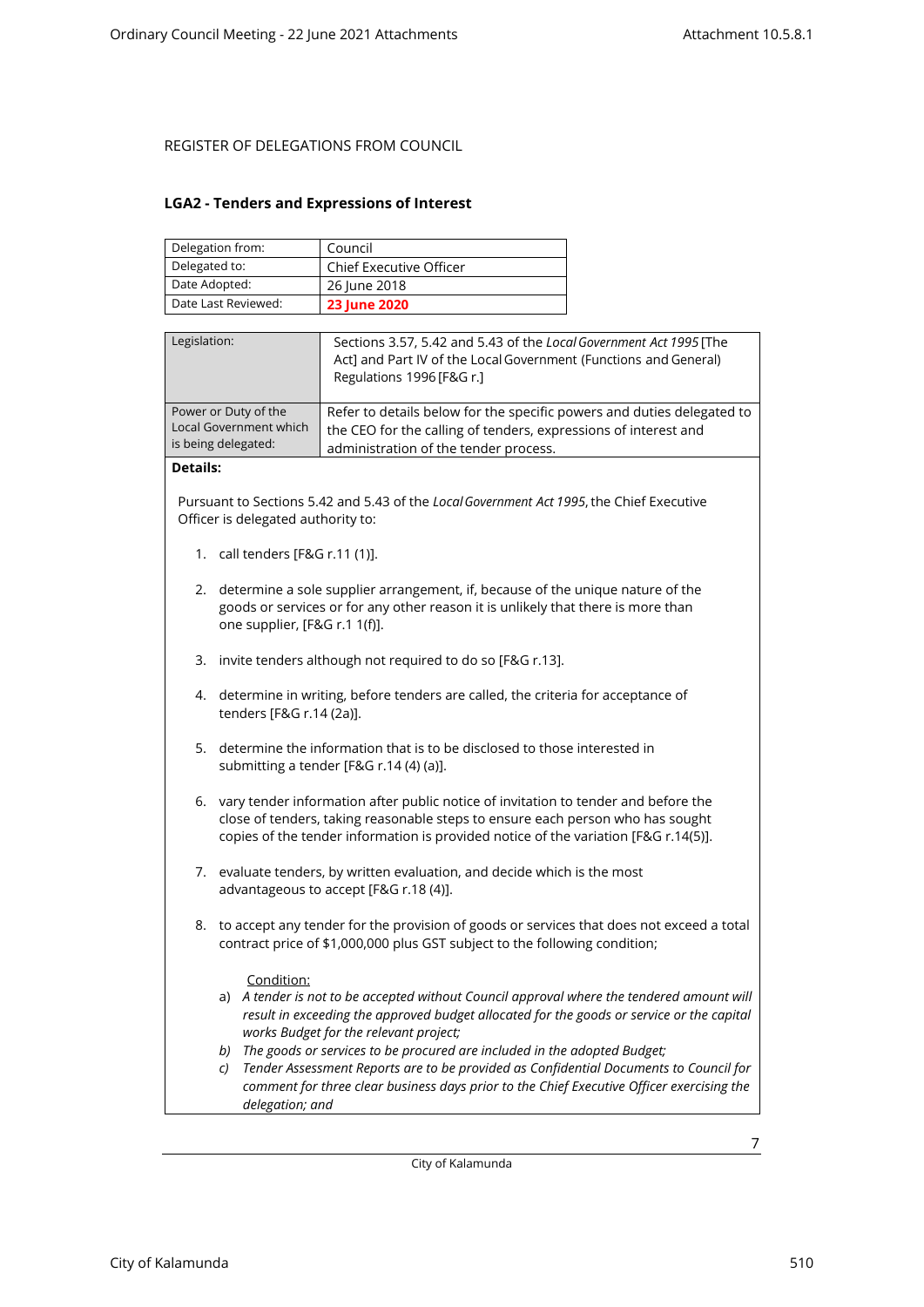| Any tenders awarded under this delegation are to be reported to the next meeting<br>d)<br>Council.                                                                                                                                                                                                                                      |  |
|-----------------------------------------------------------------------------------------------------------------------------------------------------------------------------------------------------------------------------------------------------------------------------------------------------------------------------------------|--|
| reject any tenders for the provision of goods or services that does not exceed a<br>total contract price of \$1,000,000, plus GST in accordance with the requirements of<br>the Functions and General Regulations [F&G r.18(2) and (4)]                                                                                                 |  |
| 9. determine that a variation proposed is minor in context of the total goods or<br>services sought through the invitation to tender, within the \$value detailed as a<br>condition on this Delegation, and to then enter into minor variations with the<br>successful tenderer before entering into a contract [F&G r.20 (1) and (3)]. |  |
| Condition:<br>A minor variation is not to be amount that is greater than 10% of the estimated value of the<br>contract for the goods or service                                                                                                                                                                                         |  |
| 10. seek clarification from tenderers in relation to information contained in their<br>tender submission [F&G r.18 (4a)].                                                                                                                                                                                                               |  |
| 11. decline any tender [F&G r.18 (5)].                                                                                                                                                                                                                                                                                                  |  |
| 12. choose the next most advantageous tender to accept if the chosen tenderer is<br>unable or unwilling to form a contract OR the minor variation cannot be agreed<br>with the successful tenderer, so that the tenderer ceases to be the chosen<br>tenderer, [F&G r.20(2)].                                                            |  |
| 13. vary a contract after it has been entered into, provided the variation does not<br>change the scope of the contract OR is a renewal or extension that was included<br>in the original tender submission in accordance with r.11(2)(j). [F&G r.21A].                                                                                 |  |
| 14. accept another tender where within 6-months of either accepting a tender, a<br>contract has not been entered into OR the successful tenderer agrees to<br>terminate the contract [F&G r.18(6) & (7)].                                                                                                                               |  |

| <b>Related Documents</b> |          |  |
|--------------------------|----------|--|
| Council Policy:          | $C-PP01$ |  |
| Administration           | CM-PP01  |  |
| Policy/Procedure:        |          |  |
| Notes:                   |          |  |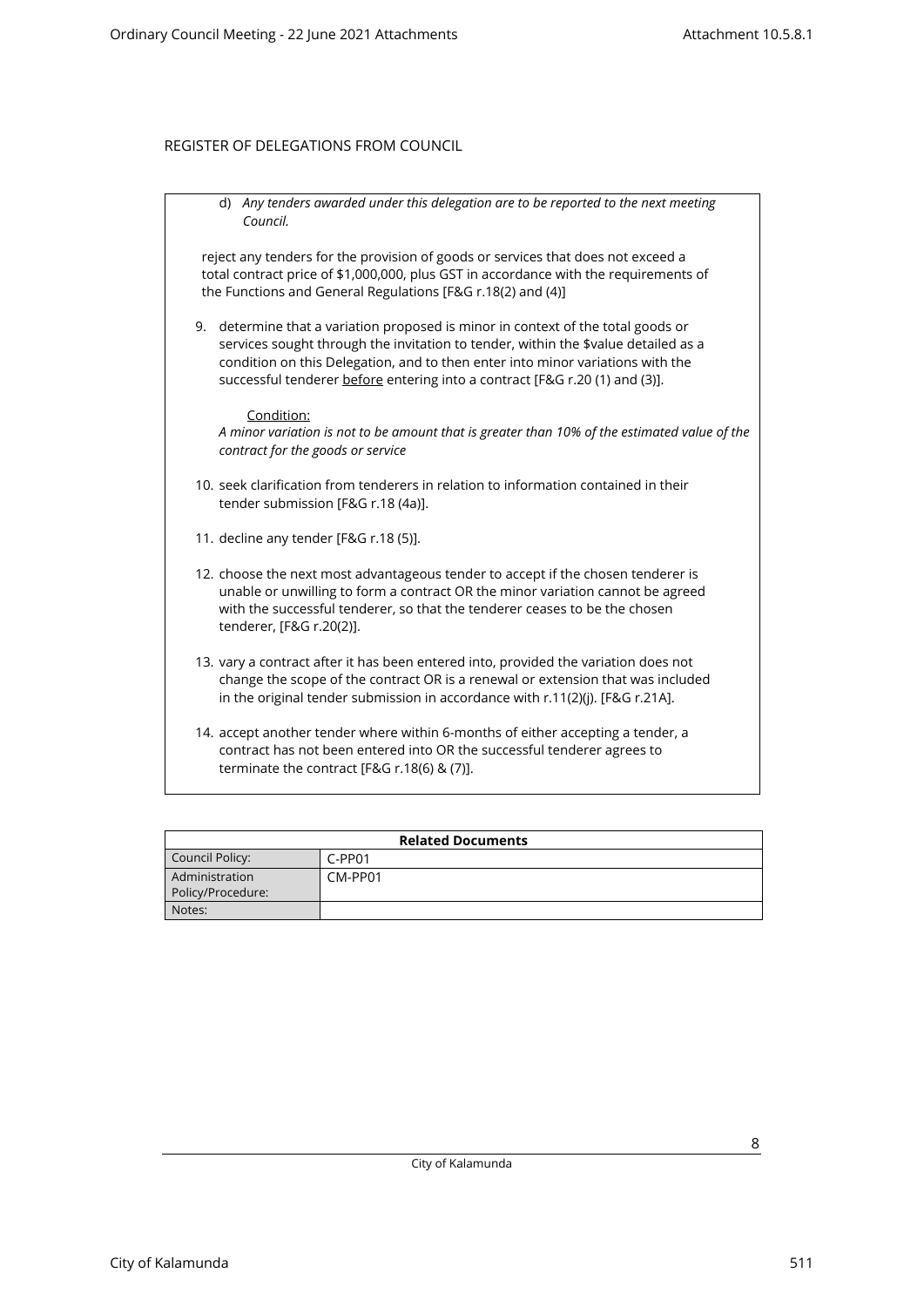### <span id="page-8-0"></span>**LGA3 - Lease and Licence Agreements**

| Delegation from:    | Council                        |
|---------------------|--------------------------------|
| Delegated to:       | <b>Chief Executive Officer</b> |
| Date Adopted:       |                                |
| Date Last Reviewed: | <b>23 June 2020</b>            |

| Legislation:            | Local Government Act 1995, s.3.58                                   |
|-------------------------|---------------------------------------------------------------------|
| Power or Duty of the    | 3.58. Disposing of property                                         |
| <b>Local Government</b> | $(1)$ In this section $-$                                           |
| which is being          | "dispose" includes to sell, lease, or otherwise dispose of, whether |
| delegated:              | absolutely or not; "property" includes the whole or any part of the |
|                         | interest of a local government in property, but does not include    |
|                         | money.                                                              |
|                         |                                                                     |

### **DETAILS**

Under section 5.42 of the *Local Government Act 1995*, the Chief Executive Officer is delegated to exercise the powers or discharge the duties of the Council to lease; sublease; or reassign a lease of property under section 3.58 of the *Local Government Act 1995*.

| <b>Related Documents</b> |                                                                |  |
|--------------------------|----------------------------------------------------------------|--|
| Council Policy:          | FAC12 - Lease, Licence and Rent of Council Owned or Controlled |  |
|                          | Properties                                                     |  |
|                          | FAC21 - Use and Development of Facilities                      |  |
| Administration           | N/A                                                            |  |
| Policy/Procedure:        |                                                                |  |
| Notes:                   | Applies to lease and licence agreements.                       |  |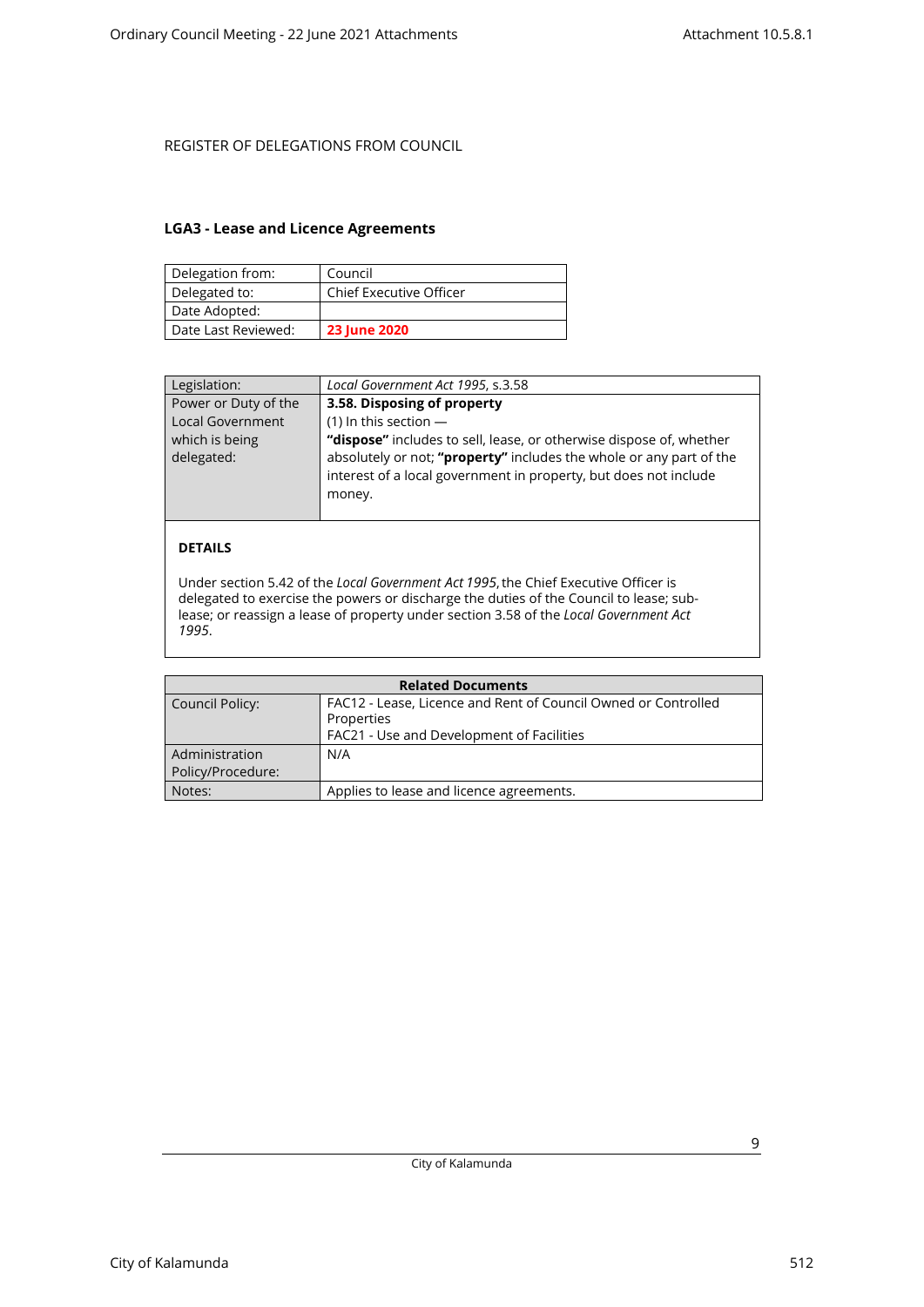### <span id="page-9-0"></span>**LGA4 - Disposal of Surplus Property and Materials**

| Delegation from:    | Council                        |
|---------------------|--------------------------------|
| Delegated to:       | <b>Chief Executive Officer</b> |
| Date Adopted:       |                                |
| Date Last Reviewed: | <b>23 June 2020</b>            |

| Legislation:                                                             | Local Government Act 1995, s.3.58; Local Government (Functions and<br>General) Regulations 1996, r.30                                                                                                                                                                                                                                                                                                                                 |
|--------------------------------------------------------------------------|---------------------------------------------------------------------------------------------------------------------------------------------------------------------------------------------------------------------------------------------------------------------------------------------------------------------------------------------------------------------------------------------------------------------------------------|
| Power or Duty of the<br>Local Government<br>which is being<br>delegated: | 3.58. Disposing of property<br>In this section $-$ "dispose" includes to sell, lease, or<br>(1)<br>otherwise dispose of, whether absolutely or not; "property"<br>includes the whole or any part of the interest of a local<br>government in property, but does not include money.                                                                                                                                                    |
|                                                                          | 30. Dispositions of property to which section 3.58 of Act does<br>not apply<br>A disposition of property other than land is<br>(3)<br>an exempt disposition if $-$<br>(a) its market value is less than \$20 000; or<br>(b) it is disposed of as part of the consideration for other<br>property that the local government is acquiring for a<br>consideration the total value of which is not more, or<br>worth more, than \$50 000. |
|                                                                          |                                                                                                                                                                                                                                                                                                                                                                                                                                       |

### **DETAILS**

Under section 5.42 of the *Local Government Act 1995*, the Chief Executive Officer is delegated to exercise the powers or discharge the duties of the Council under section 3.58 of the *Local Government Act 1995*where –

the disposition of property is an exempt disposition in accordance with Regulation 30(3) of the *Local Government (Functions and General) Regulations 1996*.

| <b>Related Documents</b> |  |
|--------------------------|--|
| Council Policy:          |  |
| Administration           |  |
| Policy/Procedure:        |  |
| Notes:                   |  |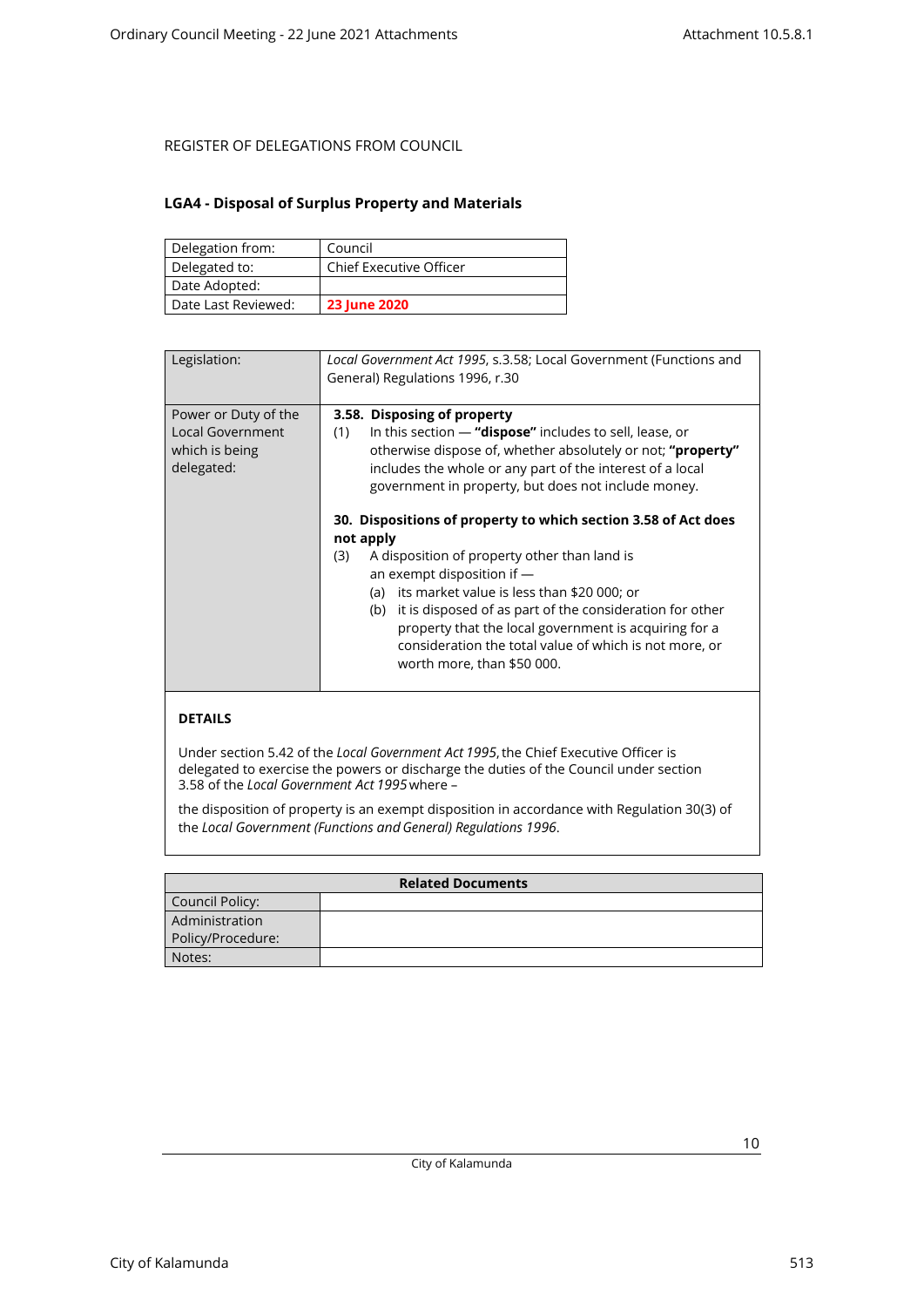### <span id="page-10-0"></span>**LGA6 - Access to Local Government Information**

| Delegation from:    | Council                        |
|---------------------|--------------------------------|
| Delegated to:       | <b>Chief Executive Officer</b> |
| Date Adopted:       |                                |
| Date Last Reviewed: | <b>23 June 2020</b>            |

| Legislation:                                                             | Local Government Act 1995, ss. 5.94 - 5.96; Local Government<br>(Administration) Regulations 1996, r.29 & 29A                                                                                                                                                                                                                                                                                                                                                                                                                                                                                                                                                                                                                                 |
|--------------------------------------------------------------------------|-----------------------------------------------------------------------------------------------------------------------------------------------------------------------------------------------------------------------------------------------------------------------------------------------------------------------------------------------------------------------------------------------------------------------------------------------------------------------------------------------------------------------------------------------------------------------------------------------------------------------------------------------------------------------------------------------------------------------------------------------|
| Power or Duty of the<br>Local Government<br>which is being<br>delegated: | 5.94. Public can inspect certain local government information<br>A person can attend the office of a local government during office<br>hours and, unless it would be contrary to section 5.95, inspect,<br>free of charge, in the form or medium in which it is held by the<br>local government<br>5.95. Limits on right to inspect local government information<br>(7) Subsection (6) does not apply in respect of<br>information in relation to a local government if -<br>(a) the information is prescribed as information that is<br>confidential but that may be available for inspection if<br>the local government so resolves; and<br>(b) the local government has resolved that the information is to be<br>available for inspection |
|                                                                          |                                                                                                                                                                                                                                                                                                                                                                                                                                                                                                                                                                                                                                                                                                                                               |

### **DETAILS**

Under section 5.42 of the *Local Government Act 1995*, the Chief Executive Officer is delegated to exercise the powers or discharge the duties of the Council under sections 5.94 to 5.96 of the *Local Government Act 1995*.

| <b>Related Documents</b> |                               |
|--------------------------|-------------------------------|
| Council Policy:          | INF3 - Freedom of Information |
|                          | INF4 - Record Keeping Policy  |
|                          |                               |
| Administration           | n/a                           |
| Policy/Procedure:        |                               |
| Notes:                   |                               |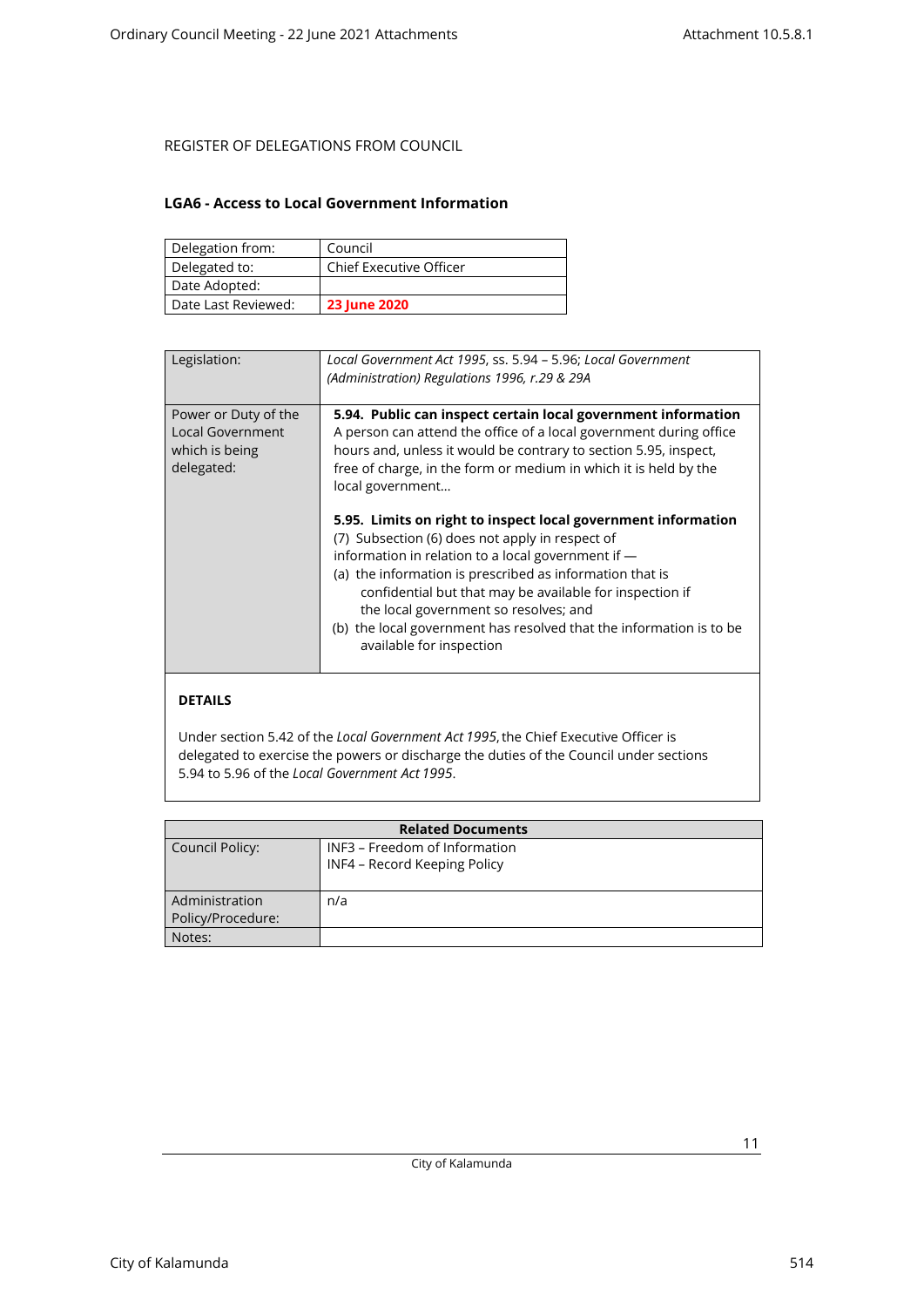### <span id="page-11-0"></span>**LGA7 - Write Off of Debts up to \$1,000**

| Delegation from:    | Council                        |
|---------------------|--------------------------------|
| Delegated to:       | <b>Chief Executive Officer</b> |
| Date Adopted:       |                                |
| Date Last Reviewed: | <b>23 June 2020</b>            |

| Legislation:            | Local Government Act 1995, s.6.12                               |
|-------------------------|-----------------------------------------------------------------|
| Power or Duty of the    | 6.12. Power to defer, grant discounts, waive or write off debts |
| <b>Local Government</b> | (1) Subject to subsection (2) and any other written law, a      |
| which is being          | local government may - (c) write off any amount of money,       |
| delegated:              | which is owed to the local government.                          |

## **DETAILS**

Under section 5.42 of the *Local Government Act 1995*, the Chief Executive Officer is delegated to exercise the powers or discharge the duties of the Council under section 6.12(1)(c) of the *Local Government Act 1995*, where –

- a) the relevant debt does not exceed \$1,000;
- b) all reasonable avenues of debt recovery action have been exhausted; and
- c) a summary of all debts written off under delegated authority, along with reasons, is provided to Council as part of the monthly financial report.

| Temporary Amendment (OCM 28/04/2020)                                           |
|--------------------------------------------------------------------------------|
| Value has been increased to \$5,000                                            |
| <b>Temporary Condition:</b>                                                    |
| Is valid until the cessation of the Western Australian Declaration of State of |
| <b>Emergency and Western Australian Declaration of Public Health State of</b>  |
| Emergency.                                                                     |

| <b>Related Documents</b> |     |
|--------------------------|-----|
| Council Policy:          | n/a |
| Administration           | n/a |
| Policy/Procedure:        |     |
| Notes:                   |     |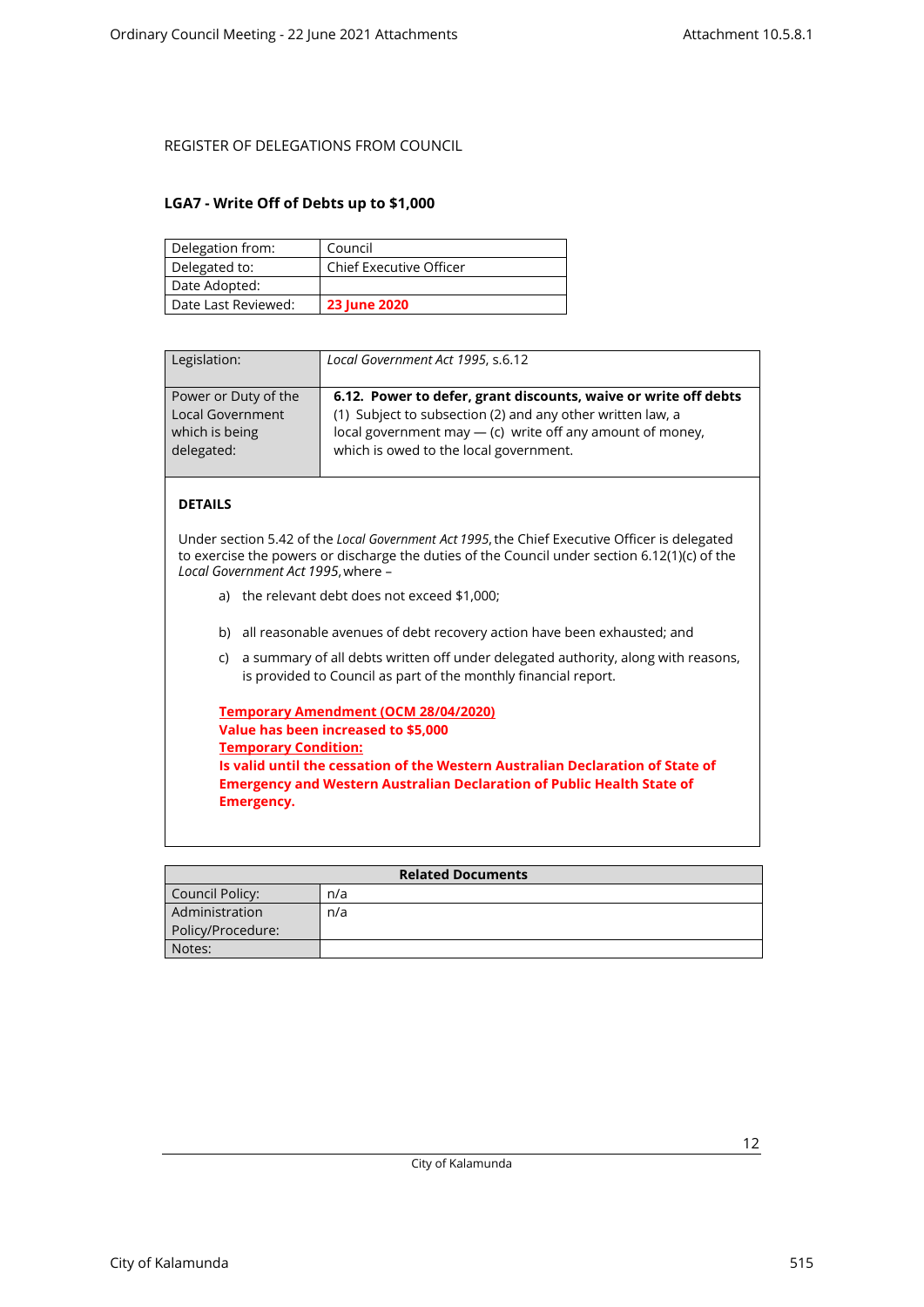### <span id="page-12-0"></span>**LGA8 - Investment of Surplus Funds**

| Delegation from:    | Council                        |
|---------------------|--------------------------------|
| Delegated to:       | <b>Chief Executive Officer</b> |
| Date Adopted:       |                                |
| Date Last Reviewed: | <b>23 June 2020</b>            |

| Legislation:                                                             | Local Government Act 1995, s 6.14<br>Local Government (Financial Management) Regulations 1996, Regulation<br>19 and 19C                                                                                                                                                                                                                                                                                      |
|--------------------------------------------------------------------------|--------------------------------------------------------------------------------------------------------------------------------------------------------------------------------------------------------------------------------------------------------------------------------------------------------------------------------------------------------------------------------------------------------------|
| Power or Duty of the<br>Local Government<br>which is being<br>delegated: | The Investment of the City of Kalamunda's surplus funds held in the<br>municipal or the trust funds of a local government that is not, for<br>the time being, required by the local government for any other<br>purpose is to be invested in accordance with Section 6.14 of the<br>Local Government Act 1995 and regulations 19 and 19C of the Local<br>Government (Financial Management) Regulations 1996. |
|                                                                          |                                                                                                                                                                                                                                                                                                                                                                                                              |

## **DETAILS**

Pursuant to Section 5.42 of the *Local Government Act 1995*, the Chief Executive Office is delegated authority to invest surplus funds of the City of Kalamunda's funds held in the municipal or the trust funds of a local government that is not, for the time being, required by the local government for any other purpose.

The investment of these funds is to be in accordance with Section 6.14 of the *Local Government Act 1995* and regulations 19 and 19C of the *Local Government (Financial Management) Regulations 1996.*

| <b>Related Documents</b> |                       |
|--------------------------|-----------------------|
| Council Policy:          | C-FIN2 Investments    |
| Administration           | CM-FIN2 - Investments |
| Policy/Procedure:        |                       |
| Notes:                   |                       |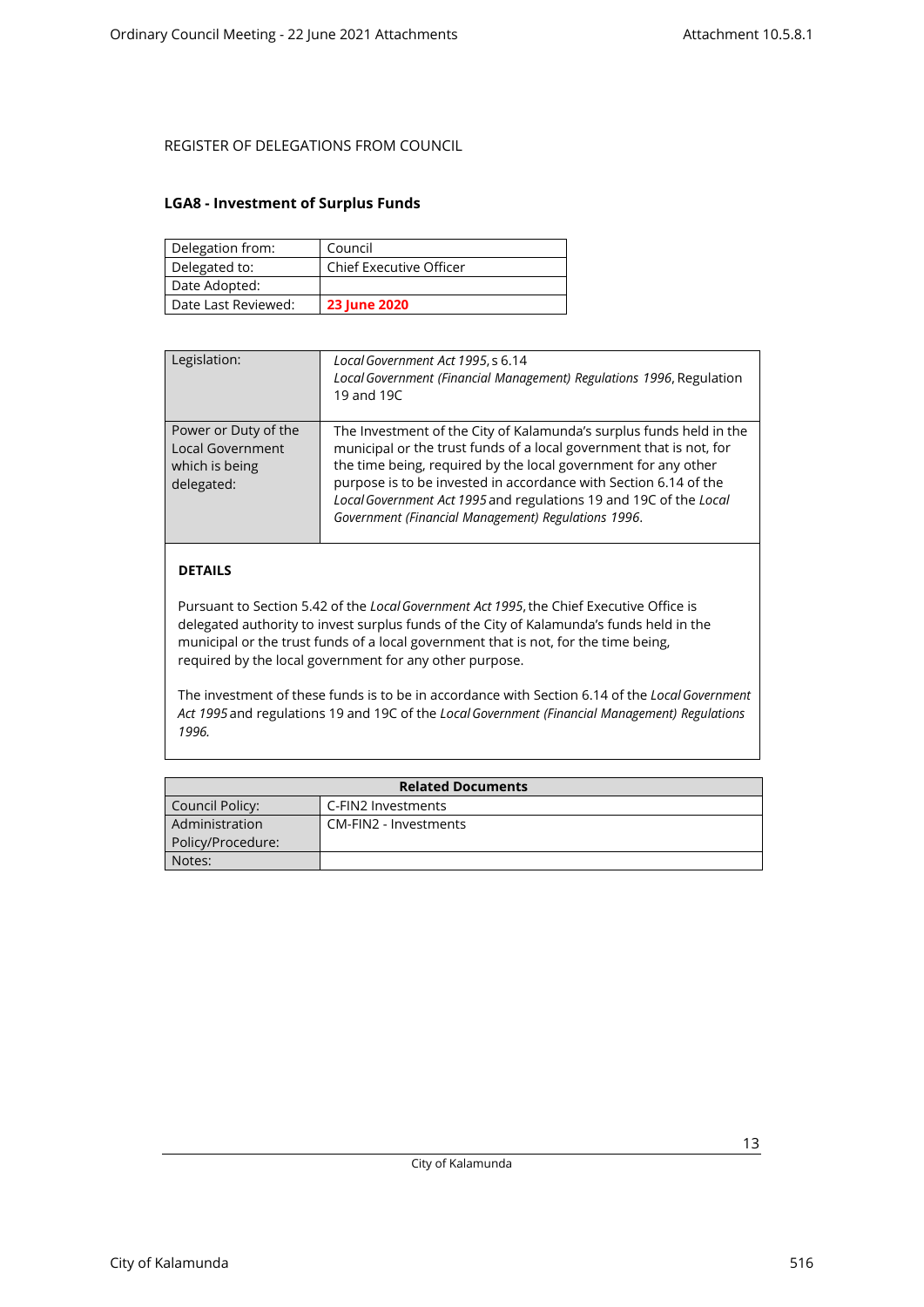### <span id="page-13-0"></span>**LGA9 - Appointment of "Authorised Persons"**

| Delegation from:    | Council                        |
|---------------------|--------------------------------|
| Delegated to:       | <b>Chief Executive Officer</b> |
| Date Adopted:       |                                |
| Date Last Reviewed: | <b>23 June 2020</b>            |

| Legislation:                                                                    | Local Government Act 1995, s.9.10                                                                                                                                                                                                                                                                                        |
|---------------------------------------------------------------------------------|--------------------------------------------------------------------------------------------------------------------------------------------------------------------------------------------------------------------------------------------------------------------------------------------------------------------------|
| Power or Duty of the<br><b>Local Government</b><br>which is being<br>delegated: | (1) The local government may, in writing, appoint persons or<br>classes of persons to be authorised for the purposes of<br>performing particular functions                                                                                                                                                               |
|                                                                                 | (2) The local government is to issue to each person so authorised a<br>certificate stating that the person is so authorised, and the<br>person is to produce the certificate whenever required to do so<br>by a person who has been or is about to be affected by any<br>exercise of authority by the authorised person. |

## **DETAILS**

Under section 5.42 of the *Local Government Act 1995*, the Chief Executive Officer is delegated to exercise the powers or discharge the duties of the Council under section 9.10 of the *Local Government Act 1995.*

Applies to the appointment of authorised persons or classes of persons under the *Local Government Act 1995*, the *Local Government (Miscellaneous Provisions) Act 1960*, and those local laws which have been made under these Acts.

| <b>Related Documents</b> |                                                                                                                                                                                                                                                                                                                                                                                                                                                     |
|--------------------------|-----------------------------------------------------------------------------------------------------------------------------------------------------------------------------------------------------------------------------------------------------------------------------------------------------------------------------------------------------------------------------------------------------------------------------------------------------|
| Council Policy:          |                                                                                                                                                                                                                                                                                                                                                                                                                                                     |
| Administration           |                                                                                                                                                                                                                                                                                                                                                                                                                                                     |
| Policy/Procedure:        |                                                                                                                                                                                                                                                                                                                                                                                                                                                     |
| Notes:                   | Local Government (Miscellaneous Provisions) Act 1960                                                                                                                                                                                                                                                                                                                                                                                                |
|                          | The Department of Local Government & Regional Development's<br>Guideline No. 17 (Delegations, January 2007) states that -<br>Section 2 of the Local Government (Miscellaneous Provisions) Act 1960<br>effectively incorporates the provisions of that Act into the Local<br>Government Act 1995, and therefore the delegation provisions of the<br>Local Government Act 1995 apply to the Local Government<br>(Miscellaneous Provisions) Act 1960." |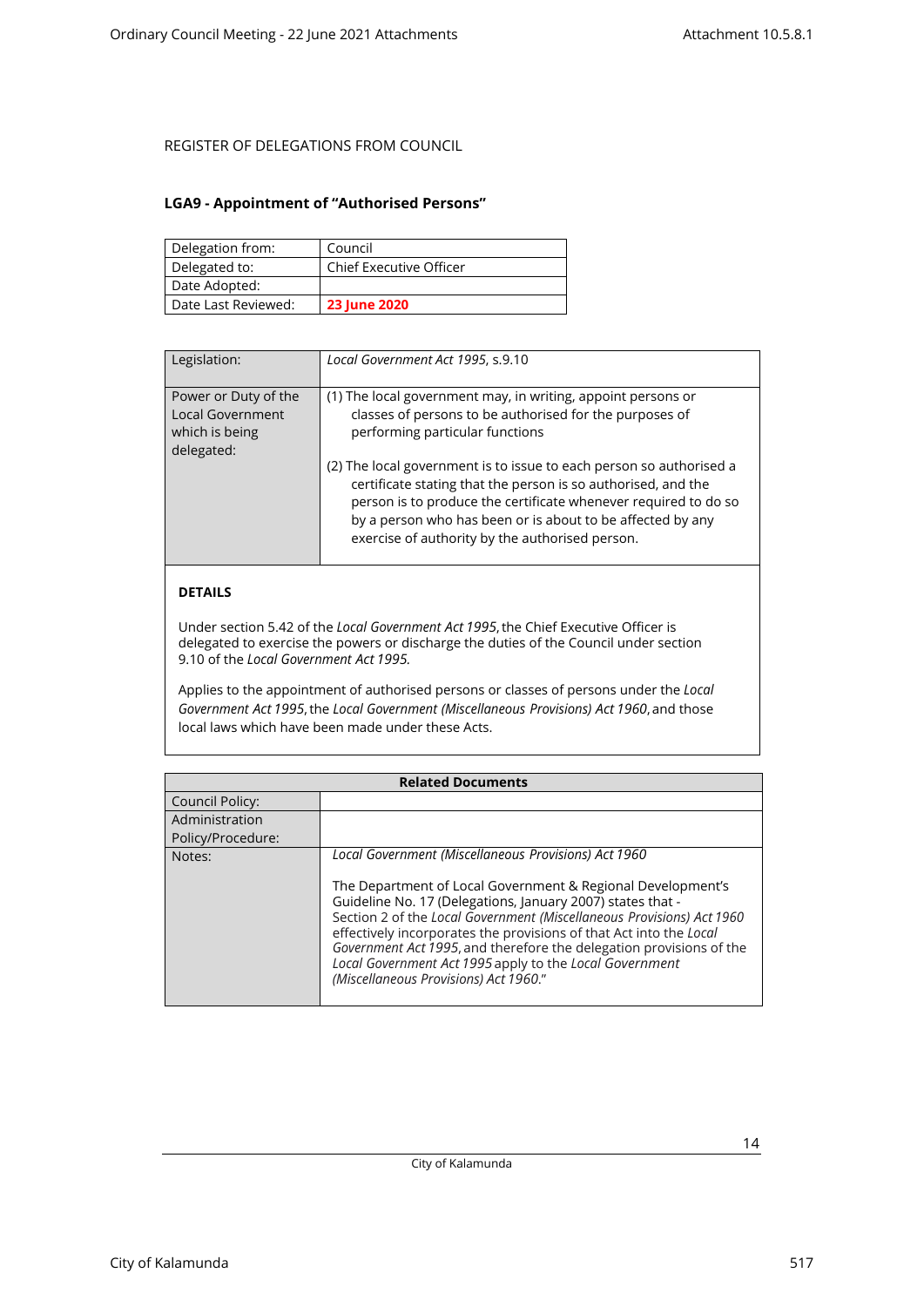### <span id="page-14-0"></span>**LGA10 - Write Off of Rates Interest up to \$5**

| Delegation from:    | Council                        |
|---------------------|--------------------------------|
| Delegated to:       | <b>Chief Executive Officer</b> |
| Date Adopted:       | 21 December 2009               |
| Date Last Reviewed: | <b>23 June 2020</b>            |

| Local Government Act 1995, s.6.12                                                                                                                                                                                                      |
|----------------------------------------------------------------------------------------------------------------------------------------------------------------------------------------------------------------------------------------|
| 6.12. Power to defer, grant discounts, waive or write off debts<br>(1) Subject to subsection (2) and any other written law, a<br>local government may -<br>(c) write off any amount of money, which is owed to the<br>local government |
|                                                                                                                                                                                                                                        |

## **DETAILS**

The Chief Executive Officer is delegated the authority to write off small amounts of rates interest charges up to a maximum of \$5 (five dollars) per property.

**Temporary Amendment (OCM 28/04/2020) Value has been increased to \$500 Temporary Condition: Is valid until the cessation of the Western Australian Declaration of State of Emergency and Western Australian Declaration of Public Health State of Emergency.**

| <b>Related Documents</b> |     |
|--------------------------|-----|
| Council Policy:          | n/a |
| Administration           | n/a |
| Policy/Procedure:        |     |
| Notes:                   |     |

City of Kalamunda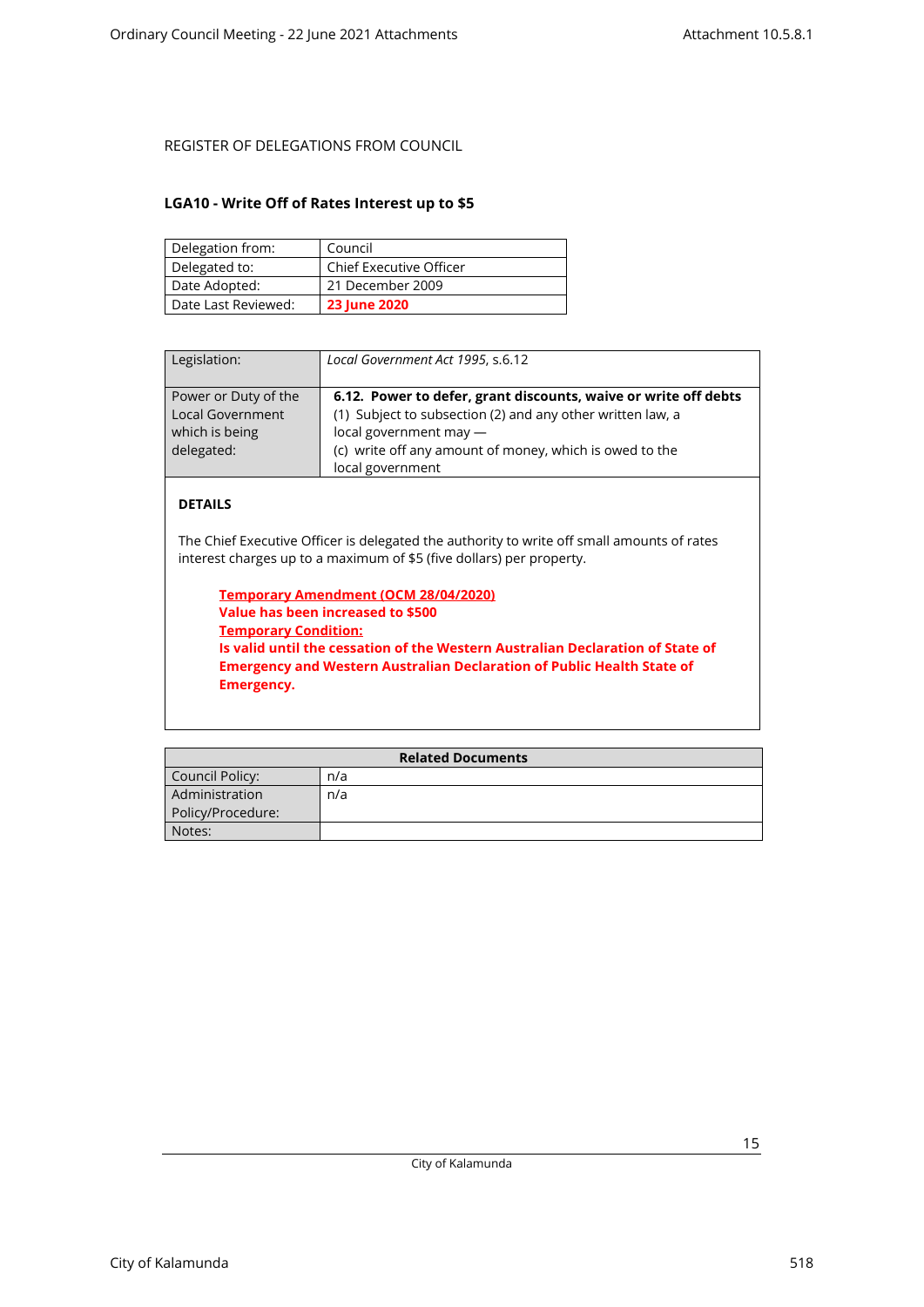### <span id="page-15-0"></span>**LGA11 - Write Off of Rates Debts up to \$100**

| Delegation from:    | Council                        |
|---------------------|--------------------------------|
| Delegated to:       | <b>Chief Executive Officer</b> |
| Date Adopted:       | 15 March 2010                  |
| Date Last Reviewed: | <b>23 June 2020</b>            |

| Legislation:                                                                    | Local Government Act 1995, s.6.12                                                                                                                                                                                                       |
|---------------------------------------------------------------------------------|-----------------------------------------------------------------------------------------------------------------------------------------------------------------------------------------------------------------------------------------|
| Power or Duty of the<br><b>Local Government</b><br>which is being<br>delegated: | 6.12. Power to defer, grant discounts, waive or write off debts<br>(1) Subject to subsection (2) and any other written law, a<br>local government may -<br>(c) write off any amount of money, which is owed to the<br>local government. |

### **DETAILS**

The Chief Executive Officer is delegated the authority to write off minor rates debt owed up to a maximum of \$100 (one hundred dollars) per property.

**Temporary Amendment (OCM 28/04/2020) Value has been increased to \$2,000 Temporary Condition: Is valid until the cessation of the Western Australian Declaration of State of Emergency and Western Australian Declaration of Public Health State of Emergency.**

| <b>Related Documents</b> |     |
|--------------------------|-----|
| Council Policy:          | n/a |
| Administration           | n/a |
| Policy/Procedure:        |     |
| Notes:                   |     |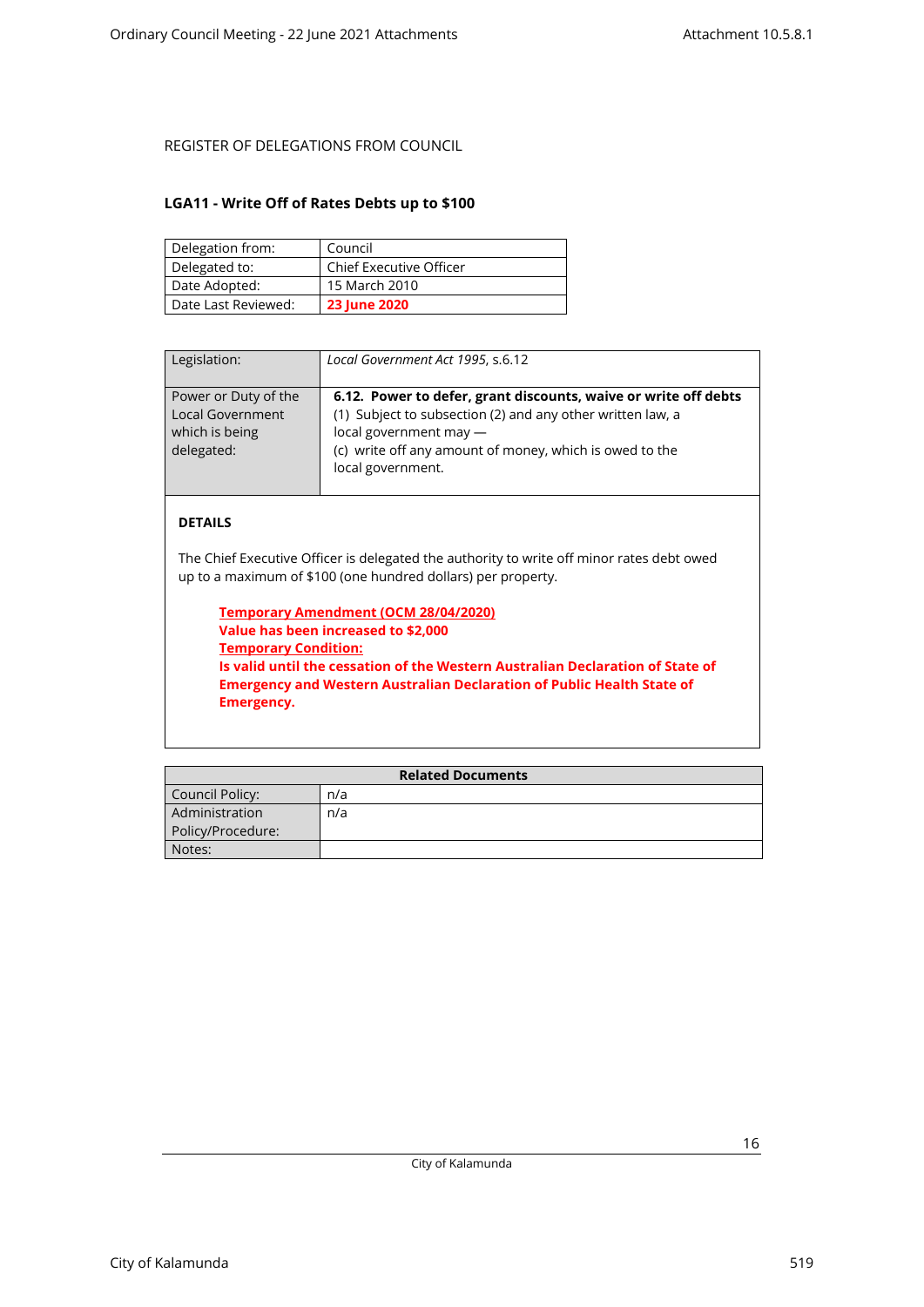### <span id="page-16-0"></span>**LGA12 - Common Seal**

| Delegation from:    | Council                        |
|---------------------|--------------------------------|
| Delegated to:       | <b>Chief Executive Officer</b> |
| Date Adopted:       | 21 June 2010                   |
| Date Last Reviewed: | <b>23 June 2020</b>            |

| Legislation:                                                             | Section 9.49A (2) of the Local Government Act 1995                                                                          |
|--------------------------------------------------------------------------|-----------------------------------------------------------------------------------------------------------------------------|
| Power or Duty of the<br>Local Government<br>which is being<br>delegated: | The common seal of a local government is not to be affixed to any<br>document except as authorised by the local government. |

## **DETAILS**

The Chief Executive Officer is delegated authority to affix the common seal of the City of Kalamunda to any document which requires the affixing of the common seal to be validly executed.

| <b>Related Documents</b> |                                                           |  |
|--------------------------|-----------------------------------------------------------|--|
| Council Policy:          | n/a                                                       |  |
| Administration           | n/a                                                       |  |
| Policy/Procedure:        |                                                           |  |
| Notes:                   | <b>Local Government Act 1995</b>                          |  |
|                          | 9.49A. Execution of documents                             |  |
|                          | (2) The common seal of a local government is not to be    |  |
|                          | affixed to any document except as authorised by the local |  |
|                          | government.                                               |  |
|                          |                                                           |  |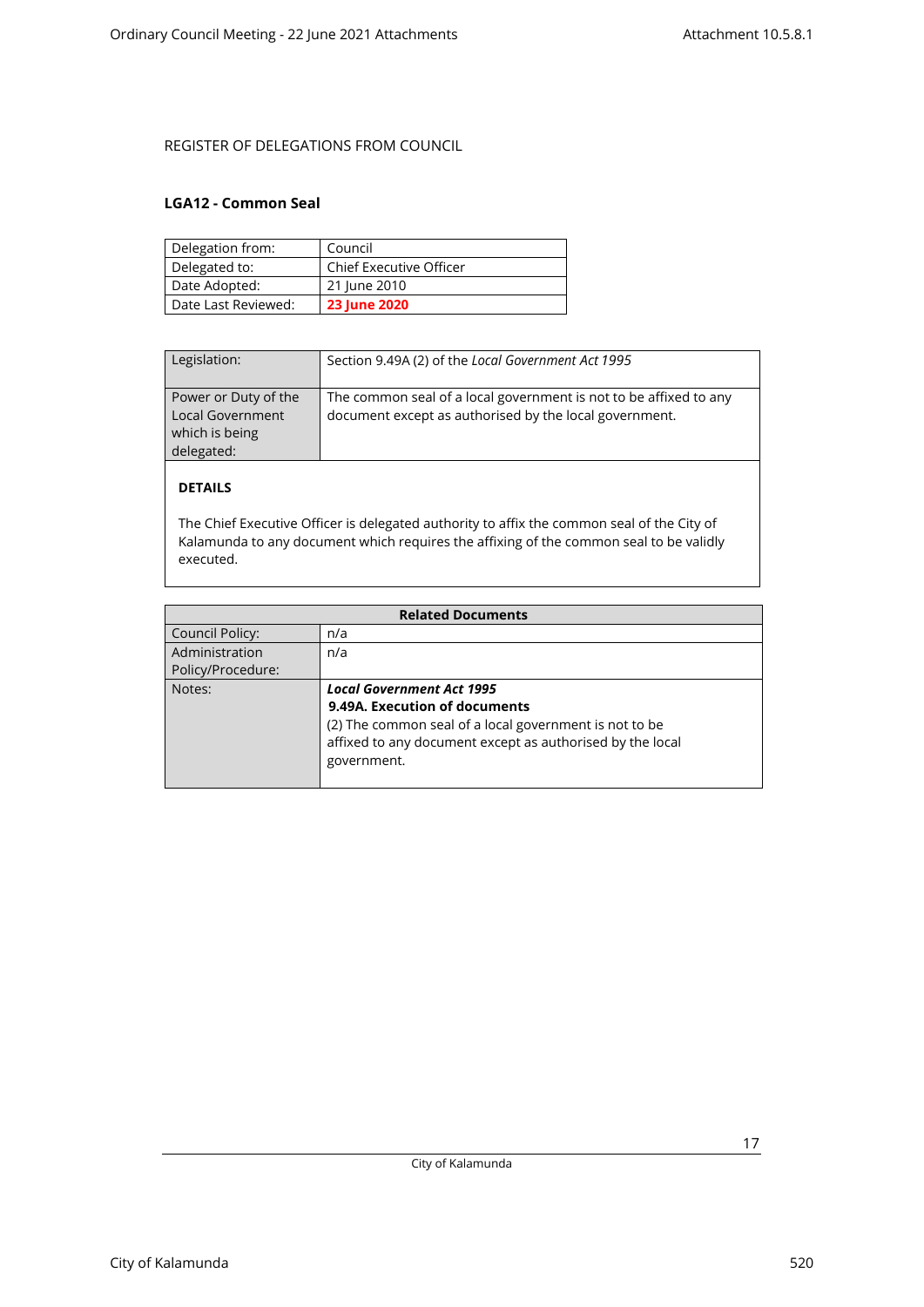### <span id="page-17-0"></span>**LGA13 - Granting Concessions**

| Delegation from:    | Council                 |
|---------------------|-------------------------|
| Delegated to:       | Chief Executive Officer |
| Date Adopted:       | 16 August 2010          |
| Date Last Reviewed: | <b>23 June 2020</b>     |

| Legislation:                                                                    | Section 6.12 of the Local Government Act 1995                                                  |
|---------------------------------------------------------------------------------|------------------------------------------------------------------------------------------------|
| Power or Duty of the<br><b>Local Government</b><br>which is being<br>delegated: | Power to grant concessions in relation to any amount of money<br>owed to the City of Kalamunda |

## **DETAILS**

Pursuant to section 5.42 of the *Local Government Act 1995*, the Chief Executive Officer is delegated authority to exercise the powers or discharge the duties of the Council in regard to the granting of concessions in relation to money owed to the City of Kalamunda as fees or charges for use of or admission to any Recreation Centre or Sporting Ground, the Kalamunda Aquatic Centre and other similar facility or property owned, controlled, managed or maintained by the City.

### **RESOLVED OCM 112/2010**

That the Chief Executive Officer provide Council with a quarterly report of the use of this delegation.

| <b>Related Documents</b> |                                                                                                                                                                                                                                                                                                                                                                                                                                                                                                                                                                                                                                                                                                                                          |
|--------------------------|------------------------------------------------------------------------------------------------------------------------------------------------------------------------------------------------------------------------------------------------------------------------------------------------------------------------------------------------------------------------------------------------------------------------------------------------------------------------------------------------------------------------------------------------------------------------------------------------------------------------------------------------------------------------------------------------------------------------------------------|
| Council Policy:          |                                                                                                                                                                                                                                                                                                                                                                                                                                                                                                                                                                                                                                                                                                                                          |
| Administration           |                                                                                                                                                                                                                                                                                                                                                                                                                                                                                                                                                                                                                                                                                                                                          |
| Policy/Procedure:        |                                                                                                                                                                                                                                                                                                                                                                                                                                                                                                                                                                                                                                                                                                                                          |
| Notes:                   | 6.12. Power to defer, grant discounts, waive or write off debts<br>(1) Subject to subsection (2) and any other written law, a local<br>government may -<br>when adopting the annual budget, grant* a discount or<br>(a)<br>other incentive for the early payment of any amount of<br>money;<br>waive or grant concessions in relation to any amount of<br>(b)<br>money; or<br>write off any amount of money, which is owed to the local<br>(c)<br>government.<br>*Absolute majority required.<br>(2) Subsection (1)(a) and (b) do not apply to an amount of money<br>owing in respect of rates and service charges.<br>(3) The grant of a concession under subsection (1)(b) may<br>be subject to any conditions determined by the local |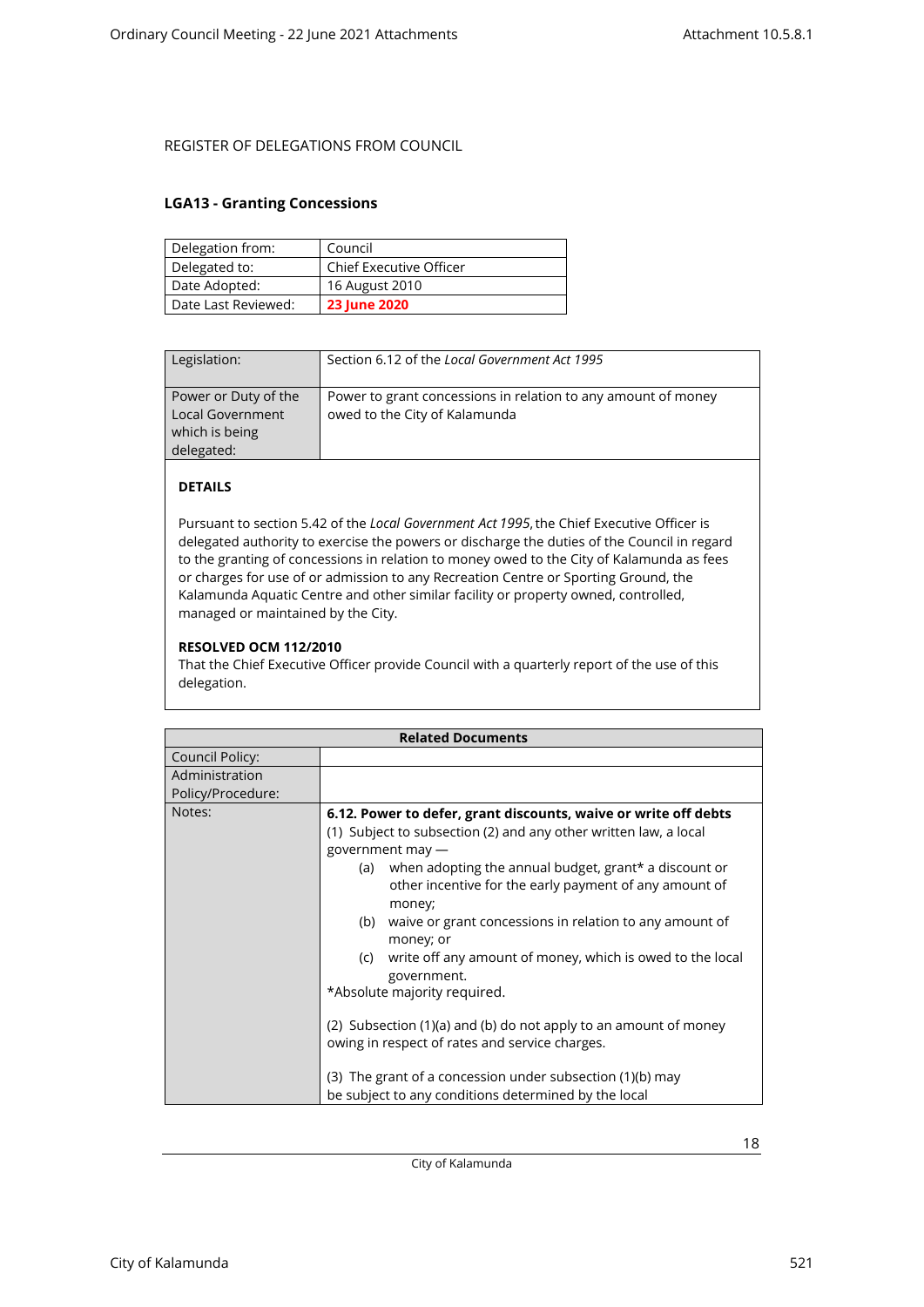| government.                                                                                                                                                           |
|-----------------------------------------------------------------------------------------------------------------------------------------------------------------------|
| (4) Regulations may prescribe circumstances in which a local<br>government is not to exercise a power under subsection (1) or<br>regulate the exercise of that power. |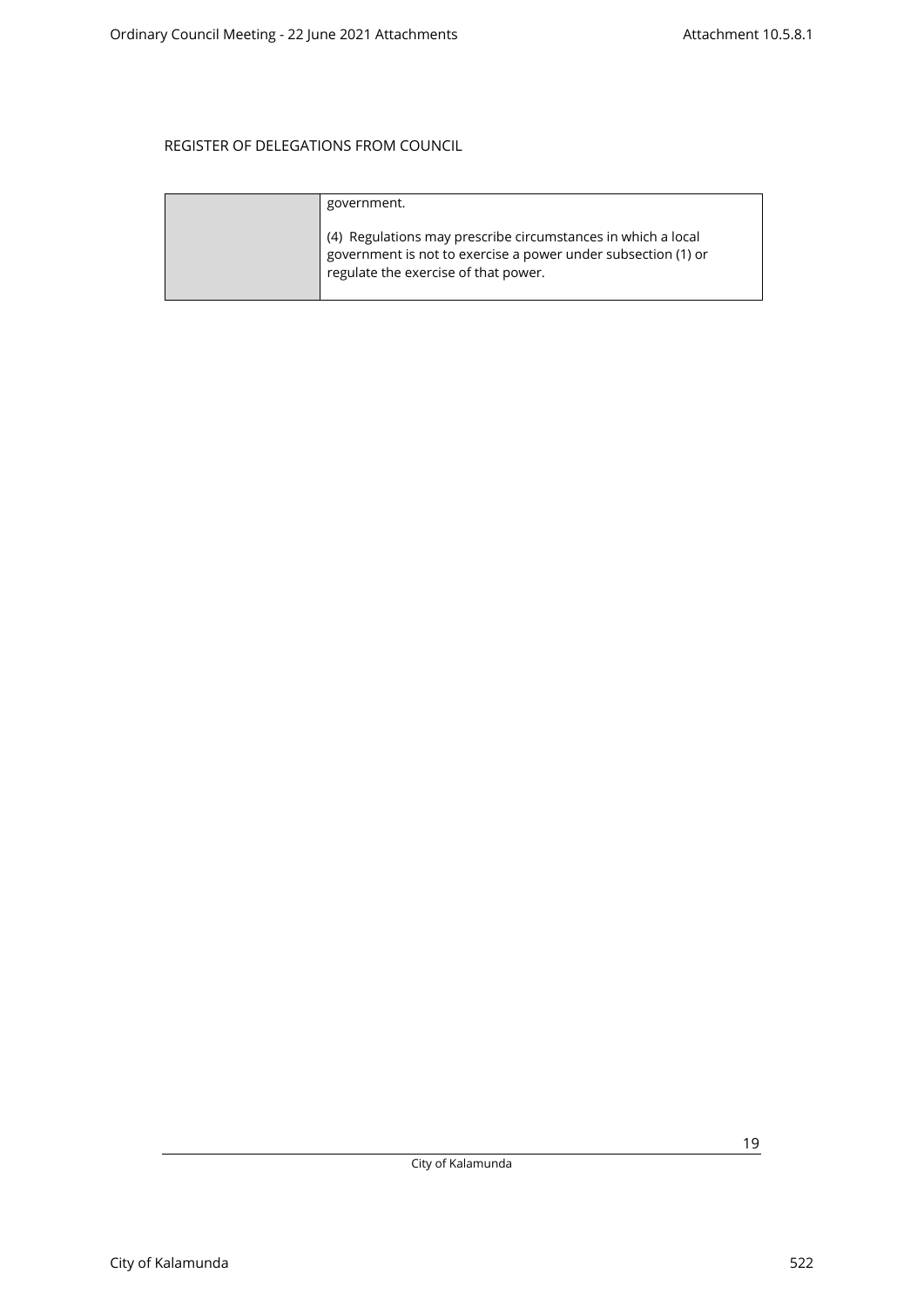## <span id="page-19-0"></span>**LGA16 - Closing of Thoroughfares to Vehicles (ENG 2)**

| Delegation from:    | Council                        |
|---------------------|--------------------------------|
| Delegated to:       | <b>Chief Executive Officer</b> |
| Date Adopted:       | 22 February 2016               |
| Date Last Reviewed: | <b>23 June 2020</b>            |

| Legislation/Policy:                                                                                                             | Sections 3.50 and 3.50A of the Local Government Act 1995                                                                                                                                         |  |
|---------------------------------------------------------------------------------------------------------------------------------|--------------------------------------------------------------------------------------------------------------------------------------------------------------------------------------------------|--|
| Power or Duty of the<br>S3.50. Closing certain thoroughfares to vehicles                                                        |                                                                                                                                                                                                  |  |
| <b>Local Government</b><br>which is being<br>delegated:                                                                         | A local government may close any thoroughfare that it<br>(1)<br>manages to the passage of vehicles, wholly or partially, for a<br>period not exceeding 4 weeks.                                  |  |
|                                                                                                                                 | A local government may, by local public notice, order that a<br>(1a)<br>thoroughfare that it manages is wholly or partially closed to<br>the passage of vehicles for a period exceeding 4 weeks. |  |
|                                                                                                                                 | The order may limit the closure to vehicles of any class, to<br>(2)<br>particular times, or to such other case or class of case as may<br>be specified in the order and may contain exceptions.  |  |
|                                                                                                                                 | (6)<br>An order under this section has effect according to its terms,<br>but may be revoked by the local government, or by the<br>Minister, by order of which local public notice is given.      |  |
|                                                                                                                                 | S3.50A. Partial closure of thoroughfare for repairs or maintenance                                                                                                                               |  |
|                                                                                                                                 | Despite section 3.50, a local government may partially and<br>temporarily close a thoroughfare, without giving local public<br>notice, if the closure -                                          |  |
|                                                                                                                                 | is for the purpose of carrying out repairs or<br>(a)<br>maintenance; and                                                                                                                         |  |
|                                                                                                                                 | is unlikely to have a significant adverse effect on<br>(b)<br>users of the thoroughfare.                                                                                                         |  |
|                                                                                                                                 | Pursuant to Sections 5.42 and 5.43 of the Local Government Act 1995, the Chief Executive Officer                                                                                                 |  |
| is delegated power to:                                                                                                          |                                                                                                                                                                                                  |  |
| 1. Close a thoroughfare, wholly or partially, subject to section 3.50 (1) of the Local<br>Government Act 1995.                  |                                                                                                                                                                                                  |  |
| 2. Close a thoroughfare, wholly or partially, subject to sections 3.50 (1)(a) and 3.50 (4) of<br>the Local Government Act 1995. |                                                                                                                                                                                                  |  |
| Government Act 1995.                                                                                                            | 3. Close a thoroughfare, wholly or partially, subject to section 3.50A of the Local                                                                                                              |  |
| 4.                                                                                                                              | Revoke an order to close a thoroughfare, subject to section 3.50 (6) of the Local<br>Government Act 1995.                                                                                        |  |

City of Kalamunda

City of Kalamunda 523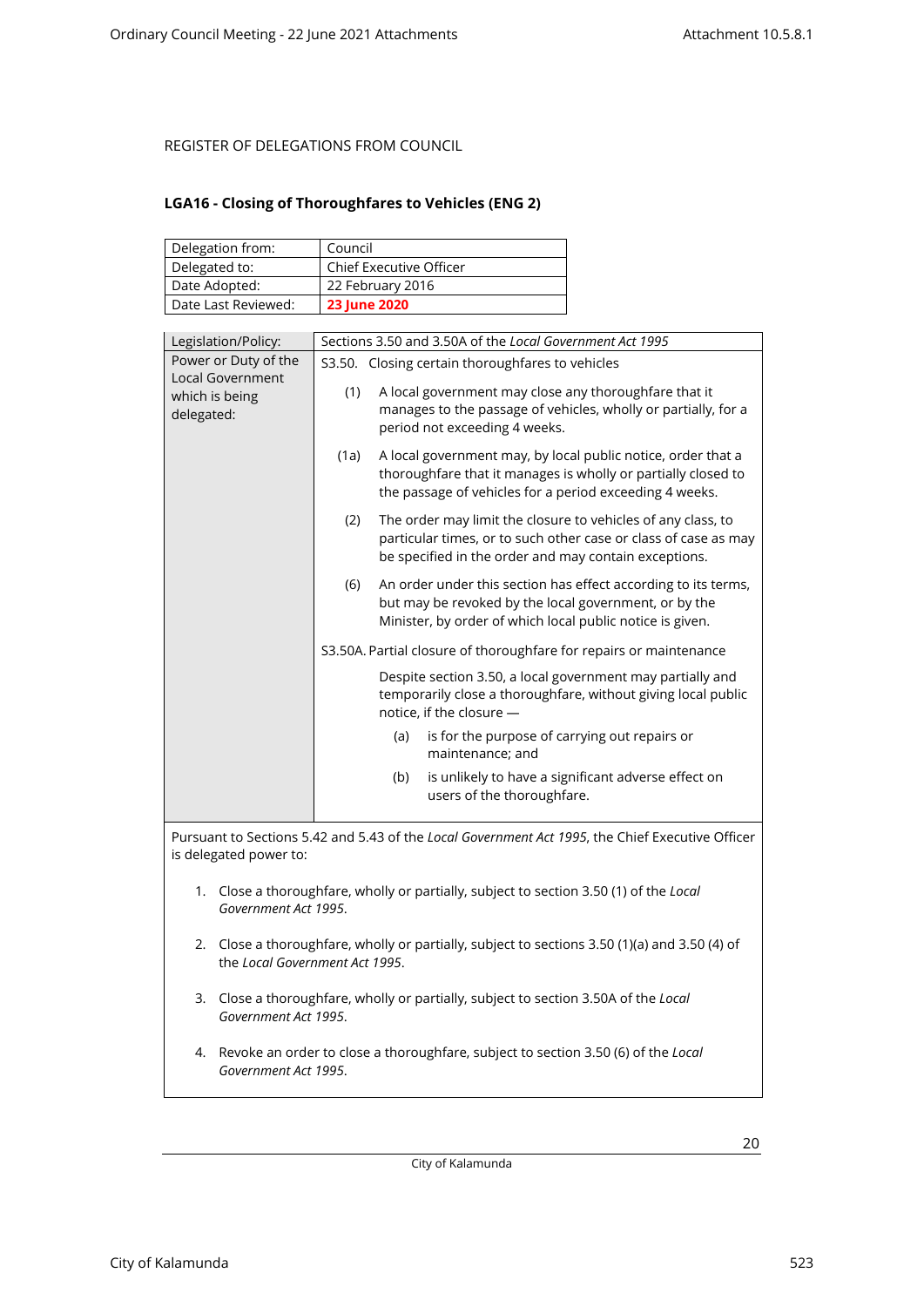The permanent closure of thoroughfares is to be referred to Council for determination.

### **CROSS REFERENCES (If any):**

| Management Practice | Policy No.: |  |
|---------------------|-------------|--|
| No.                 |             |  |

| Notes: | RESOLVED OCM 17/2016                                                                 |
|--------|--------------------------------------------------------------------------------------|
|        | That Council:                                                                        |
|        | Adopts Delegation No.ENG2 – Closure of Certain Thoroughfares<br>1.<br>(Attachment 1) |
|        | Cr John Giardina<br>Moved:                                                           |
|        | Seconded: Cr Allan Morton                                                            |
|        | Vote:<br>CARRIED UNANIMOUSLY / ABSOLUTE MAJORITY (11/0)                              |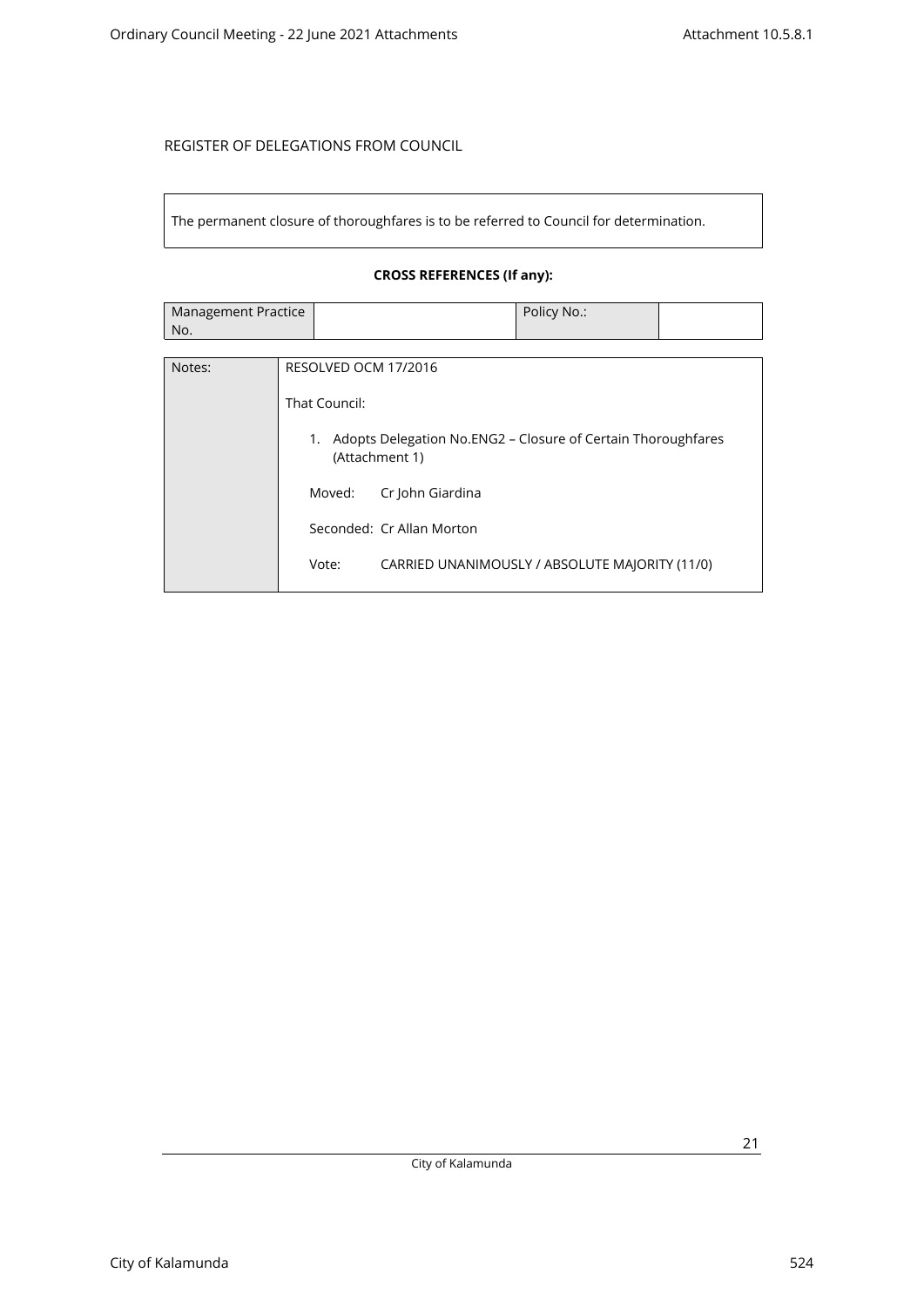### <span id="page-21-1"></span><span id="page-21-0"></span>**BUILDING ACT 2011**

### **BLD1 - Building Matters – Permits, Certificates and Orders**

| Delegation from:    | Council             |
|---------------------|---------------------|
| Delegated to:       | Refer attached list |
| Date Adopted:       | 16 April 2012       |
| Date Last Reviewed: | <b>23 June 2020</b> |

| Legislation:                                                             | Powers of authorised employees/officers to perform the duties and<br>functions of the Building Act 2011 pertaining to buildings and<br>associated incidental structures.                                                                                                                                                                                                                                                                                                                    |
|--------------------------------------------------------------------------|---------------------------------------------------------------------------------------------------------------------------------------------------------------------------------------------------------------------------------------------------------------------------------------------------------------------------------------------------------------------------------------------------------------------------------------------------------------------------------------------|
| Power or Duty of the<br>Local Government<br>which is being<br>delegated: | Section 20 - Granting of Building<br><b>Permits Section 21 - Granting of</b><br><b>Demolition Permits Section 22 -</b><br><b>Refusal of Permits</b><br>Section 58 - Granting and Refusing Occupancy Permits and<br><b>Building</b><br><b>Approval Certificates</b><br>Section 65 - Consider extending the period of duration of an<br><b>Occupancy permit or Building Approval Certificate</b><br><b>Section 110 - Issue Building Orders</b><br><b>Section 117 - Revoke Building Orders</b> |

### **DETAILS**

Pursuant to the *Building Act 2011*, section 127 - Delegation:

- a local government may delegate any of its powers or duties as a permit authority under another provision of this Act.
- A delegation of a local government's powers or duties may only be to a person employed by the local government under Local Government Act 1995, section 5.36.
- The delegation must be in writing executed by or on behalf of the local government.
- A person to whom a power or duty is delegated under this section cannot delegate that power or duty.
- A person exercising or performing a power or duty that has been delegated to the person under this section is to be taken to do so in accordance with the terms of the delegation unless the contrary is shown.

| <b>Related Documents</b> |  |  |
|--------------------------|--|--|
| Council Policy:          |  |  |
| Administration           |  |  |
| Policy/Procedure:        |  |  |

City of Kalamunda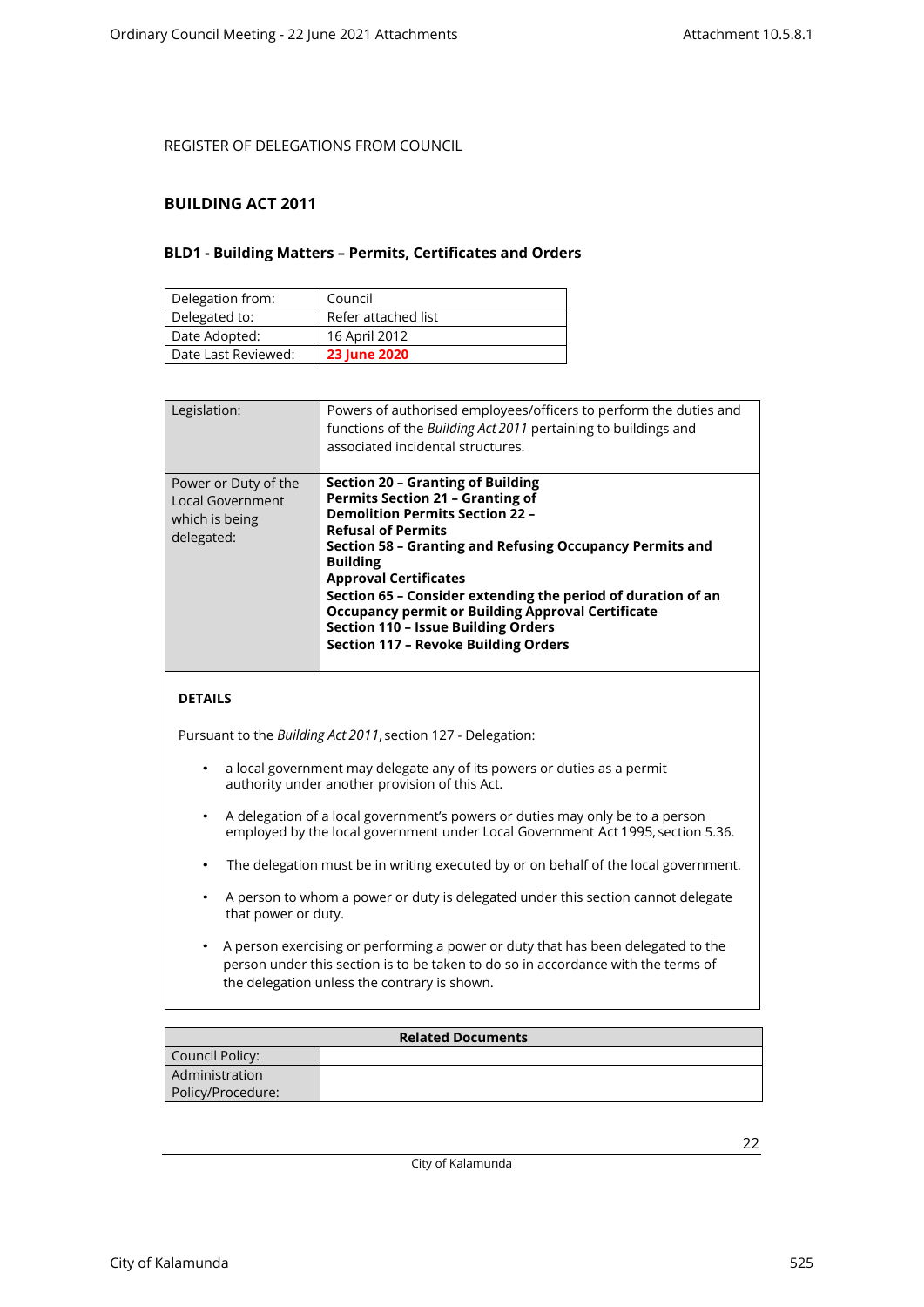| Notes:                                                                                        |                                     |                                                                                                                                                           |                          |                                                                                                                                                                    |  |
|-----------------------------------------------------------------------------------------------|-------------------------------------|-----------------------------------------------------------------------------------------------------------------------------------------------------------|--------------------------|--------------------------------------------------------------------------------------------------------------------------------------------------------------------|--|
| <b>Attachment: BLD1: DELEGATIONS - Building Services</b>                                      |                                     |                                                                                                                                                           |                          |                                                                                                                                                                    |  |
| Building Act 2011                                                                             | Section                             | <b>Type</b>                                                                                                                                               | Authorise<br>d<br>Person | Delegated persons                                                                                                                                                  |  |
| Delegation                                                                                    | s127,<br>s20,<br>s21,<br>s22<br>s58 | Delegation from<br>Council to an<br>employee of the<br>City                                                                                               | CEO                      | To an employee of the City of<br>Kalamunda in accordance<br>with section 5.36 of the Local<br>Government Act 1995                                                  |  |
| Granting and<br>refusing to grant<br>Building,<br>Occupancy, and<br><b>Demolition Permits</b> | s20,<br>s21,<br>s22<br>s58          | Granting of and the<br>Refusal to grant a<br><b>Building or Demolition</b><br>Permit for certified and<br>uncertified applications,<br>and also Occupancy |                          | <b>Principal Building</b><br>Surveyor:<br>Subject to the following<br>qualifications -                                                                             |  |
|                                                                                               |                                     | Permits                                                                                                                                                   |                          | <b>Building Surveyor Level 1</b>                                                                                                                                   |  |
|                                                                                               |                                     |                                                                                                                                                           |                          | No restrictions                                                                                                                                                    |  |
|                                                                                               |                                     |                                                                                                                                                           |                          | <b>Building Surveyor</b><br><b>Technician</b>                                                                                                                      |  |
|                                                                                               |                                     |                                                                                                                                                           |                          | Limited to a building with a<br>max floor area not exceeding<br>500 $\text{m}^2$ and not exceeding<br>2 stories in height -<br>includes unauthorised<br>buildings. |  |
|                                                                                               |                                     |                                                                                                                                                           |                          | <b>Building Surveyor Level 2</b>                                                                                                                                   |  |
|                                                                                               |                                     |                                                                                                                                                           |                          | Limited to a building with a<br>max floor area not exceeding<br>$2000 \text{m}^2$ and not exceeding<br>3 stories in height - includes<br>unauthorised buildings.   |  |
| Granting and<br>refusing to issue<br><b>Certificates</b>                                      | s58,                                | <b>Building Approval</b><br>Certificate                                                                                                                   |                          | As above.                                                                                                                                                          |  |
| <b>Extending times</b>                                                                        | s65                                 | Consider extending<br>the<br>period<br>of<br>duration<br>of<br>an<br>Occupancy Permit or<br><b>Building</b><br>Approval                                   |                          | <b>Principal Building</b><br>Surveyor                                                                                                                              |  |
| <b>Building Orders</b>                                                                        | s110                                | <b>Issue Building Orders</b>                                                                                                                              |                          | <b>Principal Building</b><br>Surveyor                                                                                                                              |  |
| <b>Building Orders -</b><br><b>Swimming Pool</b><br>Fencing                                   | s110                                | <b>Issuing Building</b><br>Orders pertaining to<br>swimming<br>pool security fencing                                                                      |                          | <b>All Building Surveyors,</b><br><b>Swimming Pool</b><br><b>Inspector, Compliance</b><br><b>Officers</b>                                                          |  |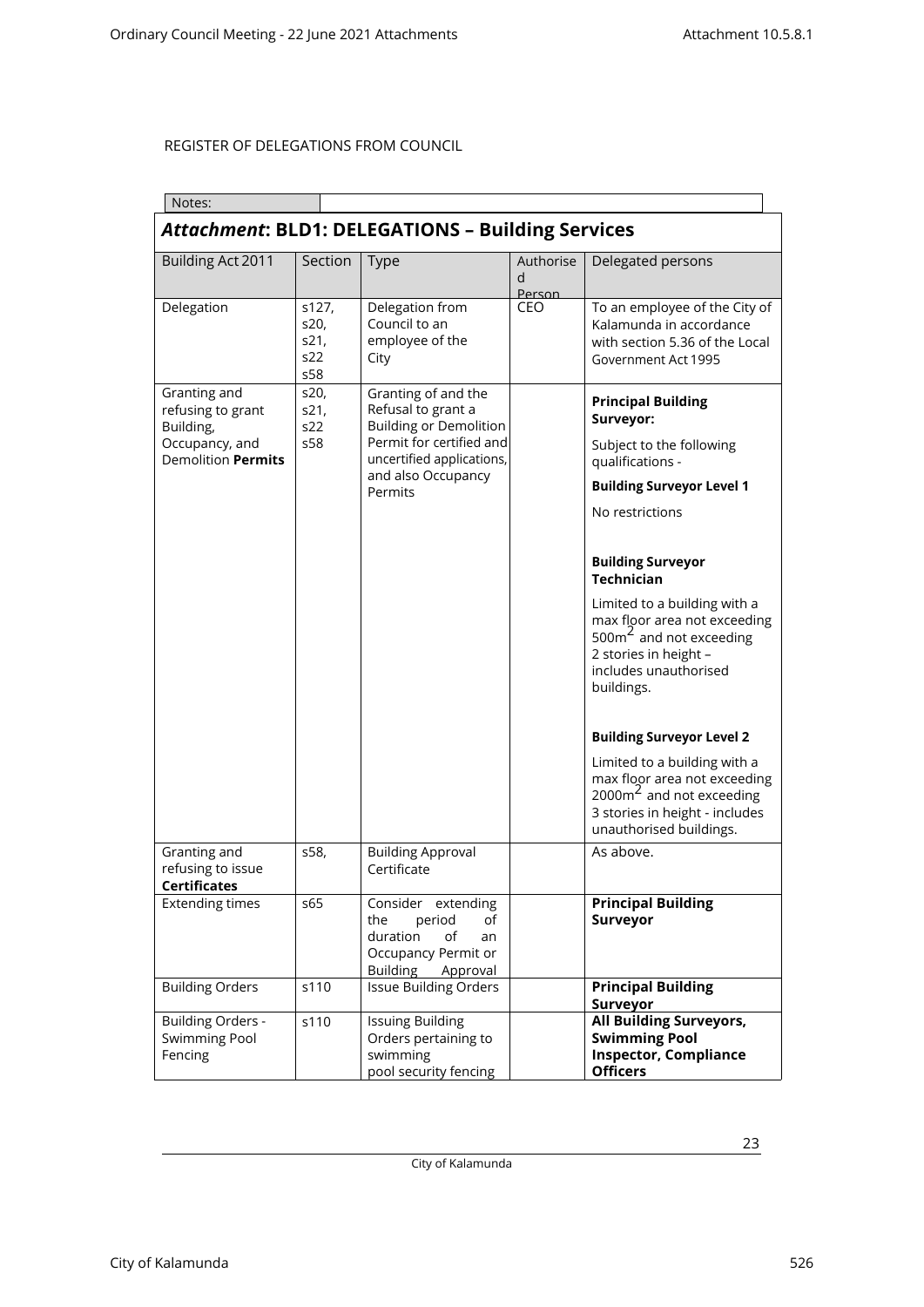<span id="page-23-0"></span>

| Revoke Building | s117 | Revoking Orders | <b>Principal Building</b> |
|-----------------|------|-----------------|---------------------------|
| Orders          |      |                 | . Surveyor                |

### **BLD2 - Building Matters – Building Authorisations**

| Delegation from:    | Council             |
|---------------------|---------------------|
| Delegated to:       | Refer attached list |
| Date Adopted:       | 16 April 2012       |
| Date Last Reviewed: | <b>23 June 2020</b> |

| Legislation:                                                                    | Part 8 – Enforcement, of the Building Act 2011 powers of authorised<br>employees/officers in respect to compliance matters pertaining to<br>buildings and associated incidental structures.                                                               |
|---------------------------------------------------------------------------------|-----------------------------------------------------------------------------------------------------------------------------------------------------------------------------------------------------------------------------------------------------------|
| Power or Duty of the<br><b>Local Government</b><br>which is being<br>delegated: | Section 100 - Entry powers<br>Section 101 - Powers after entry for compliance purposes<br><b>Section 102 - Obtaining information and documents</b><br>Section 103 - Use of force and assistance<br>Section 106 - Application for warrant to enter a place |

### **DETAILS**

#### **Pursuant to the Building Act 2011, Division 2 section 96 - Authorised persons.**

• a local government may, by instrument in writing, designate a person employed by the local government under the Local Government Act 1995 section 5.36, as an authorised person for the purpose of this Act in relation to buildings and incidental structures located, or proposed to be located, in the district of the local government.

#### **s100 – Entry powers**

- For compliance purposes an authorised person may at any reasonable time enter and remain on the places as prescribed in (1) of this section.
- The authorised person **is not** entitled to enter a part of a place in use as a residence except –
	- a) With the consent of an adult occupier; or
	- b) Under the authority of an entry warrant; or
	- c) To take action under section 118(2) in relation to an emergency building order.

### **s101 – Powers after entry for compliance purposes**

- An authorised person who enters a place under section 100(1) or under the authority of an entry warrant may, for compliance purposes, do any of the things listed in (1) of this section
- In taking action 118(2) in respect of a building order that requires a person to cause a building
	- or incidental structure to be evacuated, an authorised person may direct any person to leave the building or incidental structure.
- If an authorised person takes anything away from the place, the authorised person must give the occupier of the place a receipt for the thing.

#### **s102 – Obtaining information and documents**

• An authorised person, for compliance purposes, may do any of the things listed in paragraphs (1),(2), and (3) of this section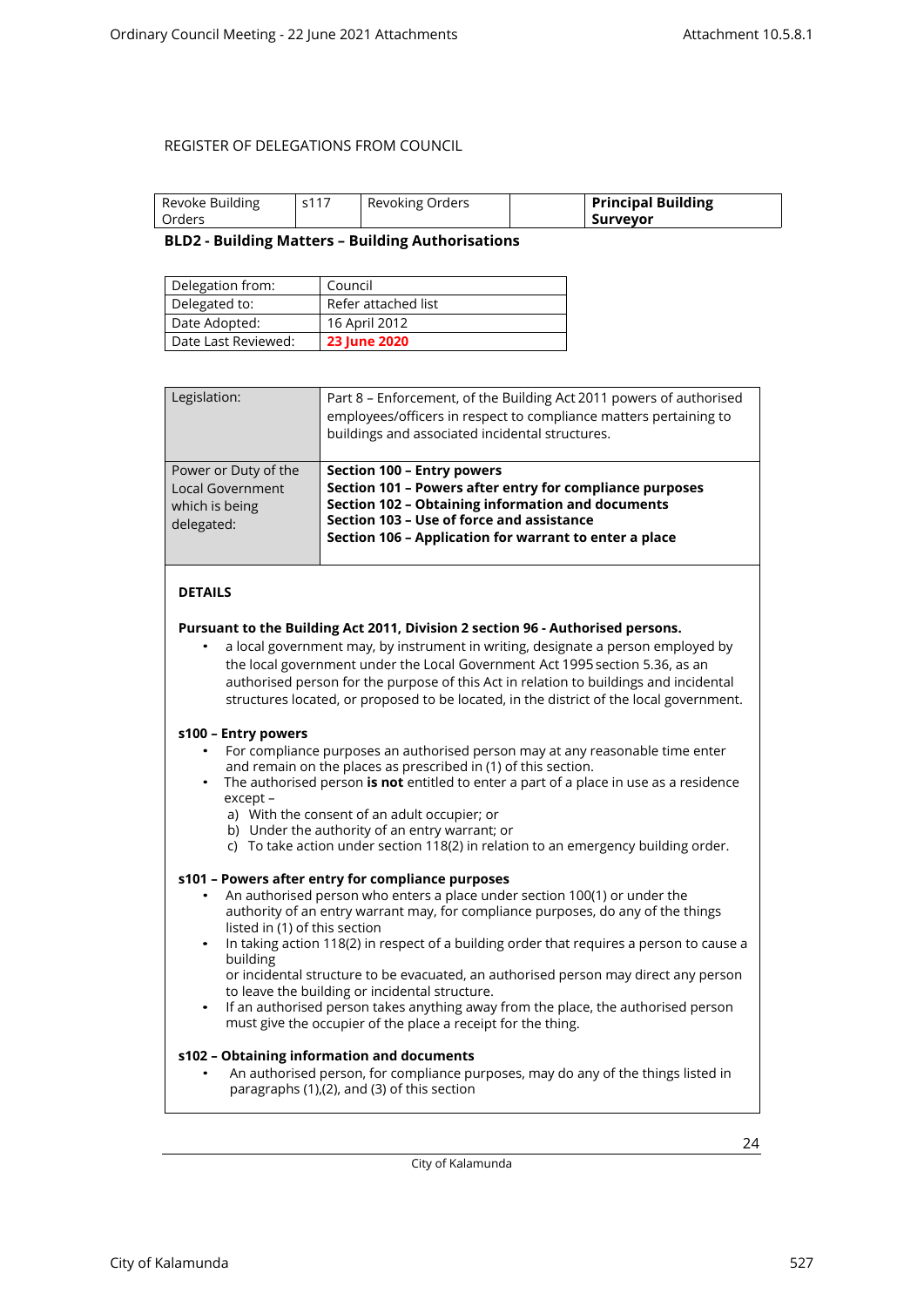#### **s103 – Use of force and assistance**

- An authorised person may use assistance and force that is reasonably necessary in the circumstances when exercising a power under the Act but cannot use force against a person
- If the use of reasonable force is likely to cause significant damage to property, an authorised person is not entitled to use force unless under specific circumstances as detailed in this section
- An authorised person may request a police officer or other person to assist the authorised person in exercising powers under this Act
	- In addition to the powers of a police officer, a police officer –
	- a) Has all the functions and powers of an authorised person under this Act; and b) May use reasonable force to remove from a building or incidental structure a
- person who fails to leave when directed to do so under section 101(2) • While a person is assisting an authorised person at the request of the authorised person and in accordance with this Act, the person –
	- a) Has the same powers; and
	- b) Is subject to the same responsibilities; and
	- c) Has the same protection from liability,
	- as in like circumstances would be conferred or imposed on the authorised person

#### **s106 – Entry warrant to enter place**

- An authorised person may apply to a JP for an entry warrant authorising the entry for a compliance purpose
- An authorised person may apply for an entry warrant even if, under this Act, the authorised person may enter the place without an entry warrant
- The application must be made in accordance with the Criminal Investigations Act 2006 section 13 and section13(8) of that Act applies in relation to the entry warrant
- An application for a warrant must include the details as listed in (4) of this section.

| <b>Related Documents</b> |  |  |  |
|--------------------------|--|--|--|
| Council Policy:          |  |  |  |
| Administration           |  |  |  |
| Policy/Procedure:        |  |  |  |
| Notes:                   |  |  |  |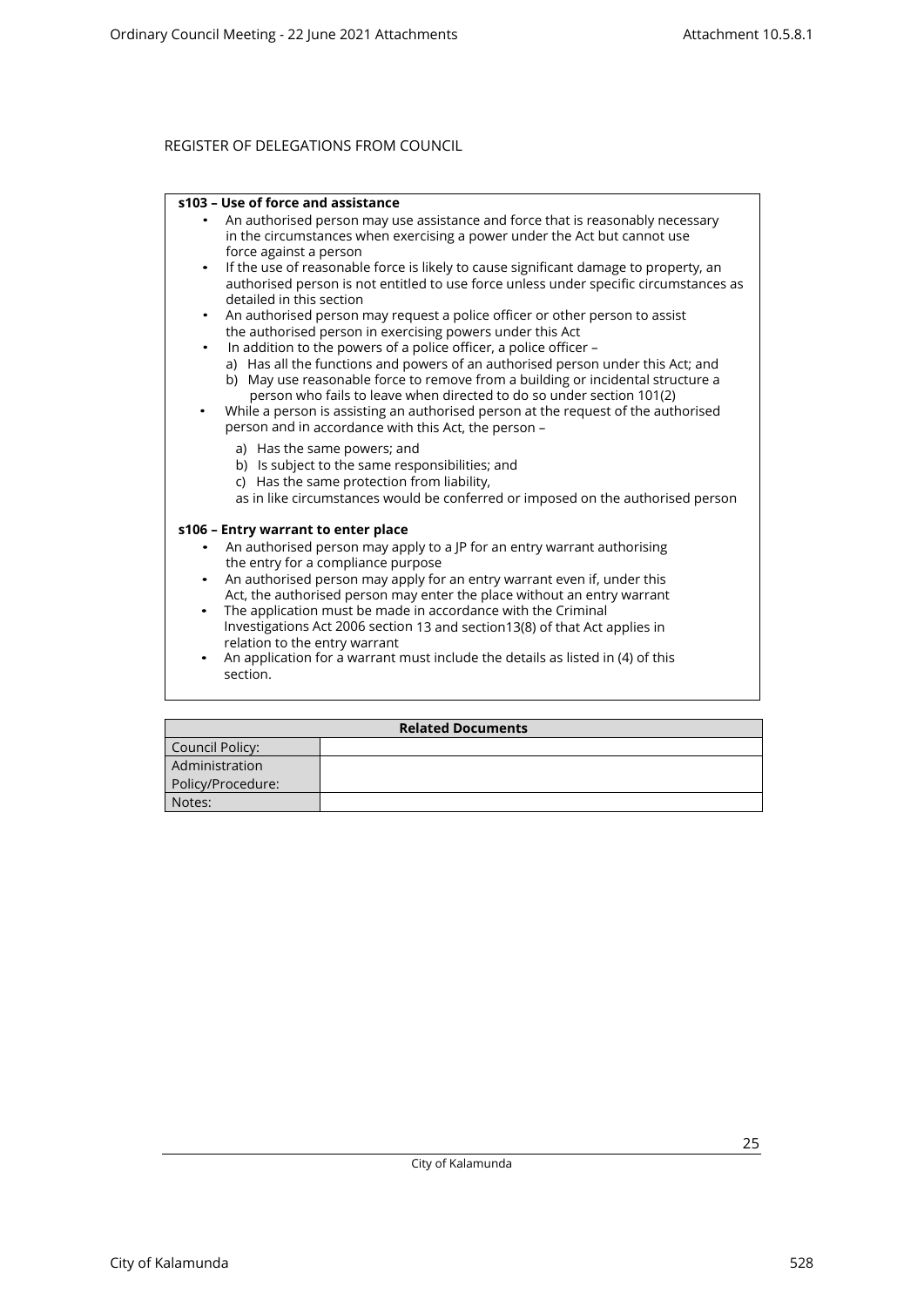|                        | Attachment: BLD2: BUILDING AUTHORISATIONS |                                                               |                      |                                                              |  |
|------------------------|-------------------------------------------|---------------------------------------------------------------|----------------------|--------------------------------------------------------------|--|
| <b>Building</b>        |                                           |                                                               |                      |                                                              |  |
| Act                    |                                           |                                                               | Authorised           |                                                              |  |
| 2011                   | s100                                      | <b>Entry Powers</b>                                           | Officer              |                                                              |  |
|                        |                                           |                                                               |                      | Principal Building Surveyor                                  |  |
|                        |                                           |                                                               |                      | Senior Building Surveyor                                     |  |
|                        |                                           |                                                               |                      | <b>Building Surveyor</b>                                     |  |
|                        |                                           |                                                               |                      | Assistant Building Surveyor                                  |  |
|                        |                                           |                                                               |                      | <b>Swimming Pool Fencing</b><br>Inspector/Compliance Officer |  |
|                        |                                           |                                                               |                      | Manager Approval Services                                    |  |
|                        |                                           |                                                               |                      |                                                              |  |
|                        |                                           |                                                               |                      | <b>Statutory Planner</b>                                     |  |
| <b>Building</b><br>Act |                                           | <b>Powers after entry</b><br>for compliance                   |                      |                                                              |  |
| 2011                   | s101                                      | purposes                                                      | Authorised<br>Person |                                                              |  |
|                        |                                           |                                                               |                      | Principal Building Surveyor                                  |  |
|                        |                                           |                                                               |                      | Senior Building Surveyor                                     |  |
|                        |                                           |                                                               |                      | <b>Building Surveyor</b>                                     |  |
|                        |                                           |                                                               |                      | Assistant Building Surveyor                                  |  |
|                        |                                           |                                                               |                      | <b>Swimming Pool Fencing</b>                                 |  |
|                        |                                           |                                                               |                      | Inspection/ Compliance Officer                               |  |
|                        |                                           |                                                               |                      | Manager Approval Services                                    |  |
|                        |                                           |                                                               |                      | <b>Statutory Planner</b>                                     |  |
| <b>Building</b>        |                                           | <b>Obtaining</b>                                              |                      |                                                              |  |
| Act<br>2011            | s102                                      | information and<br>documents                                  | Authorised           |                                                              |  |
|                        |                                           |                                                               | Person               | <b>Principal Building Surveyor</b>                           |  |
|                        |                                           |                                                               |                      | Senior Building Surveyor                                     |  |
|                        |                                           |                                                               |                      | <b>Building Surveyor</b>                                     |  |
|                        |                                           |                                                               |                      | Assistant Building Surveyor                                  |  |
|                        |                                           |                                                               |                      | <b>Swimming Pool Fencing</b>                                 |  |
|                        |                                           |                                                               |                      | Inspector/ Compliance Officer                                |  |
|                        |                                           |                                                               |                      | Manager Approval Services                                    |  |
|                        |                                           |                                                               |                      | <b>Statutory Planner</b>                                     |  |
| <b>Building</b>        |                                           |                                                               |                      |                                                              |  |
| Act                    |                                           | Use of force and                                              | Authorised           |                                                              |  |
| 2011                   | s103                                      | assistance                                                    | Person               |                                                              |  |
|                        |                                           |                                                               |                      | Principal Building Surveyor                                  |  |
|                        |                                           |                                                               |                      | Senior Building Surveyor                                     |  |
|                        |                                           | Senior Development Compliance                                 |                      |                                                              |  |
|                        |                                           | <b>Swimming Pool Fencing</b><br>inspector/ Compliance Officer |                      |                                                              |  |
| <b>Building</b>        |                                           | <b>Application for</b>                                        |                      |                                                              |  |
| Act                    |                                           | warrant to enter a                                            | Authorised           | Principal Building Surveyor                                  |  |
| 2011                   | s106                                      | place                                                         | Person               |                                                              |  |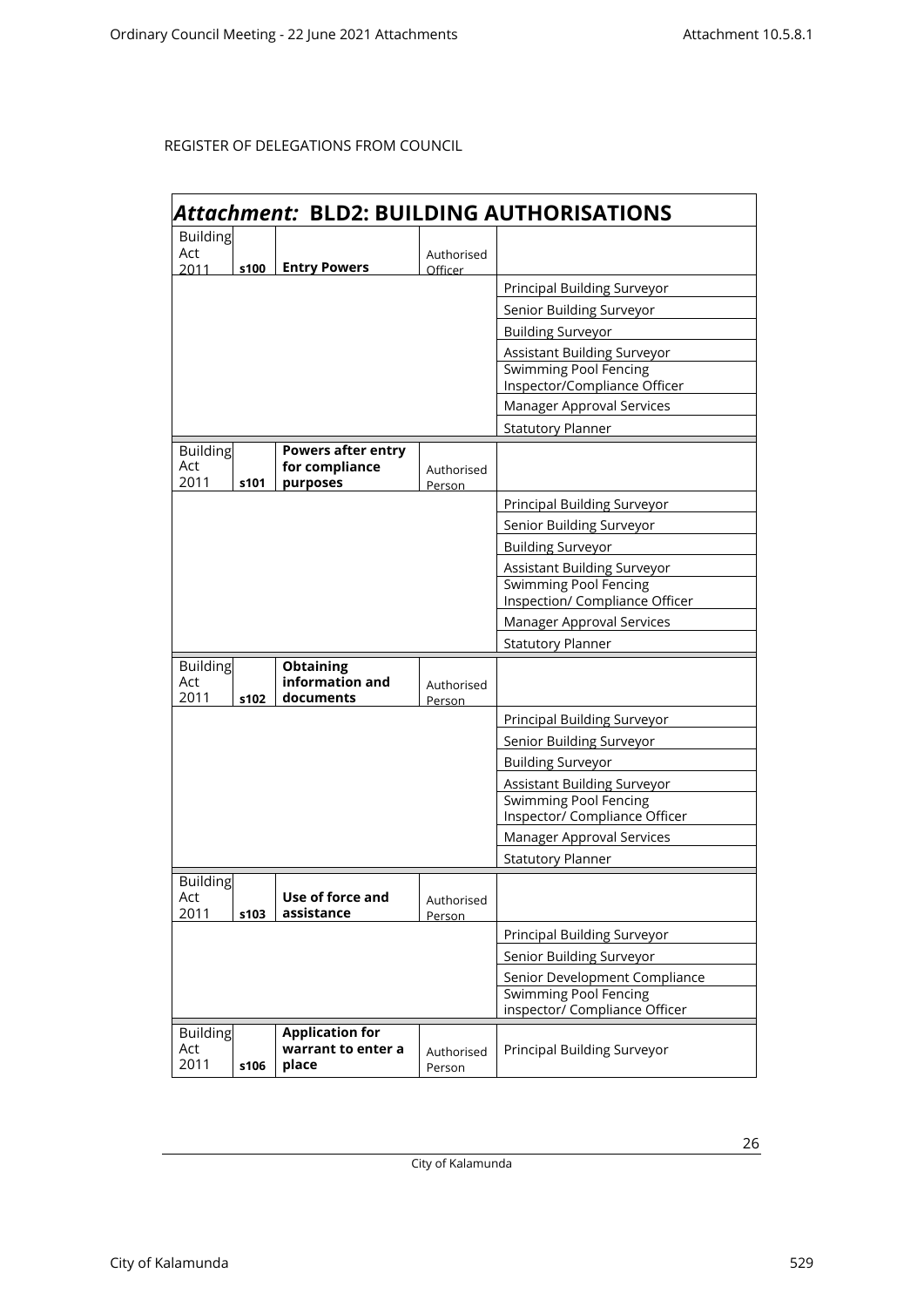### <span id="page-26-0"></span>**BLD3 - Building Matters – Enforcement - Fines, Penalties and Infringement Notices**

| Delegation from:    | Council                        |
|---------------------|--------------------------------|
| Delegated to:       | <b>Chief Executive Officer</b> |
|                     |                                |
| Date Adopted:       | 16 April 2012                  |
| Date Last Reviewed: | <b>23 June 2020</b>            |

| Legislation:                                                                    | Building Act 2011 - S.127                                                                                                                                                                                                                                                                                                                       |
|---------------------------------------------------------------------------------|-------------------------------------------------------------------------------------------------------------------------------------------------------------------------------------------------------------------------------------------------------------------------------------------------------------------------------------------------|
| Power or Duty of the<br><b>Local Government</b><br>which is being<br>delegated: | Part 8 of the Building Act 2011 - Enforcement - powers of<br>1.<br>authorised employees/officers in respect to compliance<br>matters pertaining to buildings and associated incidental<br>structures.<br>2. Part 10 of the Building Regulations 2012 - Issue of Infringement<br>Notices for Offences specified in Schedule 6 of the Regulations |

### **DETAILS**

- 1. That in accordance with section 127 of the *Building Act 2011* (the Act), the Chief Executive Officer is delegated power to designate authorised persons pursuant to section 96 (3) of the Act, to prepare, sign, and serve notices in relation to fines, penalties and enforcement with respect to the sections of the Act detailed in Part A of the Attachment to this delegation.
- 2. That in accordance with section 127 of the *Building Act 2011* (the Act), the Chief Executive Officer is delegated power to appoint persons pursuant to regulation 70 of the *Building Regulations 2012* to issue Infringement Notices for those offences specified in Scheduled 6 of the regulations and detailed in Part B of the Attachment to this delegation.

| <b>Related Documents</b> |  |  |
|--------------------------|--|--|
| Council Policy:          |  |  |
| Administration           |  |  |
| Policy/Procedure:        |  |  |
| Notes:                   |  |  |

City of Kalamunda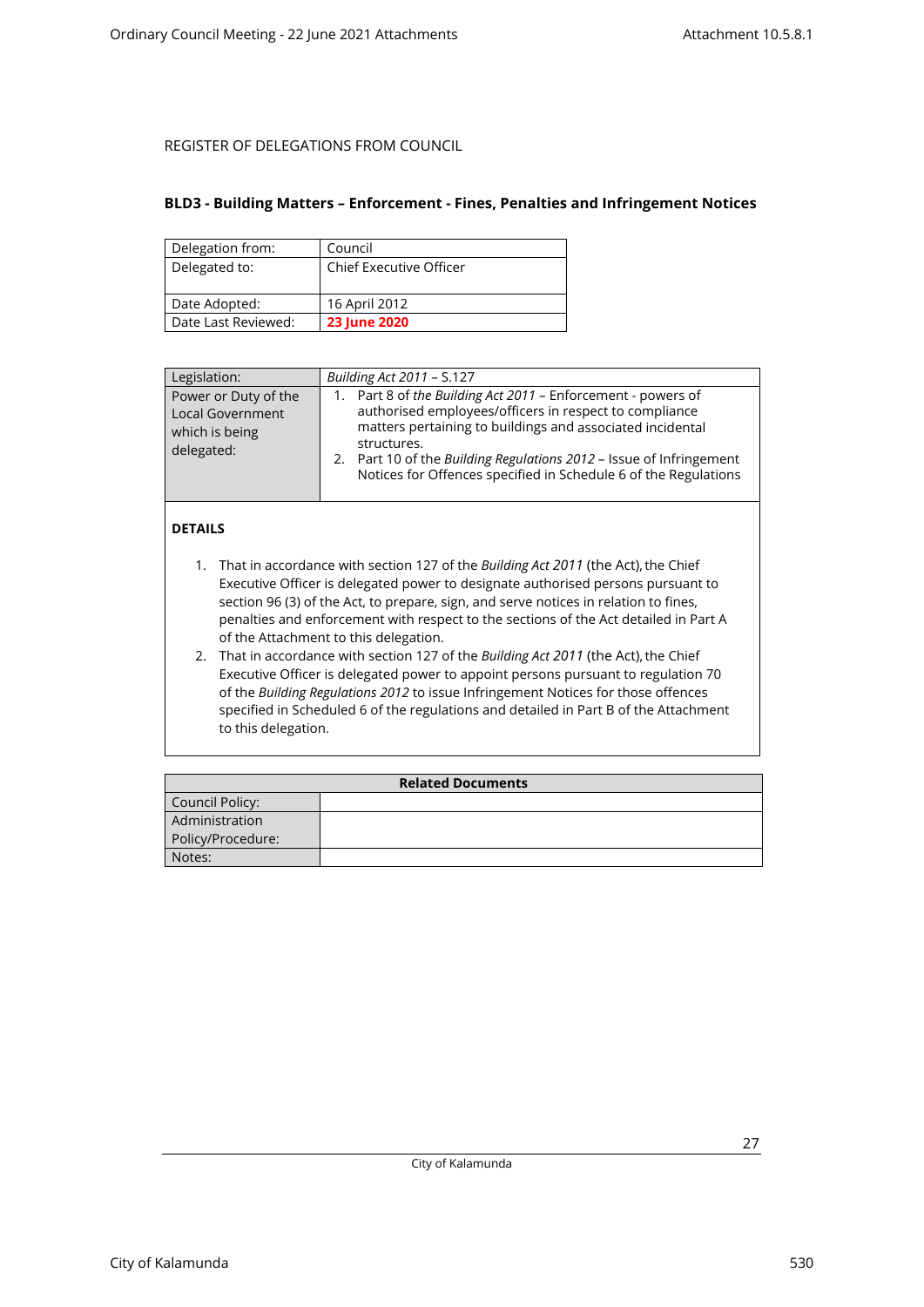## **Part A**

## *Attachment***: FINES, PENALTIES, AND ENFORCEMENT**

s96(3) A local government may, by instrument in writing, designate a person employed by the local government under the *Local Government Act 1995*section 5.36, as an authorised person for the purposes of this Act in relation to buildings and incidental structures located, or proposed to be located, in the district of the local government That in accordance with s93(3) of the Act the persons serving or acting in the positions of Principal Building Surveyor and Manager Approval Services be authorised to prepare, sign, and serve notices in relation to the following sections of the *Building Act 2011*, until that delegation is revoked.

| <b>Offence</b>                                                         | <b>Section of the</b><br>Act |
|------------------------------------------------------------------------|------------------------------|
| No building work without a permit                                      | s9                           |
| No demolition work without a demolition permit                         | s10                          |
| Non-compliance with either a building or demolition permit             | s29                          |
| Not displaying details of a building or demolition permit in           | s30                          |
| accordance with the regulations                                        |                              |
| Notice of completion - not provided within 7 days of completion        | s33                          |
| Notice of cessation - failure to provide notification within 7 days    | s34                          |
| Builder to ensure building is constructed to comply with the permit    | s37(1)                       |
| and applicable building standards                                      |                              |
| Where work is undertaken without a building permit each owner is       | s37(2)                       |
| to ensure that the construction has been undertaken to comply          |                              |
| with the standards applicable to that building structure               |                              |
| Builder to ensure the building is demolished to comply with the        | s38(1)                       |
| permit and applicable building standards that applies to the           |                              |
| Where demolition work is undertaken without a demolition permit        | s38(2)                       |
| each owner is to ensure that the demolition has been undertaken to     |                              |
| comply with the building standards applicable to that demolition       |                              |
| Occupancy permits - Owner or occupier of a completed building is       | s41                          |
| not to occupy, use or permit to be occupied or used without an         |                              |
| occupancy                                                              |                              |
| Failure to display an occupancy permit                                 | s42                          |
| Occupation, use of buildings to comply with occupancy permits          | s43                          |
| Compliance with occupancy permit generally                             | s44                          |
| No encroachment without consent or court order                         | s76                          |
| Other land not to be adversely affected without consent or court order | s77                          |
| No protection structure in or on other land without consent or         | s78                          |
| court order                                                            |                              |
| Certain work not to affect party walls etc. without consent or court   | s79                          |
| Fences not to be removed without consent or court order                | s80                          |
| No access to other land without consent or court order, and            | s81                          |
| When notice about effect on other land required                        | s84                          |
| Application for court order if no consent - failure to notify the      | s86(4)                       |
| person affected by the consent within 7 days                           |                              |
| Non-compliance with a building order                                   | s115                         |
| Obstruction in relation to a building order                            | s116                         |

City of Kalamunda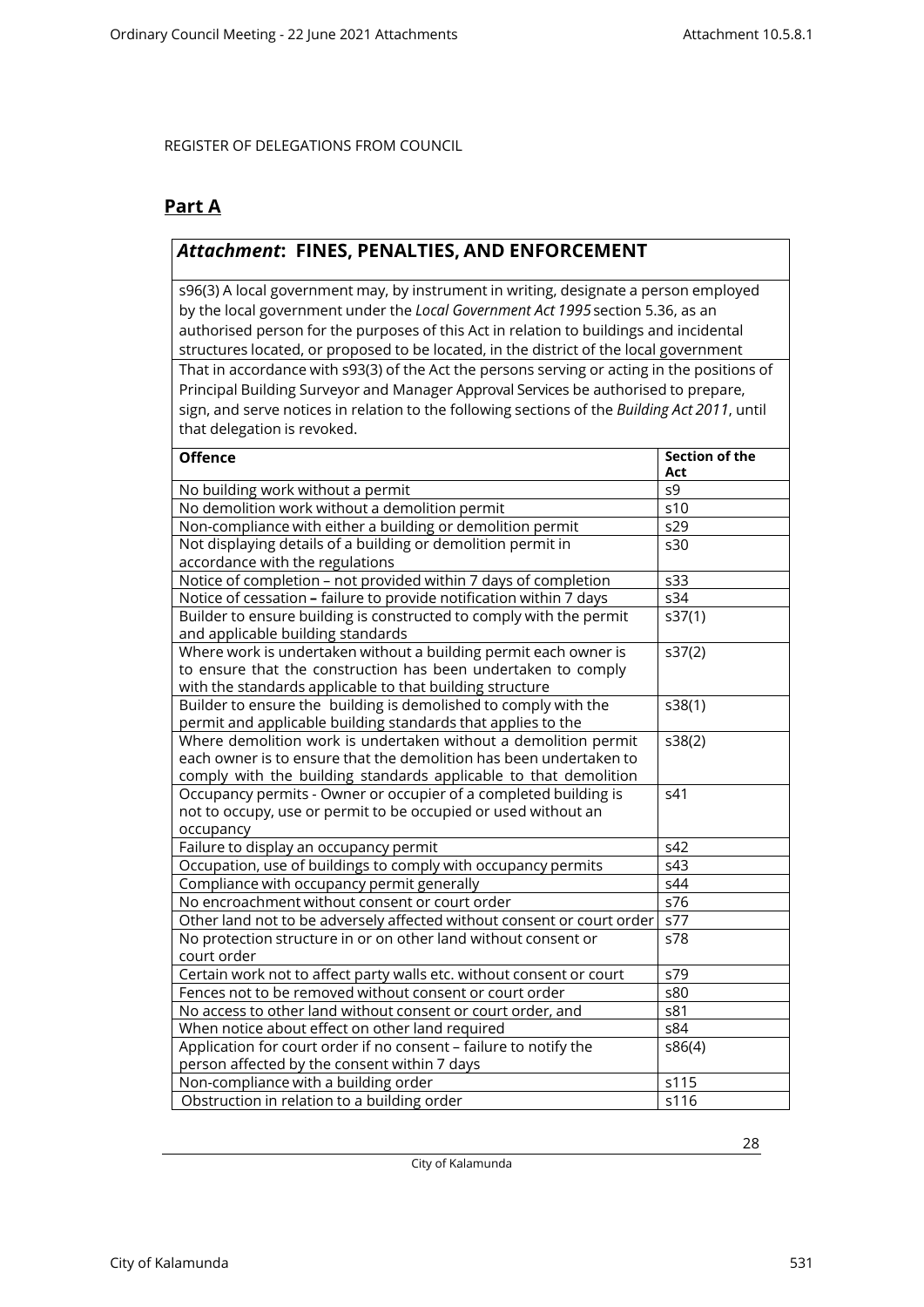| False or misleading information | S14.             |
|---------------------------------|------------------|
| Contravention of regulations    | 514 <sup>c</sup> |

## **Part B**

| <b>Section/Regulations</b> | <b>Offence</b>                                                                                           | <b>Modified penalty</b> |
|----------------------------|----------------------------------------------------------------------------------------------------------|-------------------------|
| s.33(1)                    | Failure to give notice of<br>completion (BA7)                                                            | \$500                   |
| s.34(3)                    | Failure to give notice of<br>cessation                                                                   | \$250                   |
| S.42                       | Failure to display or bring<br>attention to occupancy<br>permit details                                  | \$250                   |
| s.76(1)                    | Encroachment beyond<br>boundaries without<br>consent, court order or<br>other authority                  | \$2,500                 |
| s.80(1)                    | Removal of fence, gate or<br>other barrier to land<br>without consent, court<br>order or other authority | \$1,000                 |
| s.80(3)                    | Failure to erect adequate<br>temporary barrier                                                           | \$1,000                 |
| r.50(1)                    | Failure to install barrier<br>around private swimming<br>pool                                            | \$1,000                 |
| r.56(1)                    | Failure to ensure smoke<br>alarms compliant prior to<br>transfer of dwelling                             | \$1,000                 |
| r.58                       | Failure to ensure smoke<br>alarms compliant prior to<br>tenancy                                          | \$1,000                 |
| r.59                       | Failure to ensure smoke<br>alarms compliant prior to<br>hire of dwelling.                                | \$1,000                 |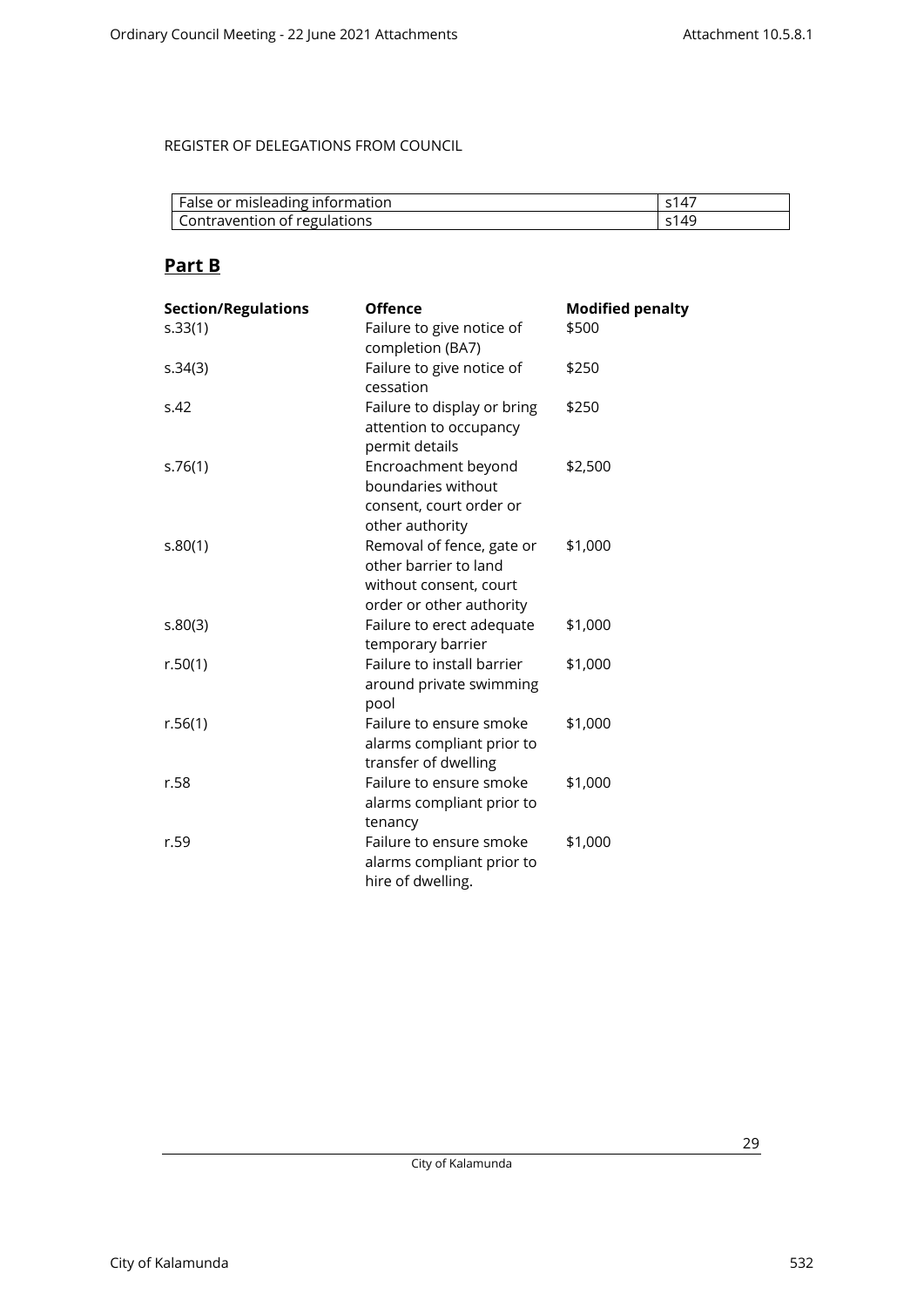## <span id="page-29-1"></span><span id="page-29-0"></span>**LOCAL GOVERNMENT (Financial Management) Regulations 1996**

### **FMR1 - Payments from Municipal and Trust Funds**

| Delegation from:    | Council                        |
|---------------------|--------------------------------|
| Delegated to:       | <b>Chief Executive Officer</b> |
| Date Adopted:       |                                |
| Date Last Reviewed: | <b>23 June 2020</b>            |

| Legislation:                                                                    | Local Government (Financial Management) Regulations 1996, r. 12(1)                                                                                                                                                              |
|---------------------------------------------------------------------------------|---------------------------------------------------------------------------------------------------------------------------------------------------------------------------------------------------------------------------------|
| Power or Duty of the<br><b>Local Government</b><br>which is being<br>delegated: | $(1)$ A payment may only be made from the municipal fund or the<br>trust fund $-$<br>if the local government has delegated to the CEO the<br>(a)<br>exercise of its power to make payments from those funds<br>- by the CEO; or |
|                                                                                 | otherwise, if the payment is authorised in advance by a<br>(b)<br>resolution of the council.                                                                                                                                    |

## **DETAILS**

Under section 5.42 of the *Local Government Act 1995*, the Chief Executive Officer is delegated to exercise the powers or discharge the duties of the Council under Regulation 12 of the *Local Government (Financial Management) Regulations 1996*, in regard to the making of payments from the municipal and trust funds.

| <b>Related Documents</b> |                                                      |
|--------------------------|------------------------------------------------------|
| Council Policy:          |                                                      |
| Administration           |                                                      |
| Policy/Procedure:        |                                                      |
| Notes:                   | <b>Local Government Act 1995</b>                     |
|                          | 6.10. Financial management regulations               |
|                          | Regulations may provide for -                        |
|                          | (d) the general management of, and the authorisation |
|                          | of payments out of -                                 |
|                          | (i) the municipal fund; and                          |
|                          | (ii) the trust fund,                                 |
|                          | of a local government                                |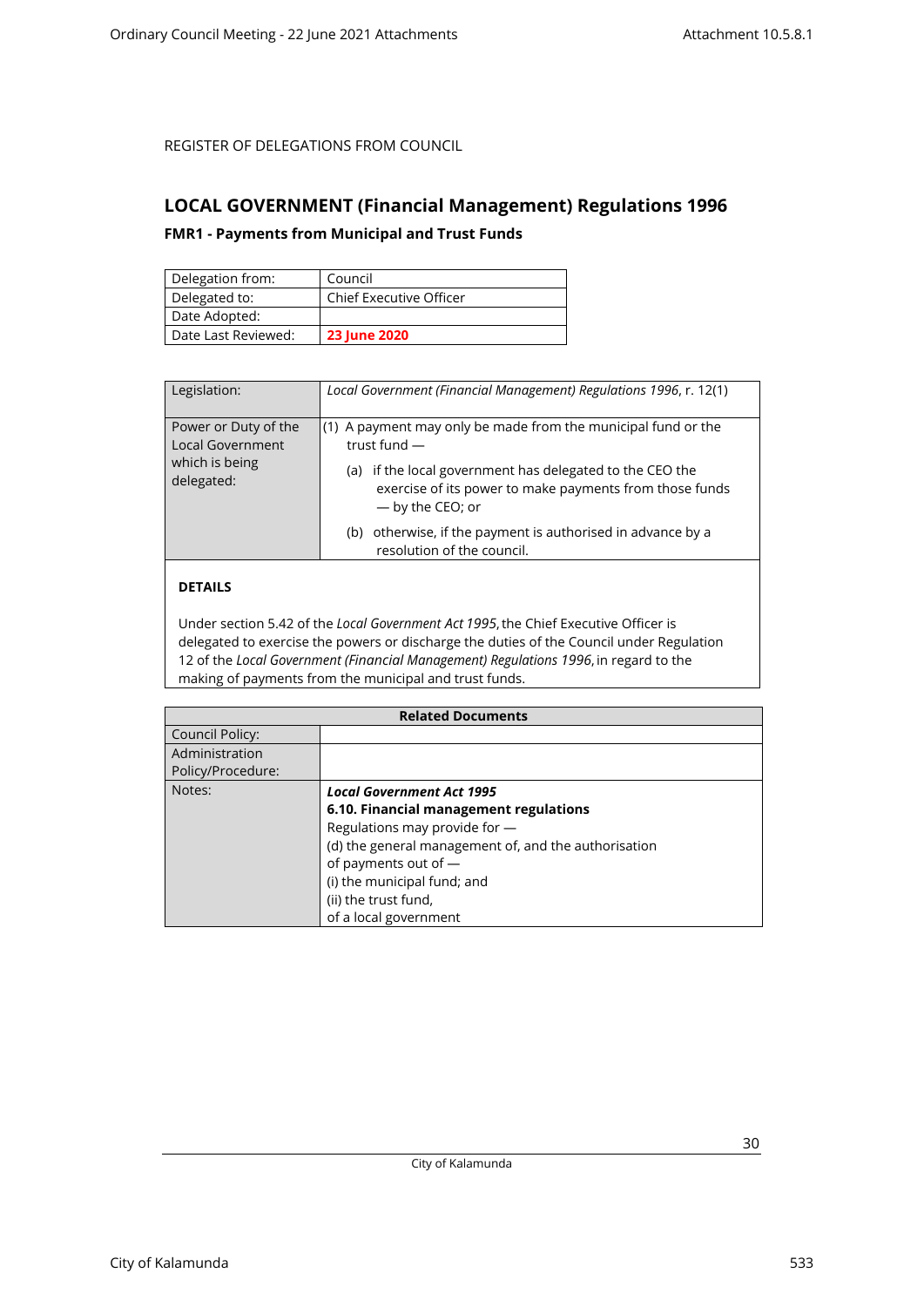## <span id="page-30-1"></span><span id="page-30-0"></span>**PLANNING AND DEVELOPMENT ACT 2005 & LOCAL PLANNING SCHEME NO.3**

### **PLN1 Planning Matters**

| Delegation from:    | Council                        |
|---------------------|--------------------------------|
| Delegated to:       | <b>Chief Executive Officer</b> |
| Date Adopted:       | 21 June 2010                   |
| Date Last Reviewed: | <b>23 June 2020</b>            |

| Legislation:         | City (Shire) of Kalamunda Local Planning Scheme No 3; Planning and |
|----------------------|--------------------------------------------------------------------|
|                      | Development Act 2005; Planning and Development (Local Planning     |
|                      | Schemes) Regulations 2015                                          |
| Power or Duty of the |                                                                    |
| Local                |                                                                    |
| Government           |                                                                    |
| which is being       |                                                                    |
|                      |                                                                    |

### **DETAILS**

Pursuant to Clause 82 of the Deemed Provisions, the Chief Executive Officer is delegated authority to exercise the powers or discharge the duties of the Council in regard to the following:-

#### **Advertising**

To advertise proposals in accordance with Local Planning Scheme No. 3 (the Scheme).

#### **Determination of Applications**

To apply discretion and determine applications under Part 6, 7, 8, 9 and 10 of the Deemed Provisions and Parts 4 and 5 of the Scheme.

To apply discretion and determine applications under Clause 29 and 45 of the Deemed Provisions (amendment of Structure Plans and Activity Centre Plans). To apply discretion to the remainder of Part 4 and Part 5 of the Deemed Provisions to the extent that the discretion relates only to the preparation of an amendment to a Structure Plan or Activity Centre Plan.

**Temporary Amendment (OCM 28/04/2020) Approve Planning Applications where there is no more than a 30% deficiency in the parking bays required to be provided by the applicant Temporary Condition: Is valid until the cessation of the Western Australian Declaration of State of Emergency and Western Australian Declaration of Public Health State of Emergency.**

**Subdivision Applications and Clearances**

City of Kalamunda 534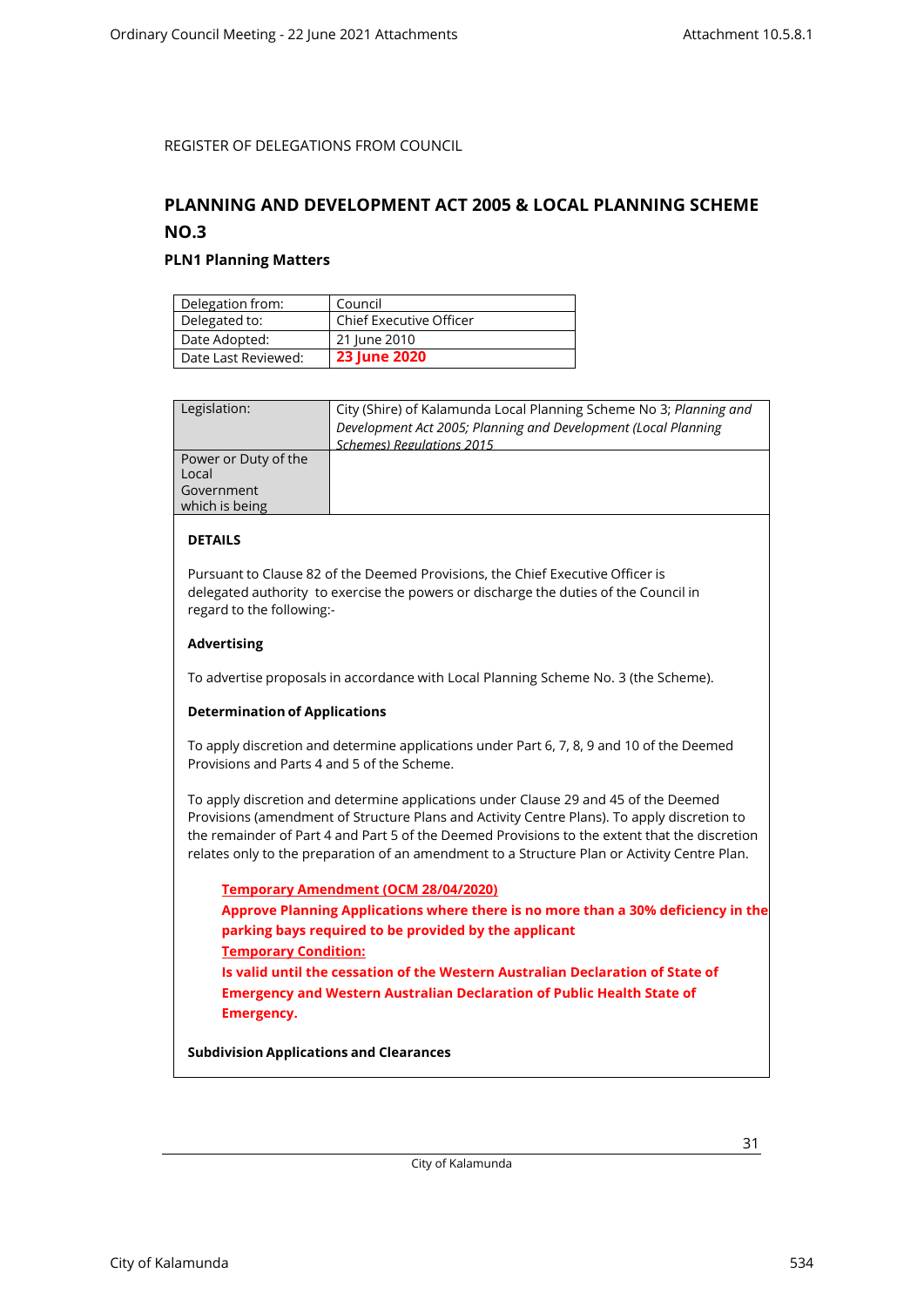To make recommendations to the Western Australian Planning Commission on all subdivision and amalgamation applications and to endorse applications for clearance where relevant conditions have been satisfied.

### **Appeals (Reviews)**

To attend the State Administrative Tribunal on behalf of Council and to determine conditions to be applied to applications the subject of mediation or successful appeal and to enter into Minute of Consent Orders accordingly.

#### **Enforcement and Administration**

Any of its powers, and the discharge of any of its duties, under Part 10 of the Deemed Provisions.

| <b>Related Documents</b>            |                                                                                                                                                                                                                                                                                         |  |
|-------------------------------------|-----------------------------------------------------------------------------------------------------------------------------------------------------------------------------------------------------------------------------------------------------------------------------------------|--|
| Council Policy:                     | All relevant Local Planning Policies prepared under Part 2 of the<br>Deemed Provisions.                                                                                                                                                                                                 |  |
| Administration<br>Policy/Procedure: |                                                                                                                                                                                                                                                                                         |  |
| Notes:                              | <b>Planning and Development (Local Planning Schemes) Regulations</b><br>2015 Schedule 2 - Deemed Provisions.                                                                                                                                                                            |  |
|                                     | Delegations by local government<br>82.                                                                                                                                                                                                                                                  |  |
|                                     | The local government may, by resolution, delegate to a<br>(1)<br>committee or to the local government CEO the exercise of any<br>of the local government's powers or the discharge of any of<br>the local government's duties under this Scheme other than<br>this power of delegation. |  |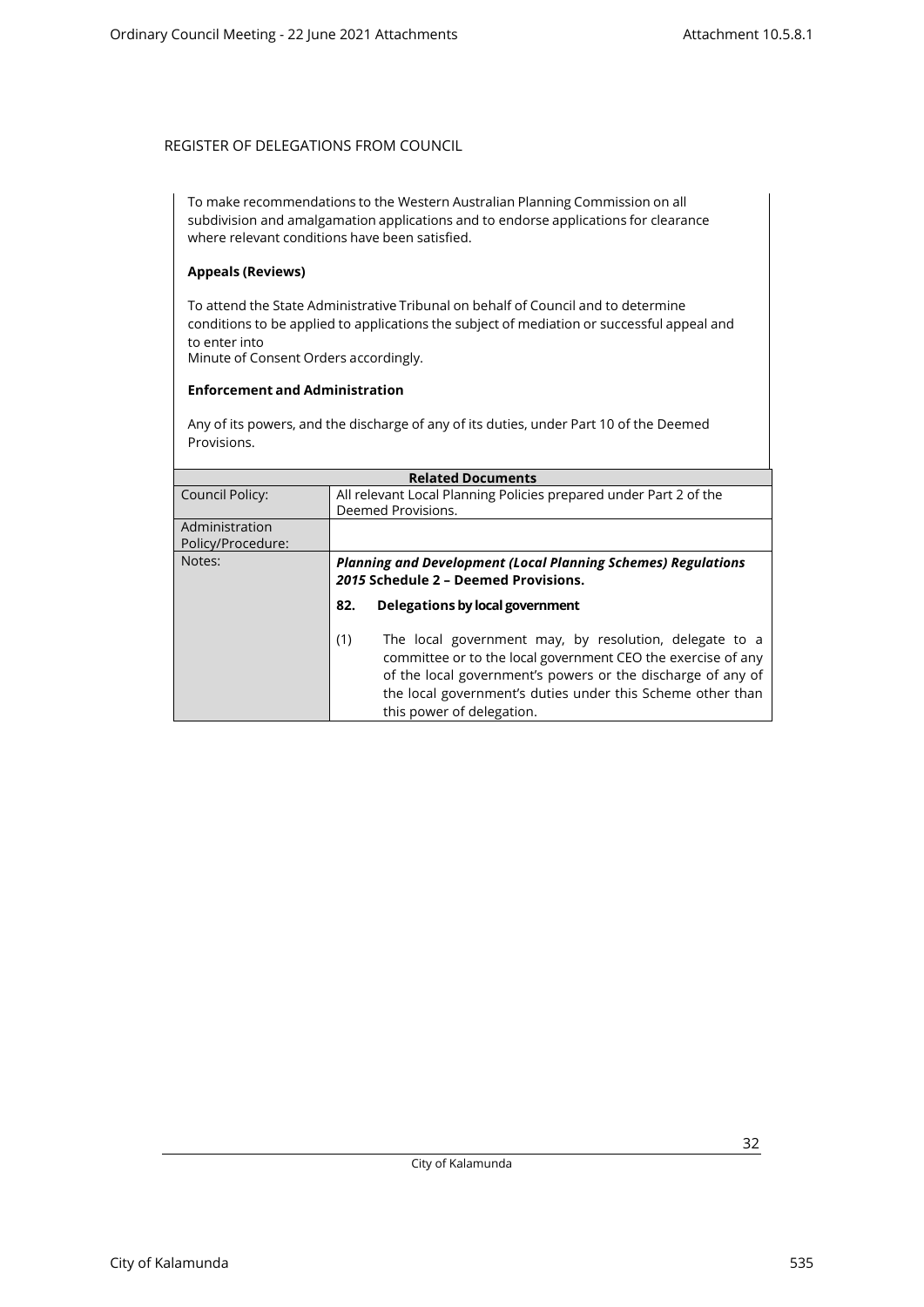## <span id="page-32-1"></span><span id="page-32-0"></span>**STRATA TITLES ACT 1985**

## **STA1 - Strata Titles**

| Delegation from:    | Council                        |
|---------------------|--------------------------------|
| Delegated to:       | <b>Chief Executive Officer</b> |
|                     | Manager Approval Services      |
| Date Adopted:       |                                |
| Date Last Reviewed: | <b>23 June 2020</b>            |

| Legislation:                                                                    | Strata Titles Act 1985, s.23                                                                                                                                                                                                                                                                                                                                                   |
|---------------------------------------------------------------------------------|--------------------------------------------------------------------------------------------------------------------------------------------------------------------------------------------------------------------------------------------------------------------------------------------------------------------------------------------------------------------------------|
| Power or Duty of the<br><b>Local Government</b><br>which is being<br>delegated: | A local government may, either generally or as otherwise<br>(4)<br>provided by the instrument of delegation, by writing under<br>the seal of the local government, delegate to an employee<br>of the local government any of the functions conferred on<br>local governments under this Act, other than the functions<br>so conferred by subsection (3) and section 24.<br>(5) |

## **DETAILS**

Under section 23(4) of the *Strata Titles Act 1985*, the Chief Executive Officer and the Manager Approval Services are delegated to exercise the powers or discharge the duties of the Council under the *Strata Titles Act 1985*.

| <b>Related Documents</b> |     |
|--------------------------|-----|
| Council Policy:          | n/a |
| Administration           | n/a |
| Policy/Procedure:        |     |
| Notes:                   |     |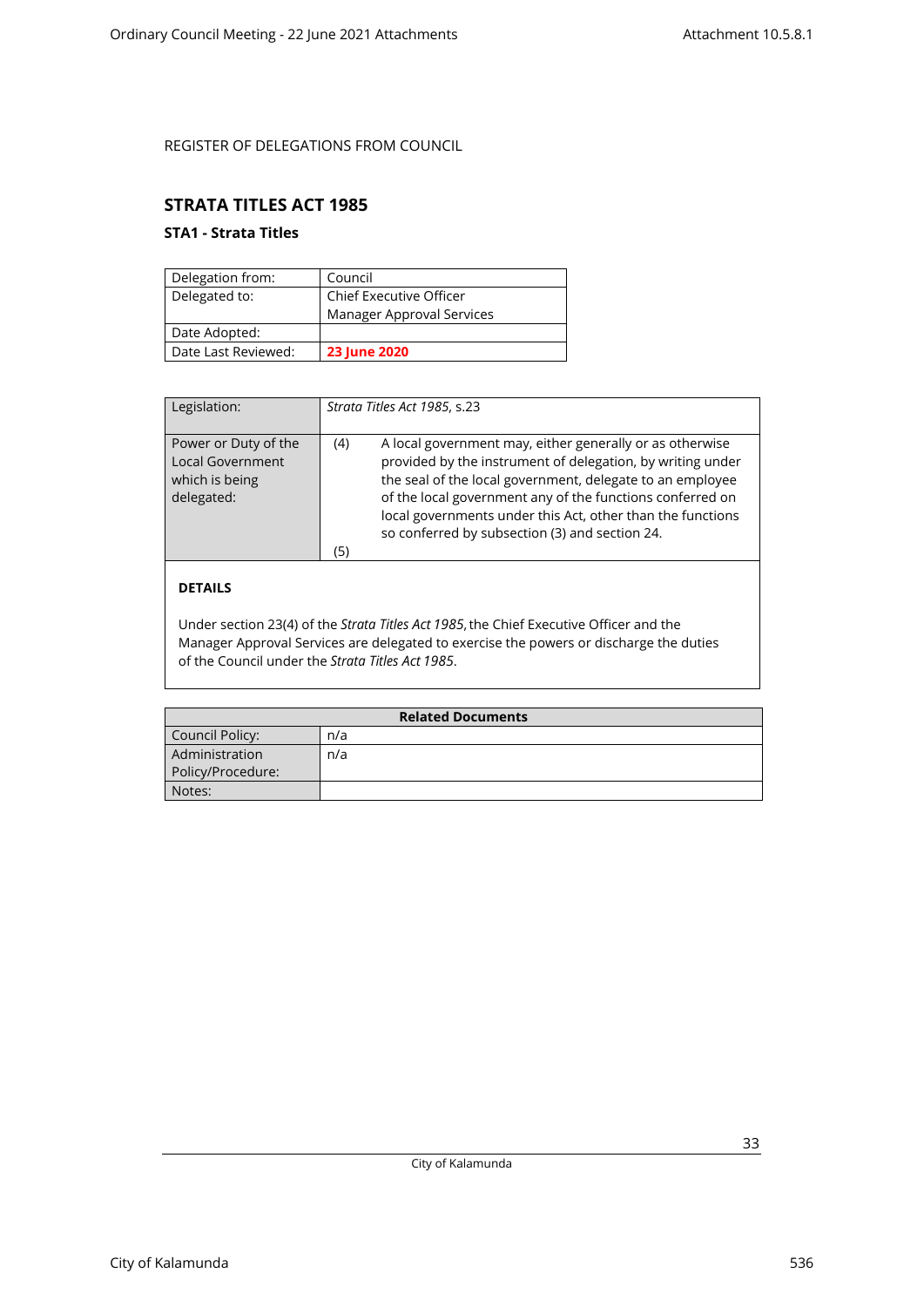## <span id="page-33-1"></span><span id="page-33-0"></span>**BUSH FIRES ACT 1954**

### **BFA1 - Prohibited Burning Times - Amendment**

| Delegation from:    | Council                         |
|---------------------|---------------------------------|
| Delegated to:       | Mayor and                       |
|                     | Chief Bush Fire Control Officer |
|                     | (jointly)                       |
| Date Adopted:       |                                 |
| Date Last Reviewed: | 23 June 2020                    |

| Legislation:                                                                    | Bush Fires Act 1954, s. 17                                                                                                                                                                                                                                                                                                                                                                                                                                                                                                                                                                                                                                                     |
|---------------------------------------------------------------------------------|--------------------------------------------------------------------------------------------------------------------------------------------------------------------------------------------------------------------------------------------------------------------------------------------------------------------------------------------------------------------------------------------------------------------------------------------------------------------------------------------------------------------------------------------------------------------------------------------------------------------------------------------------------------------------------|
| Power or Duty of the<br><b>Local Government</b><br>which is being<br>delegated: | (7) (a) Subject to paragraph (b), in any year in which a local<br>government considers that seasonal conditions warrant a<br>variation of the prohibited burning times in its district the local<br>government may, after consultation with an authorised officer<br>appointed under the Conservation and Land Management Act 1984,<br>if forest land is situated in the district, vary the prohibited burning<br>times in respect of that year in the district or a part of the district<br>$by -$<br>shortening, extending, suspending or reimposing a period of<br>(i)<br>prohibited burning times;<br>or<br>imposing a further period of prohibited burning times.<br>(ii) |

## **DETAILS**

Under section 17(10) of the *Bush Fires Act 1954*, the Mayor and Chief Bush Fire Control Officer are delegated to exercise the powers or discharge the duties of the Council under section 17(7) of the *Bush Fires Act 1954*.

| <b>Related Documents</b> |                                                                       |  |
|--------------------------|-----------------------------------------------------------------------|--|
| <b>Council Policy:</b>   | n/a                                                                   |  |
| Administration           | n/a                                                                   |  |
| Policy/Procedure:        |                                                                       |  |
| Notes:                   | <b>Bush Fires Act 1954</b>                                            |  |
|                          | 17(10) A local government may by resolution delegate to its mayor, or |  |
|                          | president, and its                                                    |  |
|                          | Chief Bush Fire Control Officer, jointly its powers and duties under  |  |
|                          | subsections (7) and (8).                                              |  |
|                          |                                                                       |  |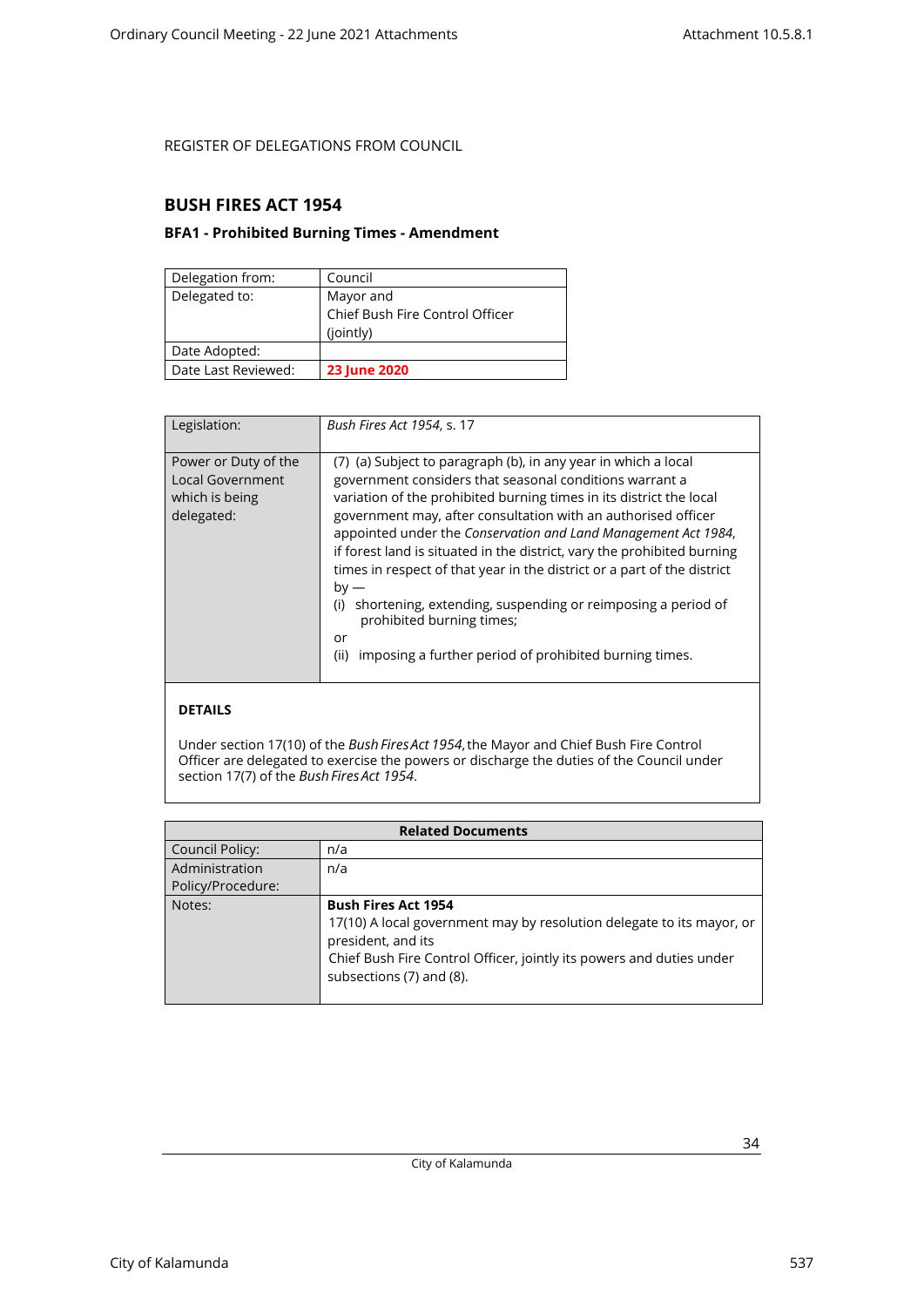### <span id="page-34-0"></span>**BFA2 - Proceedings Under the Bush Fires Act**

| Delegation from:    | Council                         |
|---------------------|---------------------------------|
| Delegated to:       | Chief Bush Fire Control Officer |
| Date Adopted:       |                                 |
| Date Last Reviewed: | <b>23 June 2020</b>             |

| Legislation:         | Bush Fires Act 1954, s. 59                                              |
|----------------------|-------------------------------------------------------------------------|
| Power or Duty of the | 59. Prosecution of offences                                             |
| Local Government     | (2)(a) A person authorised by the Minister, a member of the             |
| which is being       | Authority, an officer of the Authority, an authorised officer appointed |
| delegated:           | under the Conservation and Land Management Act 1984,, a member of       |
|                      | the Police Force, or a local government, may institute and carry on     |
|                      | proceedings against a person for an offence alleged to be committed     |
|                      | against this Act.                                                       |
|                      |                                                                         |
|                      |                                                                         |
| <b>DETAILS</b>       |                                                                         |

Under section 59(3) of the *Bush Fires Act 1954*, the Chief Bush Fire Control Officer is delegated to exercise the powers or discharge the duties of the Council under section 59 of the *Bush Fires Act 1954.*

|                   | <b>Related Documents</b>                                                                                                                                                                                                                                                                                                                                                                                                                                                                                                                                                                                                                                                               |
|-------------------|----------------------------------------------------------------------------------------------------------------------------------------------------------------------------------------------------------------------------------------------------------------------------------------------------------------------------------------------------------------------------------------------------------------------------------------------------------------------------------------------------------------------------------------------------------------------------------------------------------------------------------------------------------------------------------------|
| Council Policy:   | n/a                                                                                                                                                                                                                                                                                                                                                                                                                                                                                                                                                                                                                                                                                    |
| Administration    | n/a                                                                                                                                                                                                                                                                                                                                                                                                                                                                                                                                                                                                                                                                                    |
| Policy/Procedure: |                                                                                                                                                                                                                                                                                                                                                                                                                                                                                                                                                                                                                                                                                        |
| Notes:            | <b>Bush Fires Act 1954</b><br>59(3) A local government may, by written instrument of delegation,<br>delegate authority generally, or in any class of case, or in any<br>particular case, to its bush fire control officer, or other officer, to<br>consider allegations of offences alleged to have been committed<br>against this Act in the district of the local government and, if the<br>delegate thinks fit, to institute and carry on proceedings in the<br>name of the local government against any person alleged to have<br>committed any of those offences in the district, and may pay out of<br>its funds any costs and expenses incurred in or about the<br>proceedings. |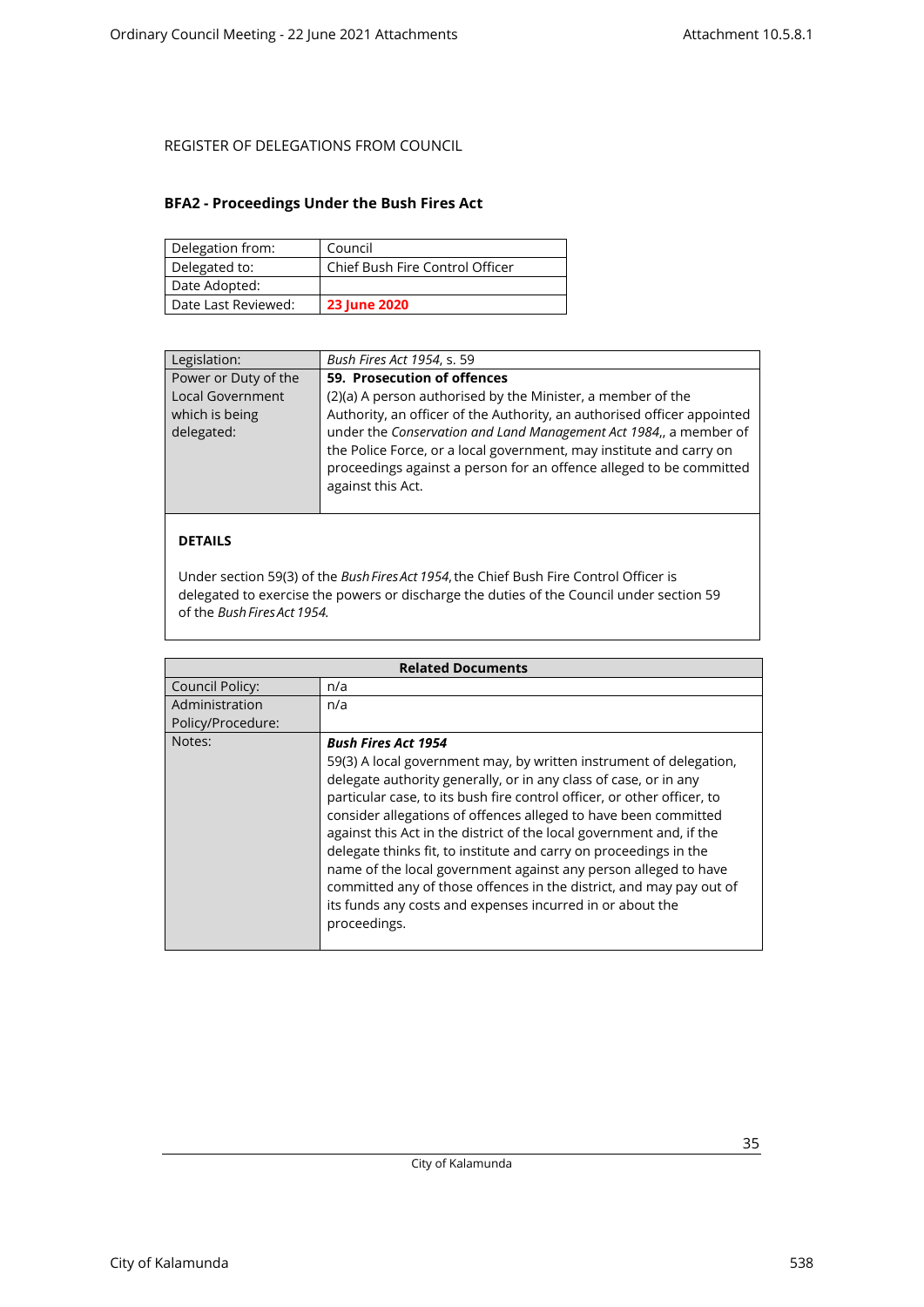### <span id="page-35-0"></span>**BFA3 - Appointment of Bush Fire Control Officers**

| Delegation from:    | Council                        |
|---------------------|--------------------------------|
| Delegated to:       | <b>Chief Executive Officer</b> |
| Date Adopted:       | 16 August 2010                 |
| Date Last Reviewed: | <b>23 June 2020</b>            |

| Legislation:                                                                    | Bush Fires Act 1954, s.38                                                                                                                                                                                                                                                                                                                                                                                                                                                                                                                                                                        |
|---------------------------------------------------------------------------------|--------------------------------------------------------------------------------------------------------------------------------------------------------------------------------------------------------------------------------------------------------------------------------------------------------------------------------------------------------------------------------------------------------------------------------------------------------------------------------------------------------------------------------------------------------------------------------------------------|
| Power or Duty of the<br><b>Local Government</b><br>which is being<br>delegated: | 38. Local government may appoint bush fire control officer<br>(1) A local government may from time to time appoint such<br>persons as it thinks necessary to be its bush fire control officers<br>under and for the purposes of this Act, and of those officers shall<br>subject to section 38A(2) appoint 2 as the Chief Bush Fire Control<br>Officer and the Deputy Chief Bush Fire Control Officer who shall be<br>first and second in seniority of those officers, and subject thereto<br>may determine the respective seniority of the other bush fire<br>control officers appointed by it. |

### **DETAILS**

Pursuant to section 48 of the *Bush Fires Act 1954*, the Chief Executive Officer is delegated authority to appoint Bush Fire Control Officers, Chief Bush Fire Control Officer and Deputy Chief Bush Fire Control Officers for the City of Kalamunda.

|                                     | <b>Related Documents</b>                                                                                                                                                                                                                                                                                                                                                                                                                                                                                                                                                                                                                                                                                                                                                                     |
|-------------------------------------|----------------------------------------------------------------------------------------------------------------------------------------------------------------------------------------------------------------------------------------------------------------------------------------------------------------------------------------------------------------------------------------------------------------------------------------------------------------------------------------------------------------------------------------------------------------------------------------------------------------------------------------------------------------------------------------------------------------------------------------------------------------------------------------------|
| Council Policy:                     |                                                                                                                                                                                                                                                                                                                                                                                                                                                                                                                                                                                                                                                                                                                                                                                              |
| Administration<br>Policy/Procedure: |                                                                                                                                                                                                                                                                                                                                                                                                                                                                                                                                                                                                                                                                                                                                                                                              |
| Notes:                              | 48. Delegation by local governments<br>(1) A local government may, in writing, delegate to its chief<br>executive officer the performance of any of its functions under<br>this Act.<br>(2) Performance by the chief executive officer of a local<br>government of a function delegated under subsection (1) -<br>(a) is taken to be in accordance with the terms of a delegation<br>under this section, unless the contrary is shown; and<br>(b) is to be treated as performance by the local government.<br>(3) A delegation under this section does not include the power to<br>subdelegate.<br>(4) Nothing in this section is to be read as limiting the<br>ability of a local government to act through its council,<br>members of staff or agents in the normal course of<br>business. |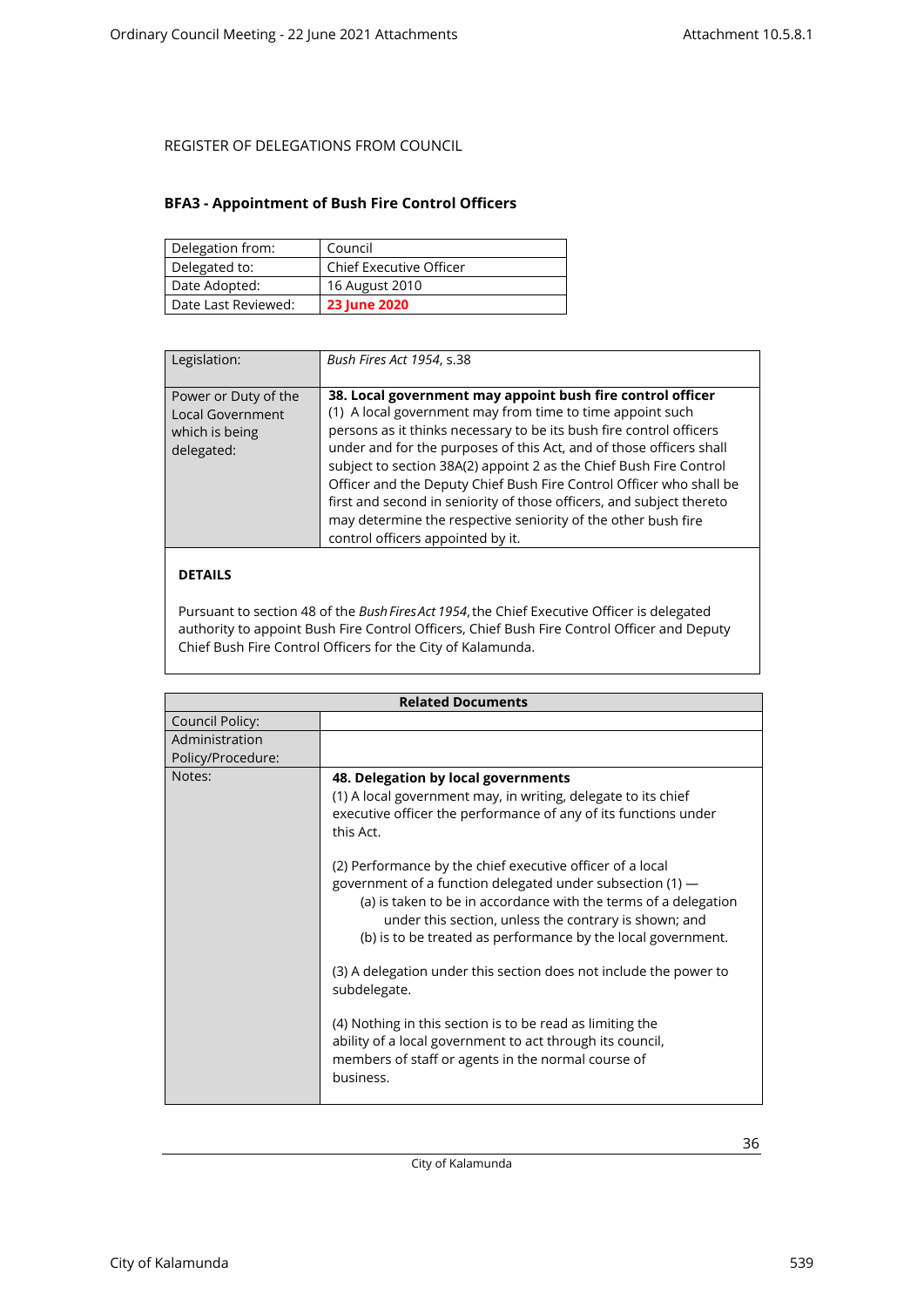## <span id="page-36-1"></span><span id="page-36-0"></span>**FOOD ACT 2008**

### **FOOD1 - Prohibition Orders – Section 65 of the Food Act 2008**

| Delegation from:    | Council                        |
|---------------------|--------------------------------|
| Delegated to:       | <b>Chief Executive Officer</b> |
|                     | Director Development Services  |
| Date Adopted:       | 20 September 2010              |
| Date Last Reviewed: | <b>23 June 2020</b>            |

| Legislation:                                                             | Food Act 2008, section 65                                                                                                                                                                                                                                                                                                                                                                                                                                                                                                                                                                                                              |
|--------------------------------------------------------------------------|----------------------------------------------------------------------------------------------------------------------------------------------------------------------------------------------------------------------------------------------------------------------------------------------------------------------------------------------------------------------------------------------------------------------------------------------------------------------------------------------------------------------------------------------------------------------------------------------------------------------------------------|
| Power or Duty of the<br>Local Government<br>which is being<br>delegated: | 65. Prohibition order<br>(1) If the CEO or another enforcement agency believes on<br>reasonable grounds -<br>(a) that any of the circumstances specified in section $62(a)$ , (b), (c) or<br>(d) exist; and<br>(b) that $-$<br>(i) the proprietor of a food business has not complied with<br>an improvement notice within the time required by section<br>63 for compliance; or<br>(ii) the issue of the order is necessary to prevent or<br>mitigate a serious danger to public health,<br>the CEO or other enforcement agency may serve a prohibition order<br>on the proprietor of the food business in accordance with this Part. |

### **DETAILS**

Council delegates the power to issue prohibition orders for the purposes of section 65 of the *Food Act 2008*to the Chief Executive Officer and the Director Planning and Development Services in accordance with section 118(2) of the *Food Act 2008*.

| <b>Related Documents</b> |                                                                                                                                                                                                                                                                                                                                                                                                   |
|--------------------------|---------------------------------------------------------------------------------------------------------------------------------------------------------------------------------------------------------------------------------------------------------------------------------------------------------------------------------------------------------------------------------------------------|
| Council Policy:          |                                                                                                                                                                                                                                                                                                                                                                                                   |
| Administration           |                                                                                                                                                                                                                                                                                                                                                                                                   |
| Policy/Procedure:        |                                                                                                                                                                                                                                                                                                                                                                                                   |
| Notes:                   | 118. Functions of enforcement agencies and delegation<br>(2) A function conferred or imposed on an enforcement agency may<br>be delegated -<br>(b) if the enforcement agency is a local government or a person<br>or body, or a person or body within a class of persons or<br>bodies, prescribed by the regulations - subject to subsections<br>(3) and (4), in accordance with the regulations. |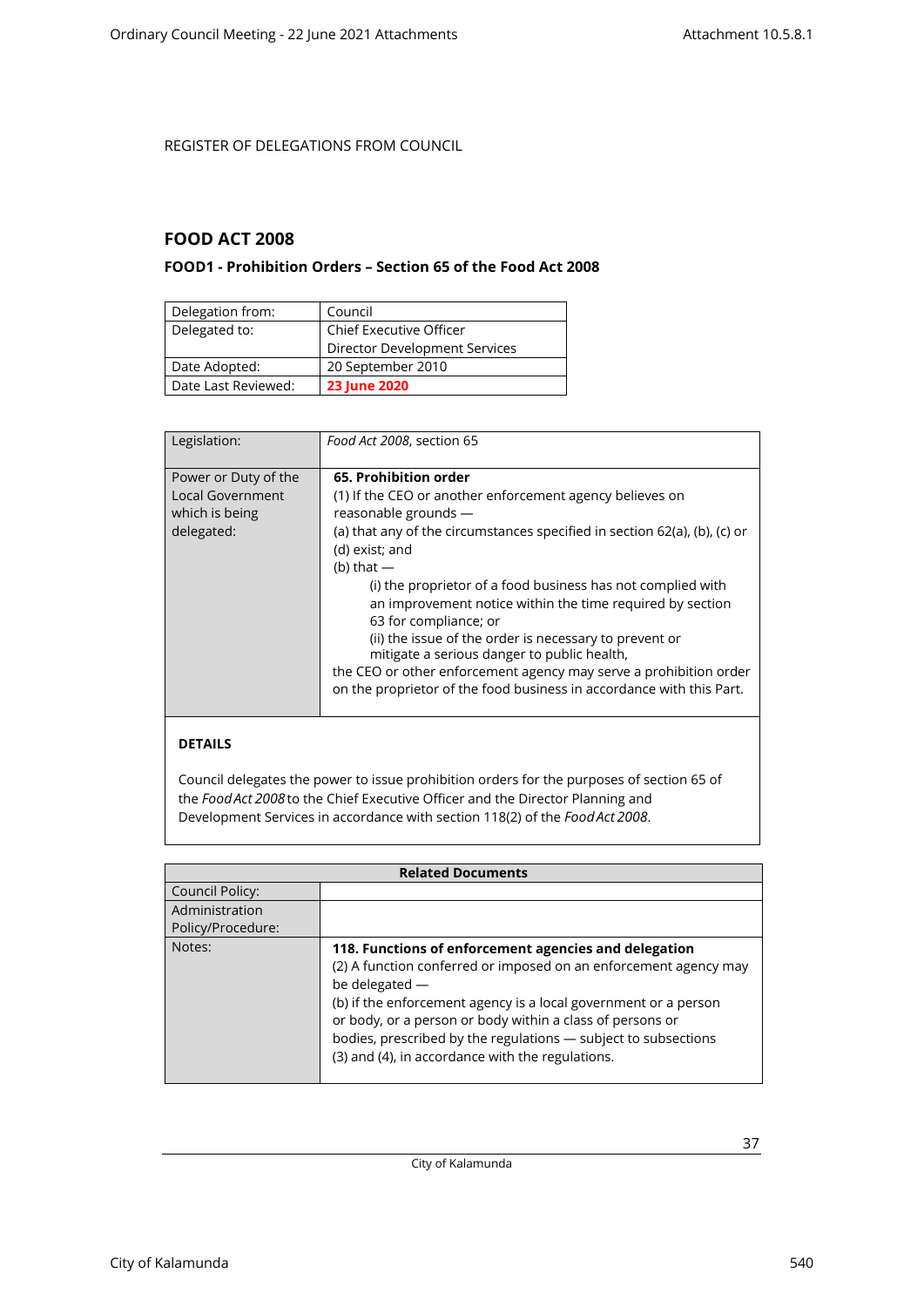### <span id="page-37-0"></span>**FOOD 2 - Appointment of Authorised Persons Under the Food Act 2008**

| Delegation from:    | Council                        |
|---------------------|--------------------------------|
| Delegated to:       | <b>Chief Executive Officer</b> |
| Date Adopted:       | 15 March 2010                  |
| Date Last Reviewed: | <b>23 June 2020</b>            |

| Legislation:                                                                    | Food Act 2008, section 122                                                                                                                                                                                                                                                                                                                                                                                                                                                                          |
|---------------------------------------------------------------------------------|-----------------------------------------------------------------------------------------------------------------------------------------------------------------------------------------------------------------------------------------------------------------------------------------------------------------------------------------------------------------------------------------------------------------------------------------------------------------------------------------------------|
| Power or Duty of the<br><b>Local Government</b><br>which is being<br>delegated: | 122. Appointment of authorised officers<br>(1) An enforcement agency may appoint a person to be an<br>authorised officer for the purposes of this Act if -<br>(a) the enforcement agency, having regard to any guidelines<br>issued by the CEO under subsection (2), considers the person<br>has appropriate qualifications and experience to perform the<br>functions of an authorised officer; or<br>(b) the person holds office as an environmental health officer under<br>the Health Act 1911. |

### **DETAILS**

Council delegates the power to appoint Authorised Persons for the purposes of the *Food Act 2008* to the Chief Executive Officer under Section 118 (2) of the *Food Act 2008*.

| <b>Related Documents</b> |                                                                                                                                                                                                                                                                                                                                                                                                   |  |
|--------------------------|---------------------------------------------------------------------------------------------------------------------------------------------------------------------------------------------------------------------------------------------------------------------------------------------------------------------------------------------------------------------------------------------------|--|
| Council Policy:          |                                                                                                                                                                                                                                                                                                                                                                                                   |  |
| Administration           |                                                                                                                                                                                                                                                                                                                                                                                                   |  |
| Policy/Procedure:        |                                                                                                                                                                                                                                                                                                                                                                                                   |  |
| Notes:                   | 118. Functions of enforcement agencies and delegation<br>(2) A function conferred or imposed on an enforcement agency may<br>be delegated -<br>(b) if the enforcement agency is a local government or a person<br>or body, or a person or body within a class of persons or<br>bodies, prescribed by the regulations - subject to subsections<br>(3) and (4), in accordance with the regulations. |  |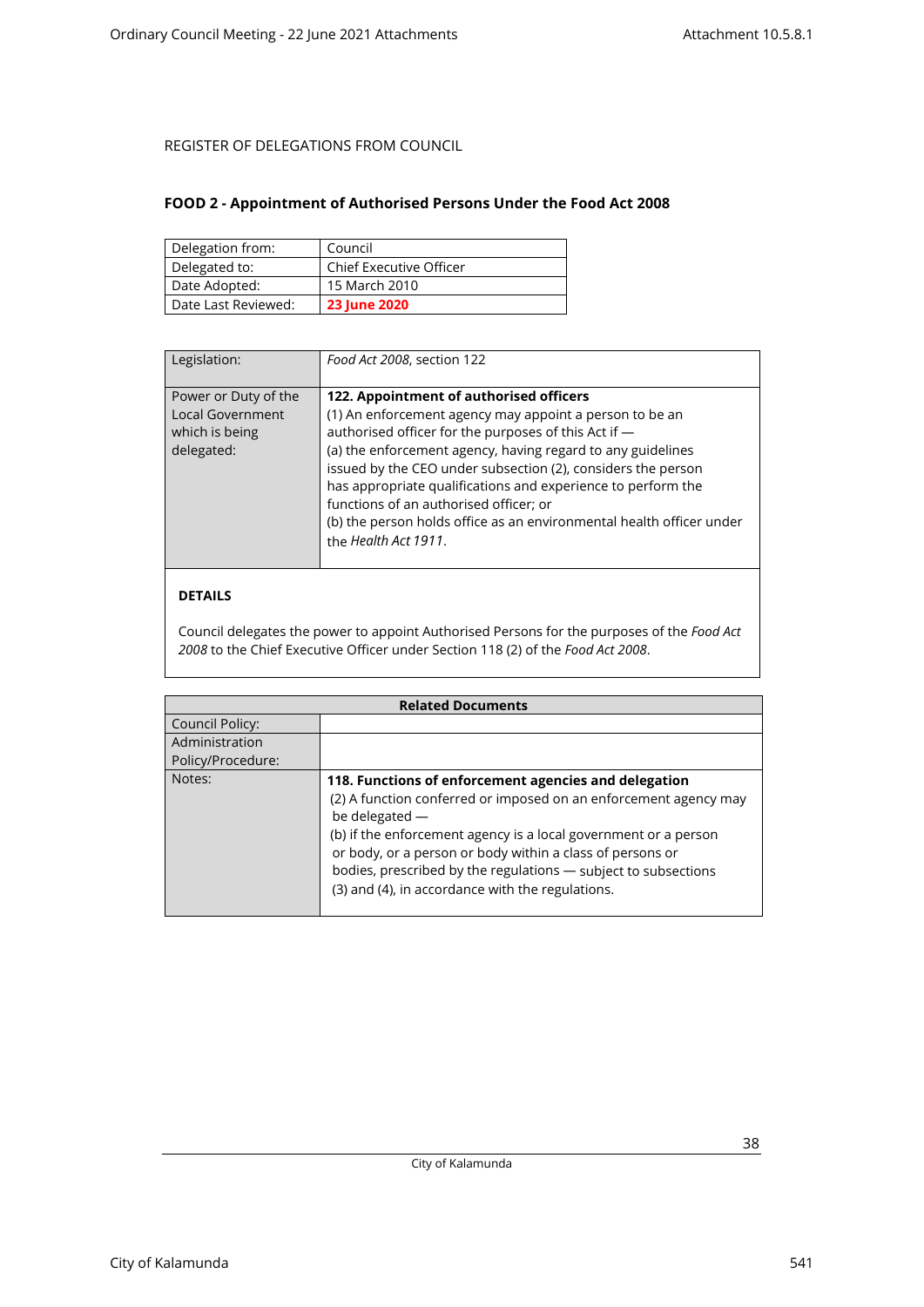## <span id="page-38-1"></span><span id="page-38-0"></span>**PUBLIC HEALTH ACT 2016**

## **HLT1 - Appointment of Environmental Health Officers of the Public Health Act 2016**

| Delegation from:    | Council                        |
|---------------------|--------------------------------|
| Delegated to:       | <b>Chief Executive Officer</b> |
| Date Adopted:       | 27 March 2017                  |
| Date Last Reviewed: | <b>23 June 2020</b>            |

| Legislation:                             |     | Public Health Act 2016, Section 17.                                                                                                                                                                                      |
|------------------------------------------|-----|--------------------------------------------------------------------------------------------------------------------------------------------------------------------------------------------------------------------------|
| Power or Duty of the<br>Local Government | 17. | Appointment of environmental health officers                                                                                                                                                                             |
| which is being<br>delegated:             | (1) | A local government may appoint one or more persons as<br>environmental health officers.                                                                                                                                  |
|                                          | (2) | An appointee may be $-$<br>a person employed by the local government under<br>(a)<br>the Local Government Act 1995 section 5.36; or<br>a person engaged by the local government under a<br>(b)<br>contract for services. |
|                                          | (3) | A local government must not appoint a person as an<br>environmental health officer unless the person has the<br>qualifications and experience approved by the Chief Health<br>Officer under section 18.                  |
|                                          | (4) | Two or more local governments may enter into<br>arrangements for one or more persons to be appointed as<br>environmental health officers for each of those local<br>governments.                                         |
|                                          | (5) | This section does not limit the Local Government Act 1995<br>section 5.36.                                                                                                                                               |

### **DETAILS**

Council delegates the power to appoint Environmental Health Officers for the purposes of the *Public Health Act 2016* to the Chief Executive Officer under Section 17 of the *Public Health Act 2016.*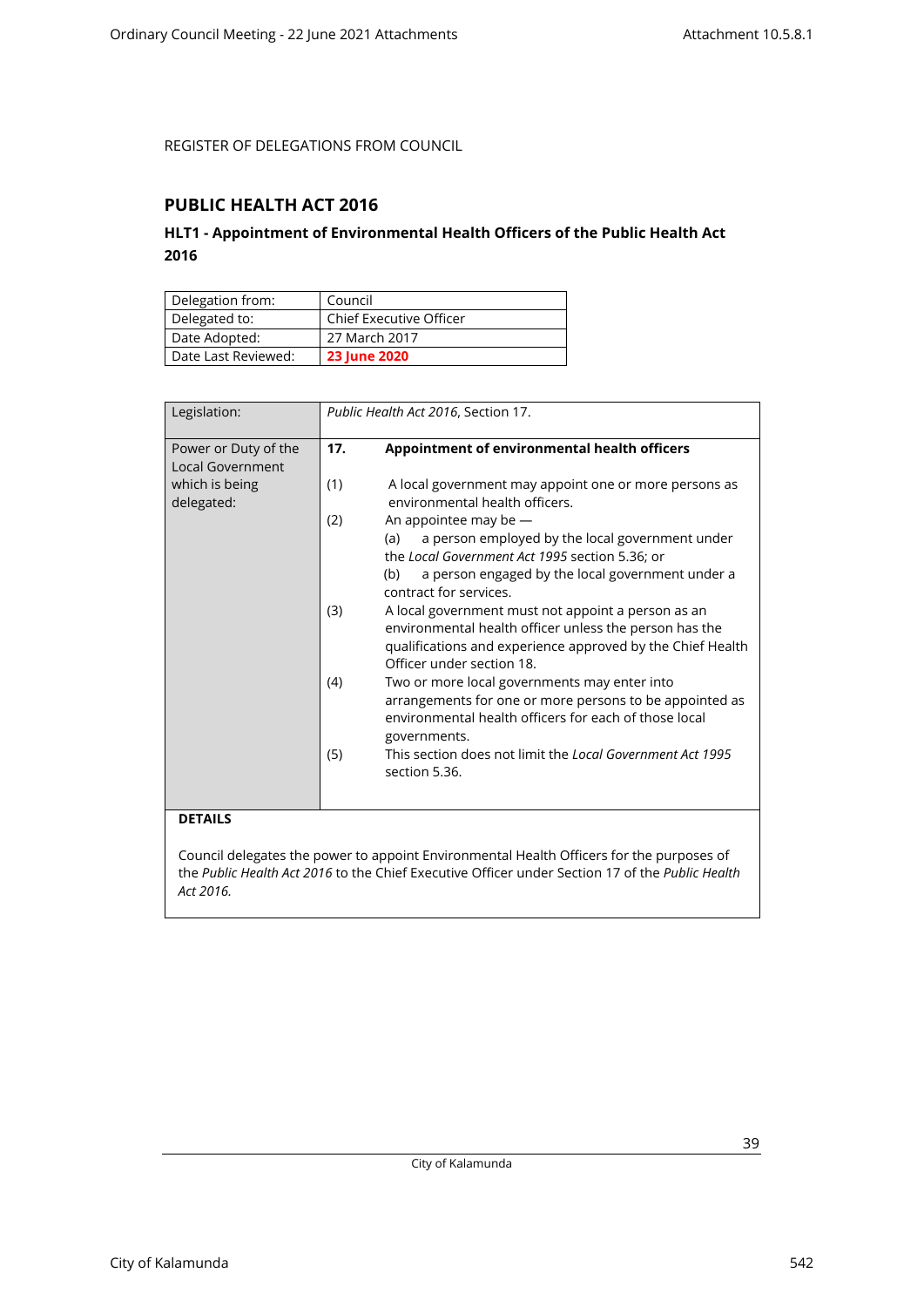## <span id="page-39-0"></span>*PUBLIC HEALTH ACT 2016*

## *Health (Asbestos) Regulations 1992*

## **HLT2 – appointment persons or classes of persons to be authorised officers or approved officers for the purposes of the** *Criminal Procedure Act 2004* **Part 2**

| Delegation from:    | Council                 |
|---------------------|-------------------------|
| Delegated to:       | Chief Executive Officer |
| Date Adopted:       | 28 November 2017        |
| Date Last Reviewed: | <b>23 June 2020</b>     |

| Legislation:                                                                               | Public Health Act 2016 and Health (Asbestos) Regulations 1992 -                                                                                                                                                                                                                                                                                                                                                                                                                                                                                                                                                                                                                                                                                                                                                                                                                                                                                                                                                                                                                                                                                                                                                                                                                                                                                                                                                                                                                                                                                                                                                                                                                                    |  |
|--------------------------------------------------------------------------------------------|----------------------------------------------------------------------------------------------------------------------------------------------------------------------------------------------------------------------------------------------------------------------------------------------------------------------------------------------------------------------------------------------------------------------------------------------------------------------------------------------------------------------------------------------------------------------------------------------------------------------------------------------------------------------------------------------------------------------------------------------------------------------------------------------------------------------------------------------------------------------------------------------------------------------------------------------------------------------------------------------------------------------------------------------------------------------------------------------------------------------------------------------------------------------------------------------------------------------------------------------------------------------------------------------------------------------------------------------------------------------------------------------------------------------------------------------------------------------------------------------------------------------------------------------------------------------------------------------------------------------------------------------------------------------------------------------------|--|
|                                                                                            | Regulation 15D.                                                                                                                                                                                                                                                                                                                                                                                                                                                                                                                                                                                                                                                                                                                                                                                                                                                                                                                                                                                                                                                                                                                                                                                                                                                                                                                                                                                                                                                                                                                                                                                                                                                                                    |  |
| Power or Duty of the<br>Local Government<br>which is being<br>delegated:<br><b>DETAILS</b> | 15D.<br><b>Infringement notices</b><br>(1) The offences specified in Schedule 1 are offences for which an<br>infringement notice may be issued under the Criminal<br>Procedure Act 2004 Part 2.<br>(2) The modified penalty specified opposite an offence in<br>Schedule 1 is the modified penalty for that offence for the<br>purposes of the Criminal Procedure Act 2004 section 5(3).<br>(3) The Chief Health Officer may, in writing, appoint persons or<br>classes of persons to be authorised officers or approved<br>officers for the purposes of the Criminal Procedure Act 2004<br>Part 2.<br>(4) The Chief Health Officer must issue to each authorised officer<br>a certificate, badge or identity card identifying the officer as a<br>person authorised to issue infringement notices.<br>(5)A local government may, in writing, appoint persons or classes<br>of persons to be authorised officers or approved officers for<br>the purposes of the Criminal Procedure Act 2004 Part 2<br>(6) Each local government that appoints a person as an<br>authorised officer under sub-regulation (5) must issue to the<br>officer a certificate, badge or identity card identifying the<br>officer as a person authorised to issue infringement notices.<br>(7) A local government may delegate a power or duty conferred or<br>imposed on it by this regulation to the chief executive officer<br>of the local government.<br>(8) For the purposes of the Criminal Procedure Act 2004 Part 2<br>(a) the prescribed form of an infringement notice is set out<br>in Schedule 2; and<br>(b) the prescribed form of a notice to withdraw an<br>infringement notice is set out in Schedule 3. |  |
|                                                                                            |                                                                                                                                                                                                                                                                                                                                                                                                                                                                                                                                                                                                                                                                                                                                                                                                                                                                                                                                                                                                                                                                                                                                                                                                                                                                                                                                                                                                                                                                                                                                                                                                                                                                                                    |  |

Council delegates the power to appoint persons or classes of persons to be authorised officers or approved officers for the purposes of the *Criminal Procedure Act 2004* Part 2.

City of Kalamunda

City of Kalamunda 543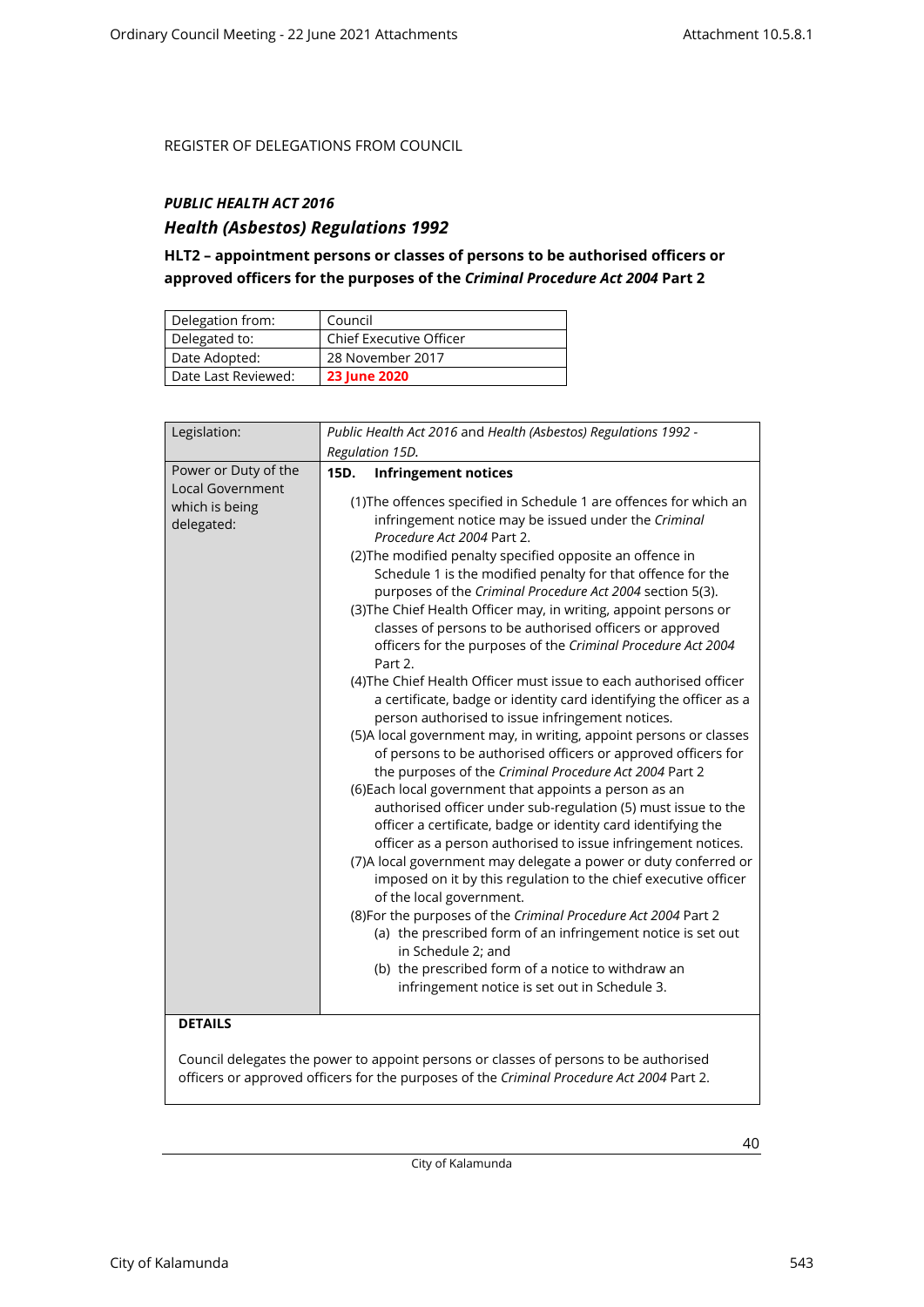## <span id="page-40-1"></span><span id="page-40-0"></span>**LOCAL LAWS**

## **LL2 - Local Laws**

| Delegation from:    | Council                        |
|---------------------|--------------------------------|
| Delegated to:       | <b>Chief Executive Officer</b> |
| Date Adopted:       |                                |
| Date Last Reviewed: | <b>23 June 2020</b>            |

| Legislation:         | City (Shire) of Kalamunda Local Laws |
|----------------------|--------------------------------------|
| Power or Duty of the |                                      |
| Local Government     |                                      |
| which is being       |                                      |
| delegated:           |                                      |

### **DETAILS**

Under section 5.42 of the *Local Government Act 1995*, the Chief Executive Officer is delegated to exercise the powers or discharge the duties of the Council under those local laws of the City of Kalamunda which have been made under the *Local Government Act 1995*.

| <b>Related Documents</b>            |                                                                                                                                                                                                                                                                                                             |  |
|-------------------------------------|-------------------------------------------------------------------------------------------------------------------------------------------------------------------------------------------------------------------------------------------------------------------------------------------------------------|--|
| Council Policy:                     | DEV34 - Signs - General (Revoked 14.8.2010)<br>ENV1 - Control and Eradication of Pest Plants<br>ENV8 – Street Lawns and Gardens<br>HLTH11 - Trading in Public Places - Conduct of Street Stalls by<br>Voluntary Organisations (Revoked 11.6.2009)<br>HLTH12 - Trading in Public Places - General Principles |  |
| Administration<br>Policy/Procedure: | n/a                                                                                                                                                                                                                                                                                                         |  |
| Notes:                              |                                                                                                                                                                                                                                                                                                             |  |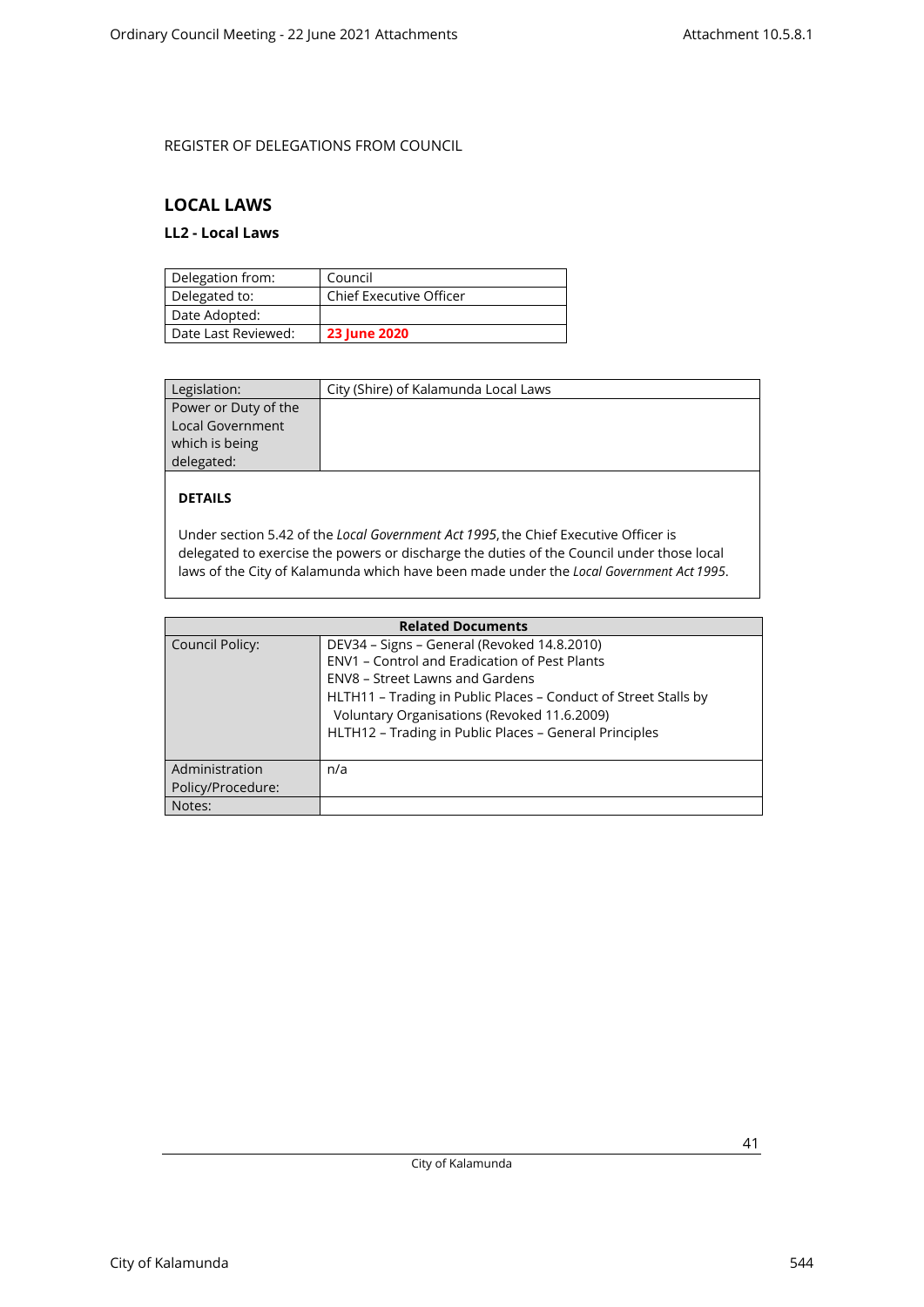### <span id="page-41-0"></span>**ENG1 - Determination of Prohibited Parking Areas**

| Delegation from:    | Council                 |
|---------------------|-------------------------|
| Delegated to:       | Chief Executive Officer |
| Date Adopted:       | 21 March 2011           |
| Date Last Reviewed: | <b>23 June 2020</b>     |

| Legislation:                                                                    | Clause 1.10 of the City of Kalamunda Parking and Parking Facilities<br>Local Law 2019                                              |
|---------------------------------------------------------------------------------|------------------------------------------------------------------------------------------------------------------------------------|
| Power or Duty of the<br><b>Local Government</b><br>which is being<br>delegated: | Delegation of Authority by Council to the Chief Executive Officer to<br>determine 'No Parking' areas within the City of Kalamunda. |

### **DETAILS**

Pursuant to Clause 1.10 of the City of Kalamunda Parking and Parking Facilities Local Law 2019, the Chief Executive Officer is delegated authority to exercise the powers or discharge the duties of the Council in regard to the determination of Prohibited Parking Areas within the City of Kalamunda.

| <b>Related Documents</b> |  |
|--------------------------|--|
| Council Policy:          |  |
| Administration           |  |
| Policy/Procedure:        |  |
| Notes:                   |  |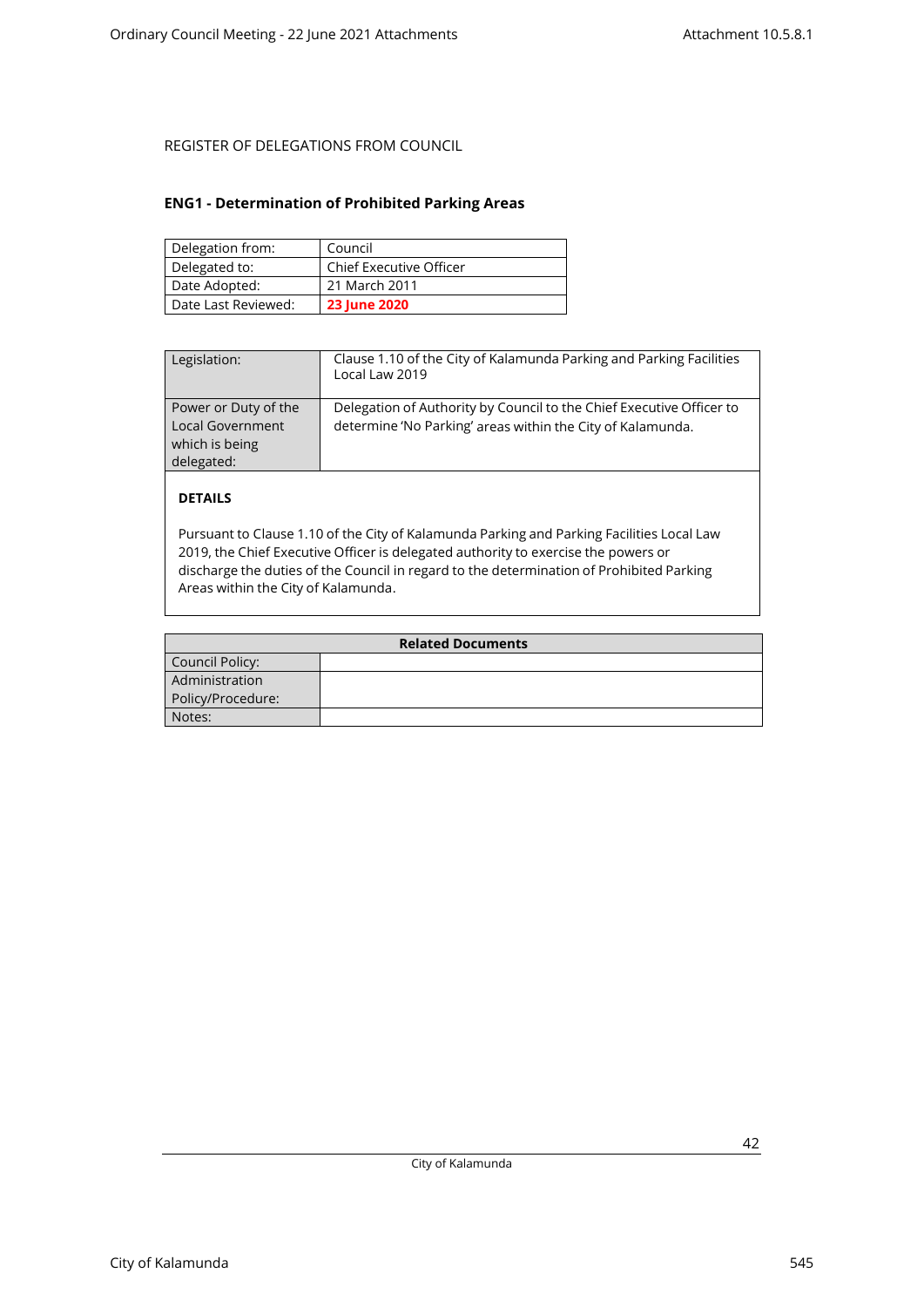## <span id="page-42-1"></span><span id="page-42-0"></span>**CAT ACT**

## **CAT1 - Cat Act 2001 Delegation of Powers**

| Delegation from:    | Council                        |
|---------------------|--------------------------------|
| Delegated to:       | <b>Chief Executive Officer</b> |
| Date Adopted:       | 28 October 2013                |
| Date Last Reviewed: | <b>23 June 2020</b>            |

| Legislation:        | Section 44 (1) of the Cat Act 2011                                                                                                                                                                                                           |
|---------------------|----------------------------------------------------------------------------------------------------------------------------------------------------------------------------------------------------------------------------------------------|
| Section             | <b>Relevant Power or Duty Delegated</b>                                                                                                                                                                                                      |
| Section 3           | A local government may approve in writing an operator of a cat<br>management facility                                                                                                                                                        |
| Section 9           | A local government may grant, renew or refuse an application for cat<br>registration                                                                                                                                                         |
| Section 9(5)        | A local government may require an applicant to give documents or<br>information relating to registration, within a specified time of not more<br>than 21 days and may require information to be verified by statutory<br>declaration         |
| Section 10          | A local government may cancel the registration of a cat                                                                                                                                                                                      |
| Section 11          | A local government is to issue a registration number, certificate and<br>tag, including a replacement certificate or tag                                                                                                                     |
| Section 12          | A local government must keep a cat register                                                                                                                                                                                                  |
| Section 13          | A local government must notify the owner of cat the outcome of a<br>decision                                                                                                                                                                 |
| Section 26          | A local government may issue a cat control notice                                                                                                                                                                                            |
| Section 37          | A local government may grant, renew or refuse an approval to breed<br>application                                                                                                                                                            |
| Section 37(3)       | A local government may require an applicant to give document or<br>information relating to a breeder application, within a specified time of<br>not more than 21 days and may require information to be verified by<br>statutory declaration |
| Section 38          | A local government may cancel an approval to breed                                                                                                                                                                                           |
| Section 39          | A local government must issue a certificate to an approved breeder                                                                                                                                                                           |
| Section 40          | A local government must notify the person affected by the decision in<br>writing of the outcome                                                                                                                                              |
| Section 42          | A local government is to administer local laws                                                                                                                                                                                               |
| Section 48          | A local government may appoint, in writing, authorised persons                                                                                                                                                                               |
| Section 49          | A local government may recover the costs of having to destroy a cat                                                                                                                                                                          |
| Section 37, Reg. 22 | A local government may refuse an application to breed if the applicant<br>has had an infringement in the past 12-months.                                                                                                                     |
|                     |                                                                                                                                                                                                                                              |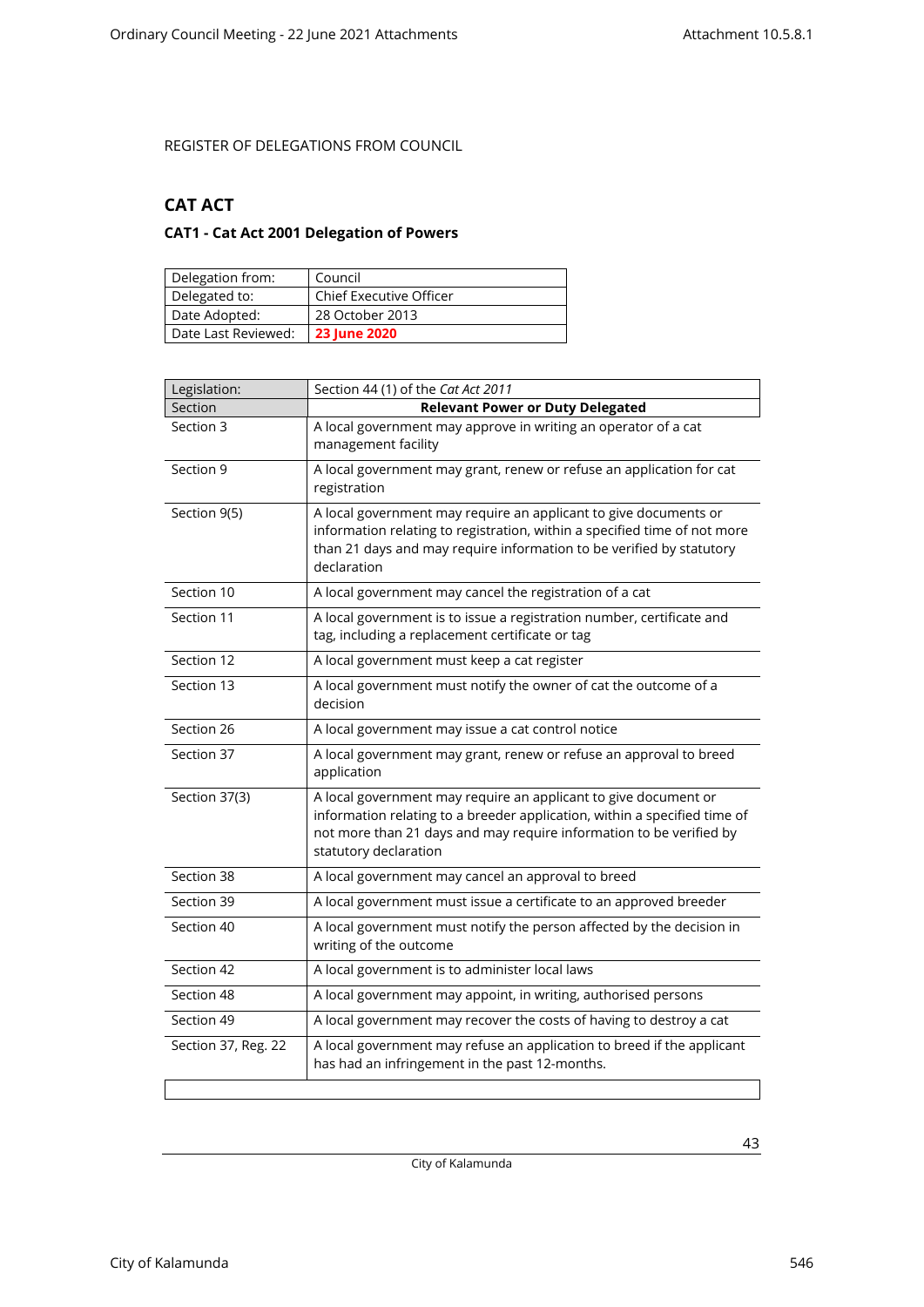## **DETAILS**

Under Section 44 (1) of the *Cat Act 2011*, the Chief Executive Officer is delegated to exercise the powers or discharge the duties of the Council under the Sections of the *Cat Act 2011* specified above.

| <b>Related Documents</b> |  |
|--------------------------|--|
| Council Policy:          |  |
| Administration           |  |
| Policy/Procedure:        |  |
| Notes:                   |  |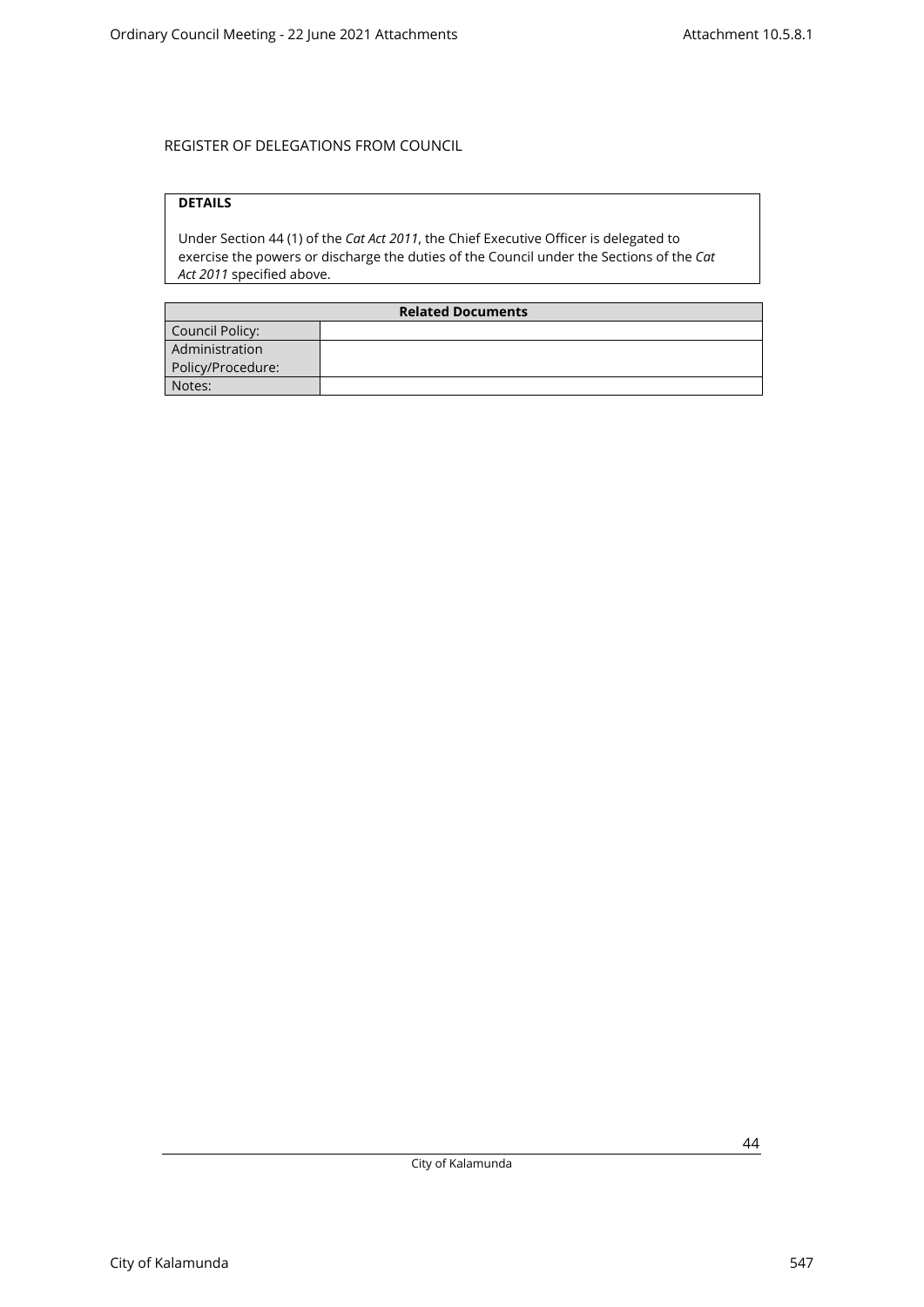## <span id="page-44-1"></span><span id="page-44-0"></span>**DOG ACT**

## **DOG1 - Dog Act 1976 – Delegation of Powers**

| Delegation from:    | Council                        |
|---------------------|--------------------------------|
| Delegated to:       | <b>Chief Executive Officer</b> |
| Date Adopted:       | 25 November 2013               |
| Date Last Reviewed: | <b>23 June 2020</b>            |

| Legislation:                                                             | Dog Act 1976                                                                                                          |
|--------------------------------------------------------------------------|-----------------------------------------------------------------------------------------------------------------------|
| Power or Duty of the<br>Local Government<br>which is being<br>delegated: | Delegation of Authority by Council to the Chief Executive Officer for<br>all powers and duties under the Dog Act 1976 |
| <b>DETAILS</b>                                                           |                                                                                                                       |

Pursuant to Section 10AA (1) of the *Dog Act 1976,* the Chief Executive Officer is delegated to exercise the powers or discharge all of the powers and duties under the *Dog Act 1976*.

| <b>Related Documents</b> |  |
|--------------------------|--|
| Council Policy:          |  |
| Administration           |  |
| Policy/Procedure:        |  |
| Notes:                   |  |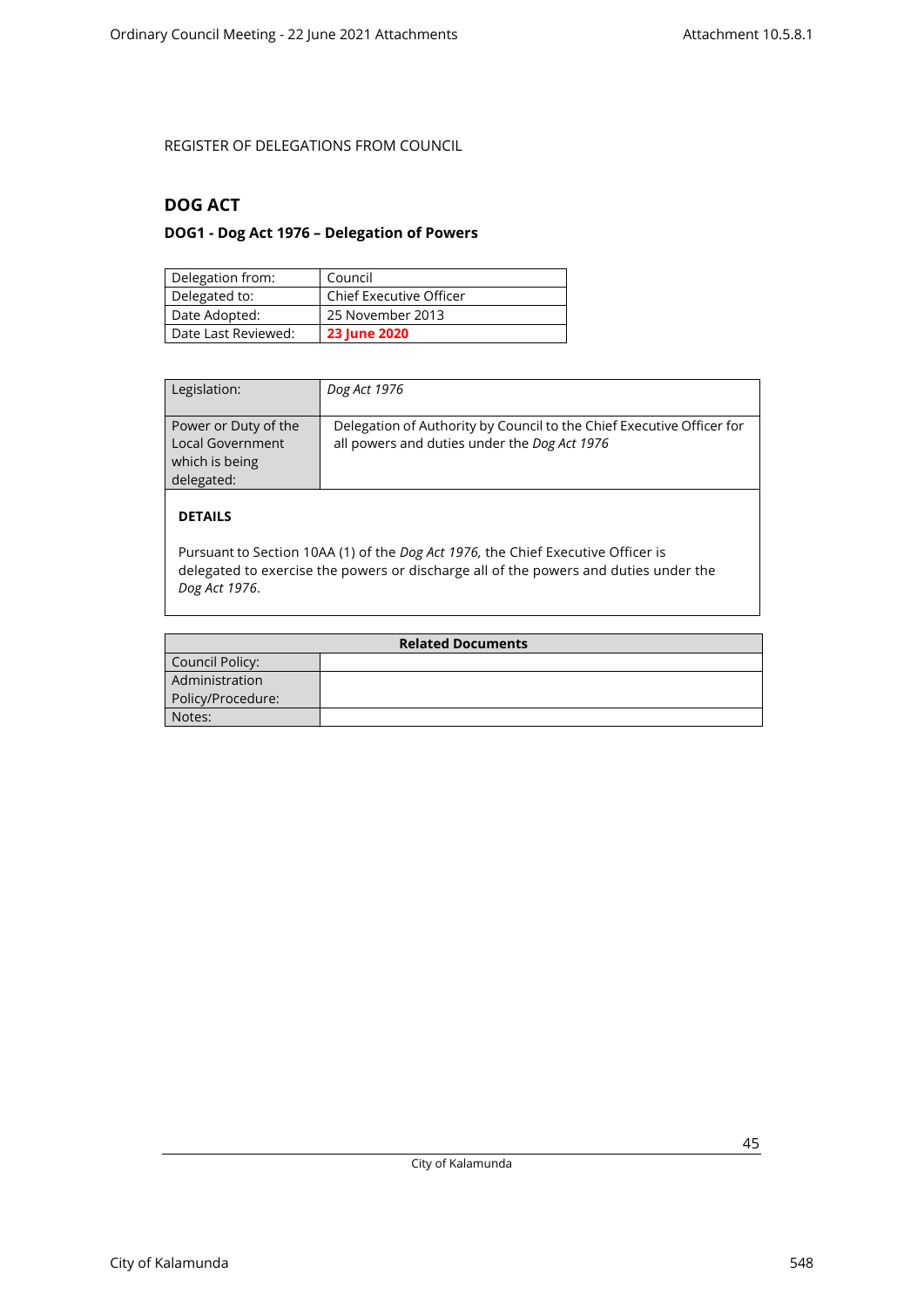### <span id="page-45-1"></span><span id="page-45-0"></span>**MISCELLANEOUS**

### **MISC1 - Use of the City of Kalamunda Logo**

| Delegation from:    | Council                        |
|---------------------|--------------------------------|
| Delegated to:       | <b>Chief Executive Officer</b> |
| Date Adopted:       |                                |
| Date Last Reviewed: | <b>23 June 2020</b>            |

| Legislation:         |  |
|----------------------|--|
| Power or Duty of the |  |
| Local Government     |  |
| which is being       |  |
| delegated:           |  |

### **DETAILS**

The Chief Executive Officer is delegated to exercise the powers or discharge the duties of the Council to –

- approve the use of the City of Kalamunda logo;
- attach conditions to the approval of an application to use the logo; and
- approve alterations to the logo components, and their relationship to each other, in accordance with Council policy approve alterations to the logo components, and their relationship to each other, in accordance with Council policy

| <b>Related Documents</b> |                                                           |  |
|--------------------------|-----------------------------------------------------------|--|
| Council Policy:          | ADM19 – Use of Council Crest and Logo (Revoked June 2013) |  |
| Administration           | n/a                                                       |  |
| Policy/Procedure:        |                                                           |  |
| Notes:                   |                                                           |  |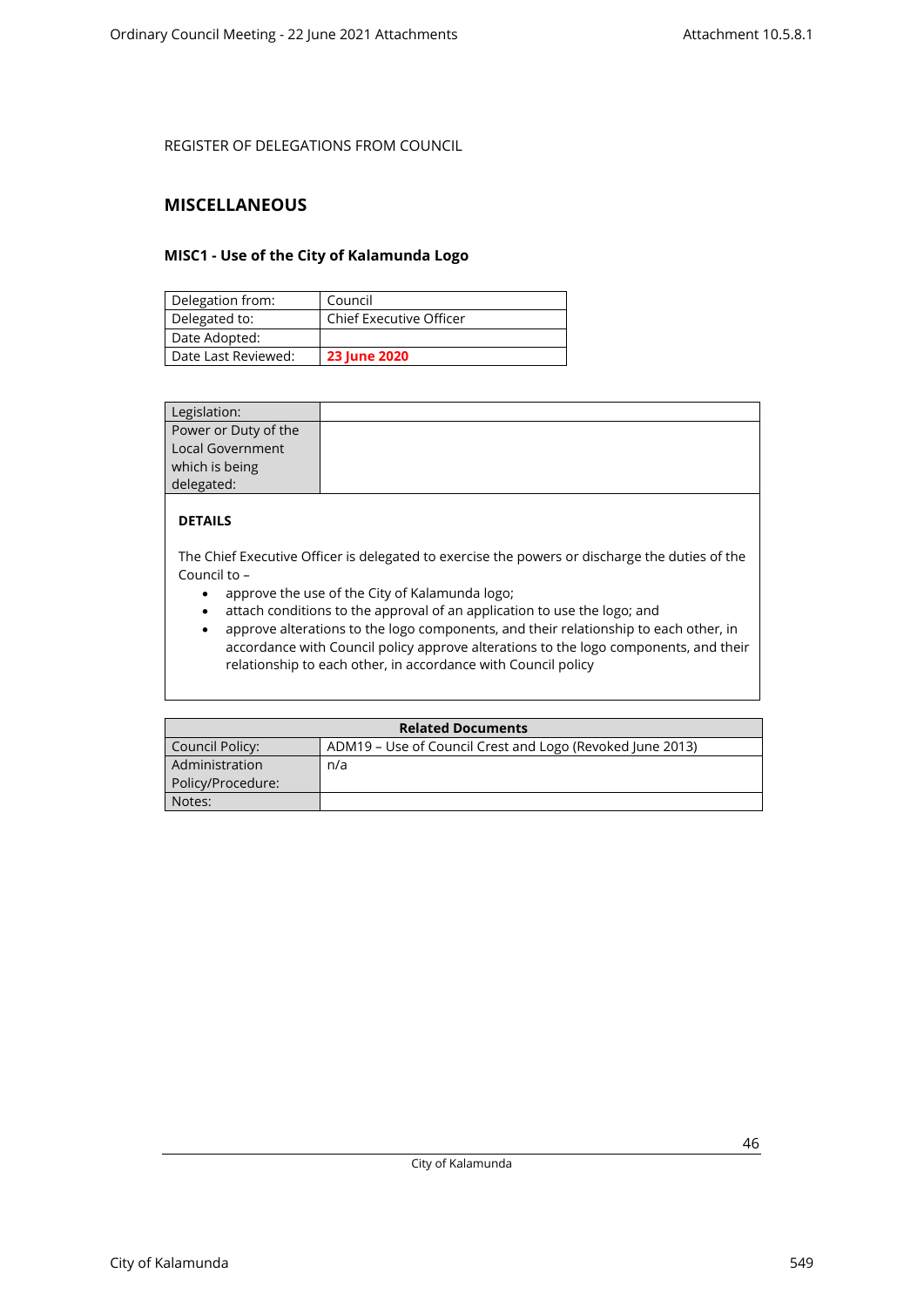### <span id="page-46-0"></span>**MISC2 - Donations, Grants and Contributions**

| Delegation from:    | Council                        |
|---------------------|--------------------------------|
| Delegated to:       | <b>Chief Executive Officer</b> |
| Date Adopted:       |                                |
| Date Last Reviewed: | <b>23 June 2020</b>            |

| Legislation:         |  |
|----------------------|--|
| Power or Duty of the |  |
| Local Government     |  |
| which is being       |  |
| delegated:           |  |
|                      |  |

## **DETAILS**

Under section 5.42 of the *Local Government Act 1995*, the Chief Executive Officer is delegated to exercise the powers or discharge the duties of the Council to approve donations of up to \$1,000.

The granting of any donation is subject to –

- compliance with Council's policies;
- adequate provision having been made in the Annual Budget; and
- compliance with the Local Government Act 1995.

| <b>Related Documents</b>            |                                                                                                                                                                                                                                                                                                                                                                   |  |
|-------------------------------------|-------------------------------------------------------------------------------------------------------------------------------------------------------------------------------------------------------------------------------------------------------------------------------------------------------------------------------------------------------------------|--|
| Council Policy:                     | COMR2 – Annual School Awards (Revoked 18 May 2015)<br>COMR7 – Donations to Charitable Organisations (Revoked 18 May<br>2015)<br>COMR8 – Donations to State Team Representatives (Revoked 18 May<br>2009)<br>COMR11 – Community Initiative and Development Grants (Revoked<br>18 May 2009)<br>COMR12 – Grants to Various Community Groups (Revoked 18 May<br>2015) |  |
| Administration<br>Policy/Procedure: | n/a                                                                                                                                                                                                                                                                                                                                                               |  |
| Notes:                              | The CEO may not authorise a donation for which there is no<br><b>budget provision</b> (authorisation of unbudgeted expenditure<br>requires an absolute majority decision of council, and, can therefore<br>not be delegated).                                                                                                                                     |  |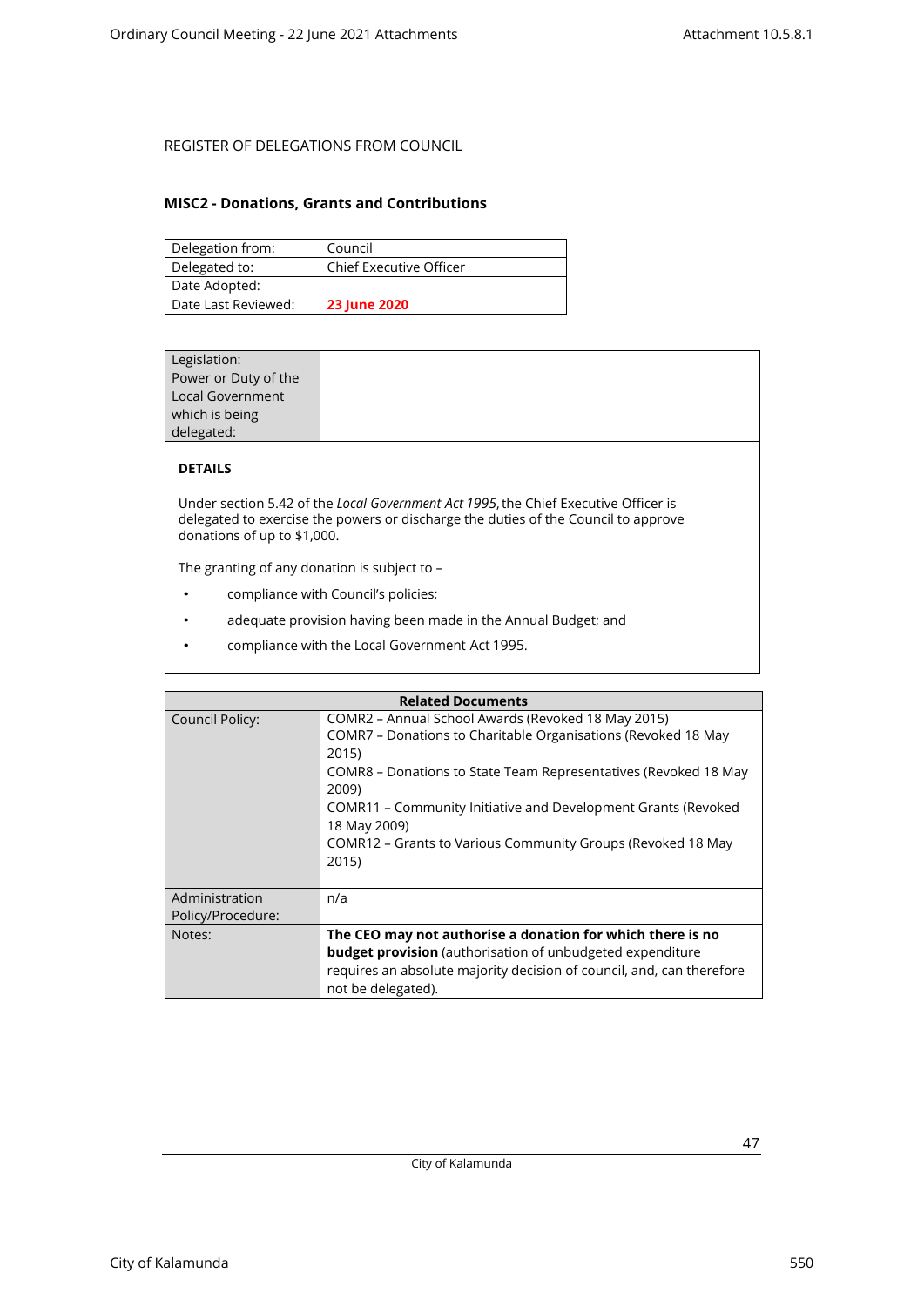### <span id="page-47-0"></span>**MISC3 - SES – Appointment of Local Co-Ordinator and Deputy Coordinator**

| Delegation from:    | Council                        |
|---------------------|--------------------------------|
| Delegated to:       | <b>Chief Executive Officer</b> |
| Date Adopted:       |                                |
| Date Last Reviewed: | <b>23 June 2020</b>            |

| Legislation:         | Local Government Act 1995 |
|----------------------|---------------------------|
| Power or Duty of the |                           |
| Local Government     |                           |
| which is being       |                           |
| delegated:           |                           |

### **DETAILS**

Under section 5.42 of the *Local Government Act 1995*, the Chief Executive Officer is delegated to exercise the powers or discharge the duties of the Council to –

- a) recommend a candidate for the position of SES Local Co-ordinator;
- b) agree or disagree with the Director's recommendation to revoke the appointment of the Local Co-ordinator; and
- c) approve or not approve the appointment of a Deputy Co-ordinator.

| <b>Related Documents</b> |                                                                                                                                                                                                                                                                                                                                                                                                                                                                                                                                       |
|--------------------------|---------------------------------------------------------------------------------------------------------------------------------------------------------------------------------------------------------------------------------------------------------------------------------------------------------------------------------------------------------------------------------------------------------------------------------------------------------------------------------------------------------------------------------------|
| Council Policy:          |                                                                                                                                                                                                                                                                                                                                                                                                                                                                                                                                       |
| Administration           |                                                                                                                                                                                                                                                                                                                                                                                                                                                                                                                                       |
| Policy/Procedure:        |                                                                                                                                                                                                                                                                                                                                                                                                                                                                                                                                       |
| Notes:                   | <b>Constitution of Kalamunda Volunteer State Emergency</b><br><b>Service Unit (Inc.)</b> Clause 10.3 "The Local Co-ordinator shall be<br>appointed by the Director on the recommendation of the<br>appropriate Local Government. The appointment may be<br>revoked by the Director only after consultation with. And,<br>agreement by the appropriate Local Government."<br>Clause 10.4 "The Deputy Co-ordinator shall be elected by<br>members in general meeting and the appointment shall be<br>approved by the Local Government." |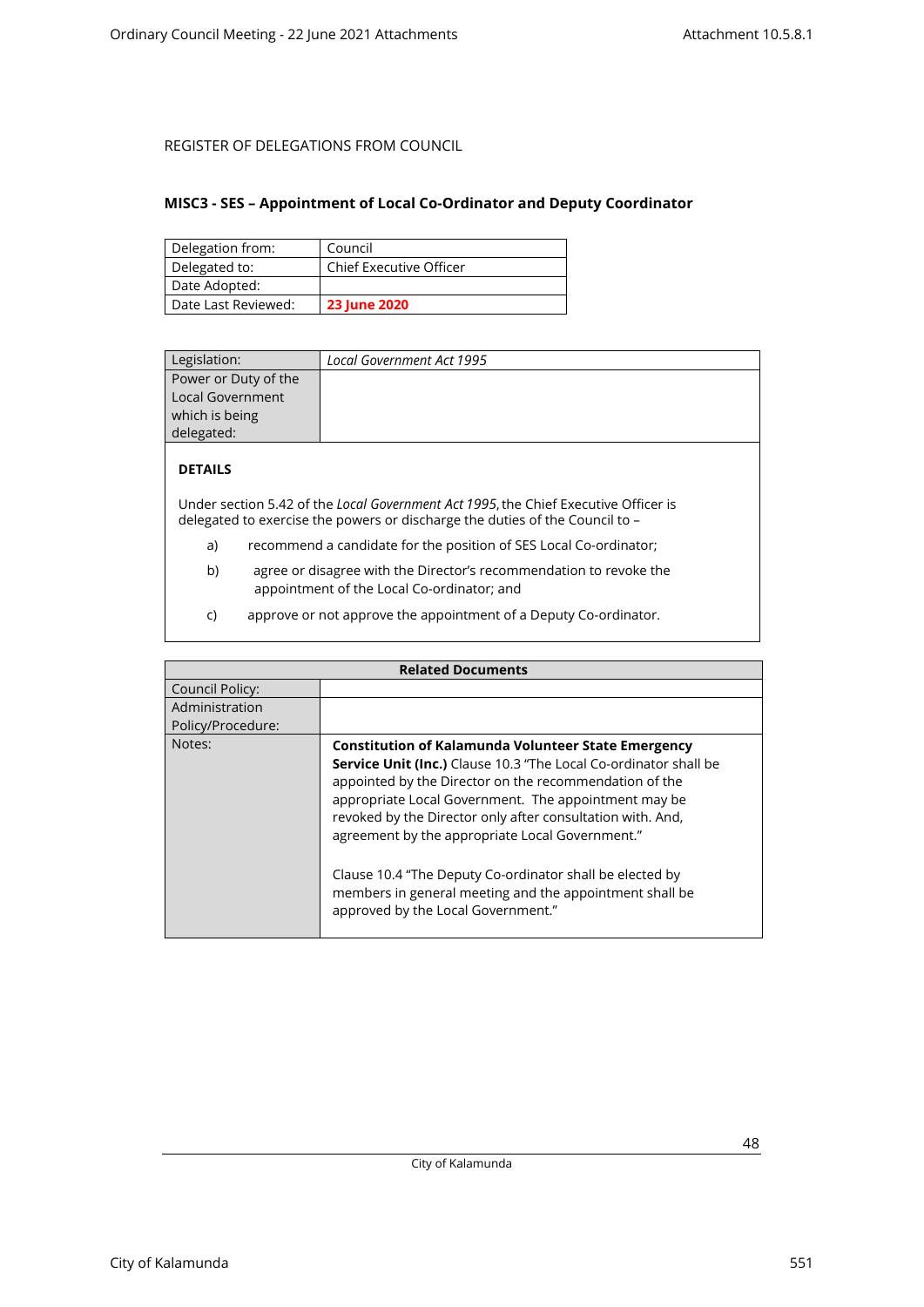### <span id="page-48-0"></span>**MISC4 - Write Off of Emergency Services Levy Interest Amounts**

| Delegation from:    | Council                        |
|---------------------|--------------------------------|
| Delegated to:       | <b>Chief Executive Officer</b> |
| Date Adopted:       |                                |
| Date Last Reviewed: | <b>23 June 2020</b>            |

| Legislation:         |                                                                                               |
|----------------------|-----------------------------------------------------------------------------------------------|
| Power or Duty of the |                                                                                               |
| Local Government     |                                                                                               |
| which is being       |                                                                                               |
| delegated:           |                                                                                               |
| <b>DETAILS</b>       |                                                                                               |
|                      | Under section 5.42 of the Local Government Act 1995, the Chief Executive Officer is delegated |

to write off Emergency Services Levy interest amounts of less than \$2.00 (two dollars) per property.

**Temporary Amendment (OCM 28/04/2020) Value has been increased to \$100 Temporary Condition: Is valid until the cessation of the Western Australian Declaration of State of Emergency and Western Australian Declaration of Public Health State of Emergency.**

| <b>Related Documents</b> |                                                                       |
|--------------------------|-----------------------------------------------------------------------|
| Council Policy:          |                                                                       |
| Administration           |                                                                       |
| Policy/Procedure:        |                                                                       |
| Notes:                   | <b>FESA Manual of Operating Procedures 2007/08</b>                    |
|                          | 5.8.7 Local Governments may automatically write off small amounts     |
|                          | of ESL Interest, where the total amount per property is less than \$2 |
|                          | per year                                                              |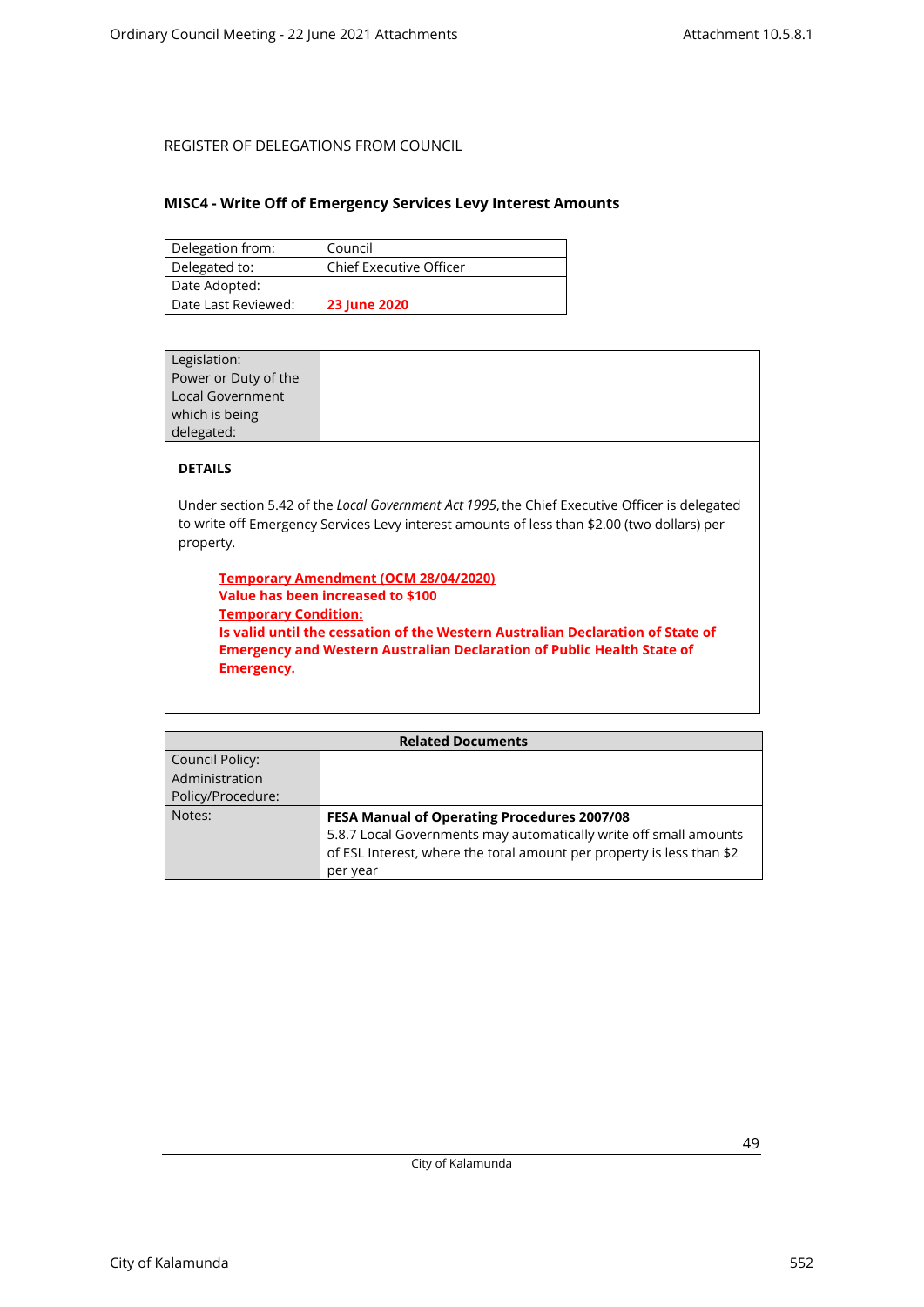### <span id="page-49-0"></span>**MISC5 - Fireworks Displays**

| Delegation from:    | Council                        |
|---------------------|--------------------------------|
| Delegated to:       | <b>Chief Executive Officer</b> |
| Date Adopted:       |                                |
| Date Last Reviewed: | <b>23 June 2020</b>            |

| Legislation:         |  |
|----------------------|--|
| Power or Duty of the |  |
| Local Government     |  |
| which is being       |  |
| delegated:           |  |
|                      |  |

## **DETAILS**

Under section 5.42 of the *Local Government Act 1995,* the Chief Executive Officer is delegated to exercise the powers or discharge the duties of the Council in regard to an Application for a Fireworks Display Permit, in accordance with Council policy.

| <b>Related Documents</b> |                                                            |
|--------------------------|------------------------------------------------------------|
| Council Policy:          | FIRE2 - Fireworks Displays (Revoked June 2013)             |
| Administration           | n/a                                                        |
| Policy/Procedure:        |                                                            |
| Notes:                   | Application for a Firework Display Permit - Department of  |
|                          | <b>Consumer and Employment Protection</b>                  |
|                          | Local government authority to provide comment, advising of |
|                          | objection or non-objection                                 |
|                          |                                                            |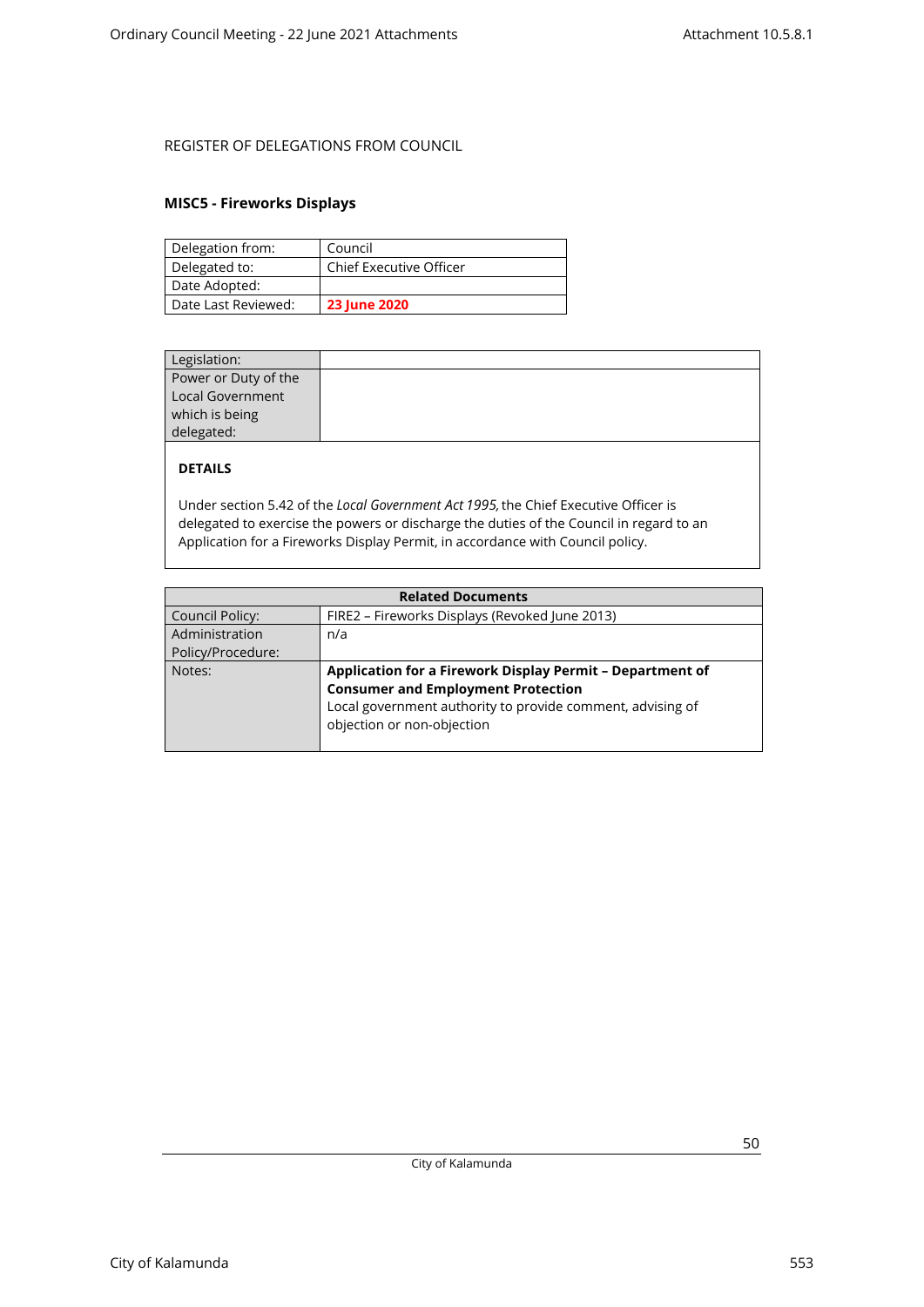### <span id="page-50-0"></span>**MISC6 – Public Liability Insurance**

| Delegation from:    | Council                        |
|---------------------|--------------------------------|
| Delegated to:       | <b>Chief Executive Officer</b> |
| Date Adopted:       |                                |
| Date Last Reviewed: | <b>23 June 2020</b>            |

| Legislation:            |  |
|-------------------------|--|
| Power or Duty of the    |  |
| <b>Local Government</b> |  |
| which is being          |  |
| delegated:              |  |

### **DETAILS**

Under section 5.42 of the *Local Government Act 1995*, the Chief Executive Officer is delegated to exercise the powers or discharge the duties of the Council to –

determine claims against the City for injury, loss or property damage that do not exceed the City's insurance policy excess levels, subject to receipt of a release form.

| <b>Related Documents</b> |     |
|--------------------------|-----|
| Council Policy:          | n/a |
| Administration           | n/a |
| Policy/Procedure:        |     |
| Notes:                   |     |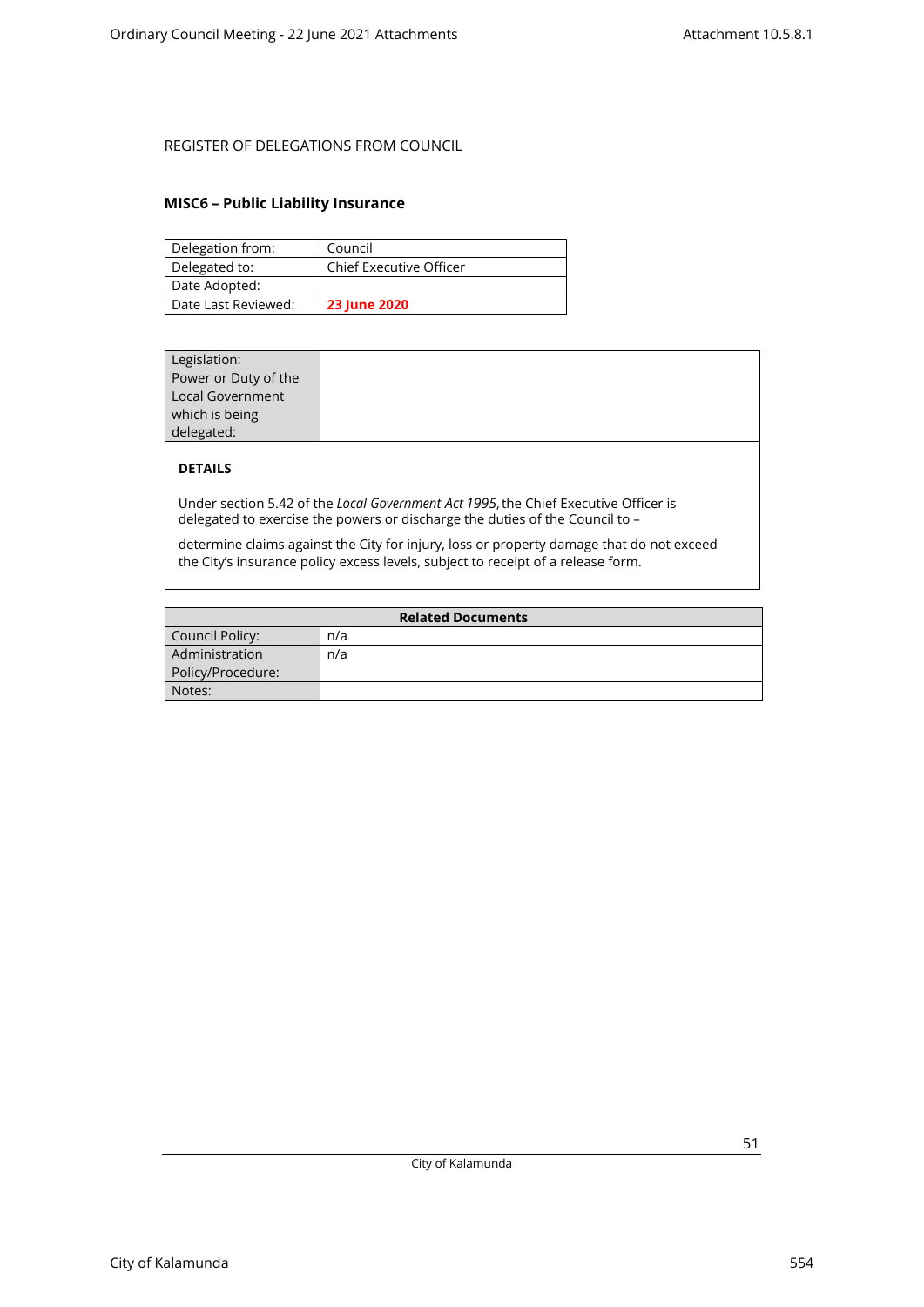# <span id="page-51-0"></span>**REVOKED DELEGATIONS**

City of Kalamunda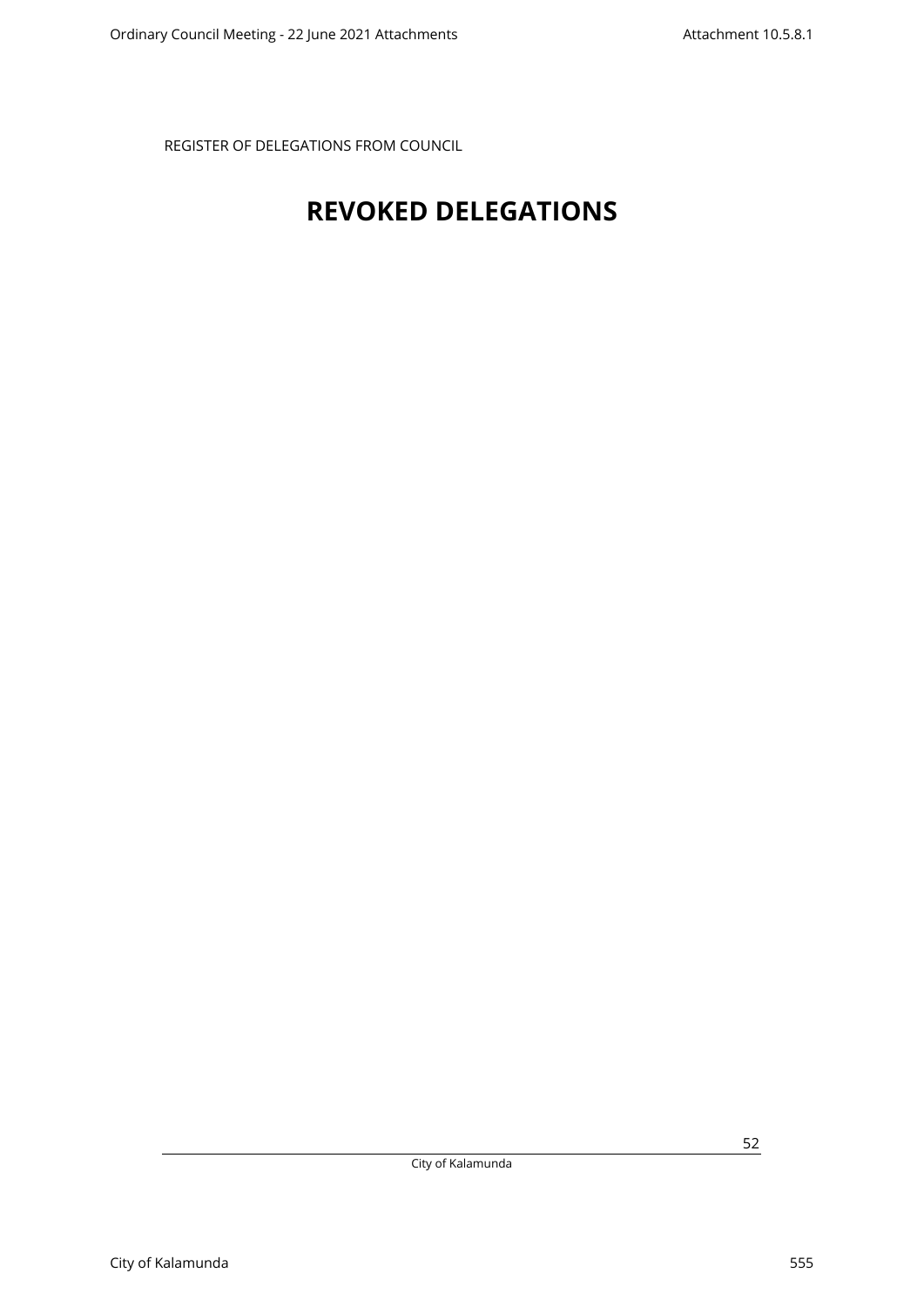### <span id="page-52-0"></span>**LL1 - Common Seal**

| Delegation from:    | Council                        |
|---------------------|--------------------------------|
| Delegated to:       | <b>Chief Executive Officer</b> |
| Date Adopted:       |                                |
| <b>DATE REVOKED</b> | 21 June 2010                   |

| Legislation:                                                             | Standing Orders Local Law 1990                                                                                                                                                                                                                                                                                               |
|--------------------------------------------------------------------------|------------------------------------------------------------------------------------------------------------------------------------------------------------------------------------------------------------------------------------------------------------------------------------------------------------------------------|
| Power or Duty of the<br>Local Government<br>which is being<br>delegated: | 19.1 The Council's Common Seal<br>(2) The common seal of the Local Government may only be used on<br>the authority of the Council given either generally or specifically and<br>every document to which the seal is affixed must be signed by the<br>President and the CEO or a senior employee authorised by him or<br>her. |
| DFTAILS                                                                  |                                                                                                                                                                                                                                                                                                                              |

### The Chief Executive Officer is delegated authority to exercise the powers or discharge the duties of the Council to execute documents and apply the Common Seal of the Shire of Kalamunda on behalf of the Council generally.

| <b>Related Documents</b> |     |
|--------------------------|-----|
| Council Policy:          | n/a |
| Administration           | n/a |
| Policy/Procedure:        |     |
| Notes:                   |     |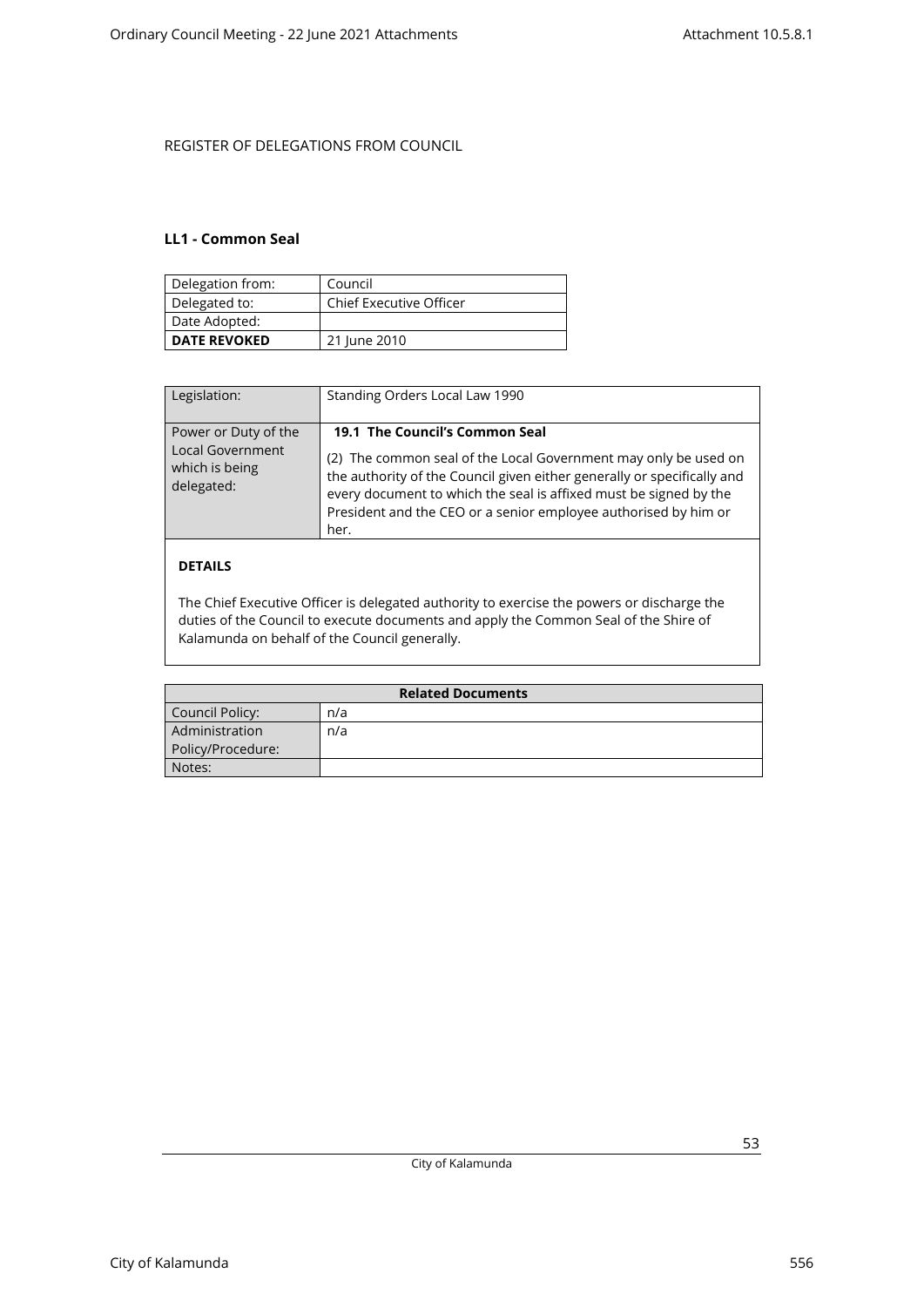### <span id="page-53-0"></span>**LGA5 Organisational Structure**

| Delegation from:    | Council                 |
|---------------------|-------------------------|
| Delegated to:       | Chief Executive Officer |
| Date Adopted:       |                         |
| <b>DATE REVOKED</b> | 21 June 2010            |

| Legislation:                                                                    | Local Government Act 1995, s.5.2                                                                                                                                             |
|---------------------------------------------------------------------------------|------------------------------------------------------------------------------------------------------------------------------------------------------------------------------|
| Power or Duty of the<br><b>Local Government</b><br>which is being<br>delegated: | 5.2. Administration of local governments<br>The council of a local government is to ensure that there is an<br>appropriate structure for administering the local government. |

## **DETAILS**

Under section 5.42 of the *Local Government Act 1995*, the Chief Executive Officer is delegated to exercise the powers or discharge the duties of the Council under section 5.2 of the *Local Government Act 1995*, to determine the organisational structure best able to deliver the Council's Strategic Plan.

| <b>Related Documents</b> |                                                        |
|--------------------------|--------------------------------------------------------|
| Council Policy:          | ADM22 – Organisational Structure – (Revoked June 2013) |
| Administration           | n/a                                                    |
| Policy/Procedure:        |                                                        |
| Notes:                   |                                                        |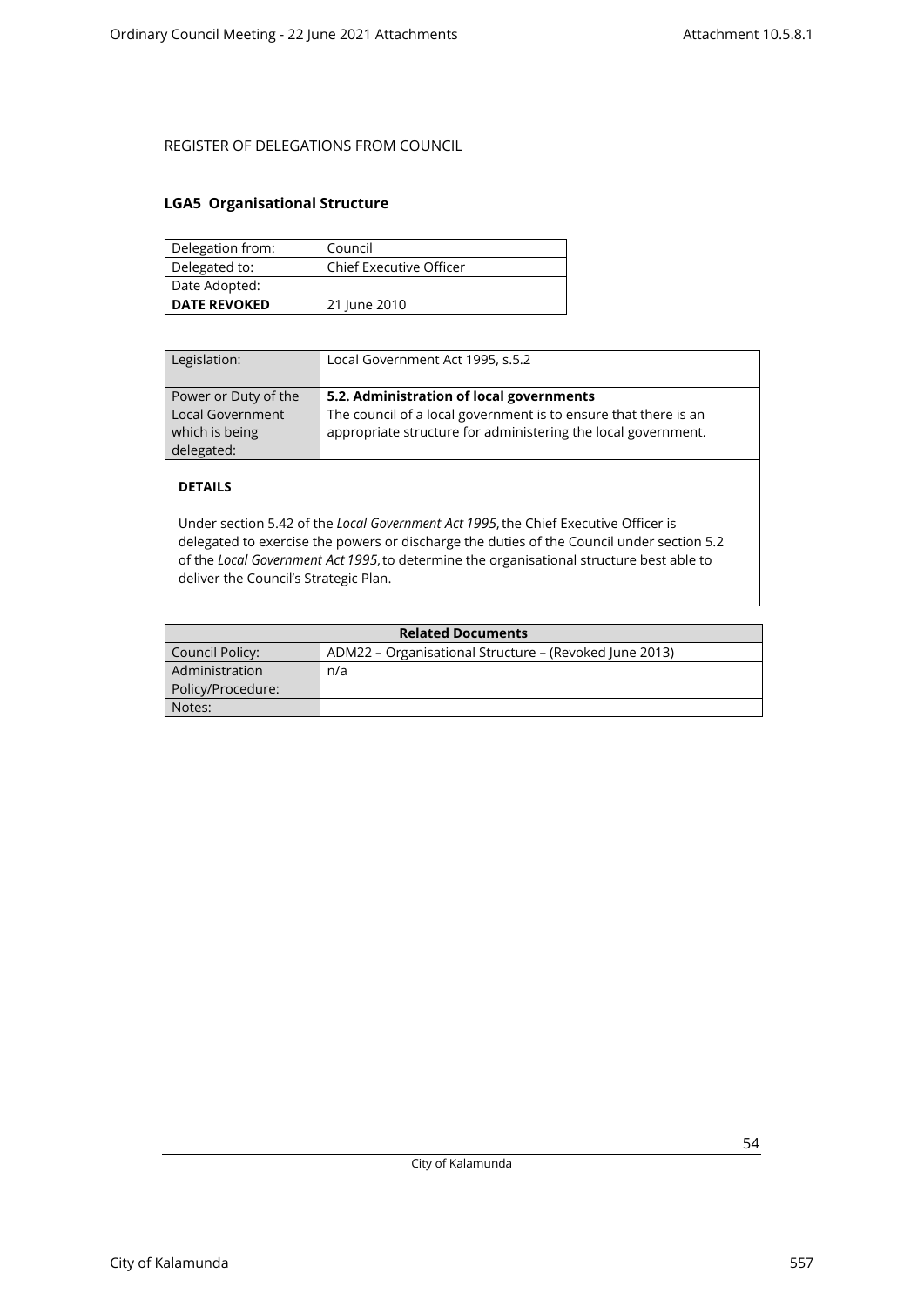### <span id="page-54-0"></span>**PDA1 Planning Matters**

| Delegation from:    | Council                        |
|---------------------|--------------------------------|
| Delegated to:       | <b>Chief Executive Officer</b> |
| Date Adopted:       |                                |
| <b>DATE REVOKED</b> | 21 June 2010                   |

| Legislation:         | Local Planning Scheme No 3; Planning & Development Act 2005 |
|----------------------|-------------------------------------------------------------|
| Power or Duty of the |                                                             |
| Local Government     |                                                             |
| which is being       |                                                             |
| delegated:           |                                                             |
|                      |                                                             |

### **DETAILS**

Under the relevant provisions of the Shire of Kalamunda's Planning Schemes, the *Planning and Development Act 2005*and the Local Government Act 1995, the Chief Executive Officer is delegated to exercise the powers or discharge the duties of the Council in regard to the following –

### **1. Advertising**

To advertise and provide notice of applications for planning approval or consent, and to refer an application and submissions to Council, where required.

### **2. Determination of Applications**

To determine applications for planning approval, planning consent or special approval, including –

- a) any conditions to be imposed; and
- b) the period of validity of the approval or consent, in accordance with Council policy.

### **3. Conditions**

To impose conditions on development approval which relate to orderly and proper planning, preservation of the amenity of the locality, and other such conditions as deemed appropriate.

### **4. Cash In Lieu**

To accept and determine cash in lieu payment.

### **5. Setback Variations**

To approve setback variations to property boundaries for all buildings and outbuildings, subject to no valid objections in the opinion of the Director Planning and Development Services being submitted by the owner(s) of the adjoining affected property/properties within the specified period of notification.

### **6. Keeping of Animals**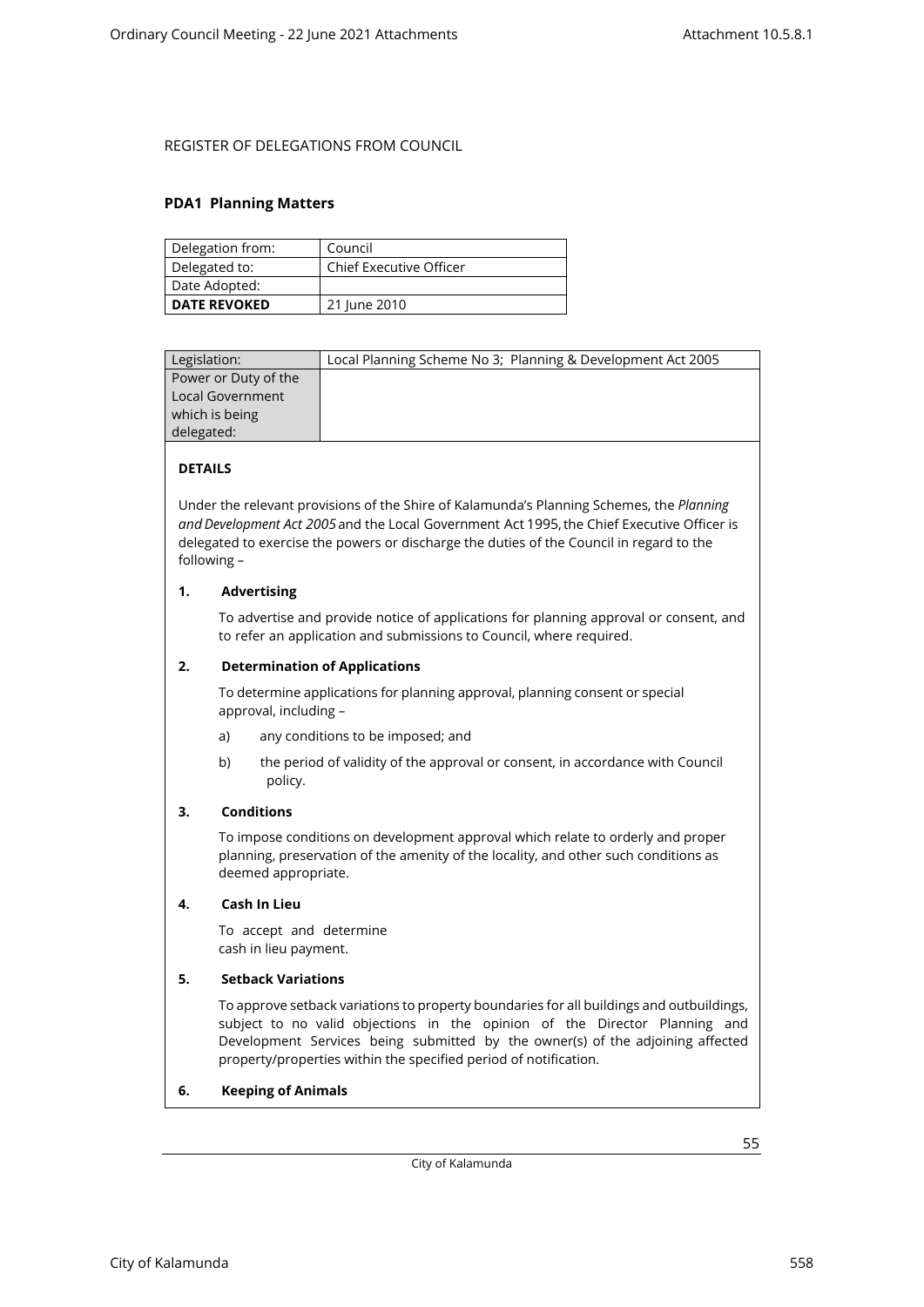To approve the keeping of hoofed and/or large animals under clause 5.18 of the Local Planning Scheme No3, where objections from adjoining owners/occupiers are either not received, or have been resolved, and where the keeping of such animals is permitted by the Scheme.

### **7. Commercial Vehicle Parking**

As a land use class under Local Planning Scheme No 3, the approval of commercial vehicle parking applications is covered by clause 2 of this instrument of delegation.

To approve applications for commercial vehicle parking that entail variation to the standard vehicle movement times, where no objections have been received from affected residents.

To renew applications for commercial vehicle parking, where no legitimate complaints regarding non- compliance with conditions of approval have been received during the previous 12 months. Where a written complaint has been received, the renewal application is to be referred to affected landowners. If no objection is received, the Chief Executive Officer may approve the application. If an objection is received, the application is to be referred to Council for determination.

### **8. Subdivision Applications and Clearances**

To refer recommendations for subdivision/amalgamation applications to the Western Australian Planning

Commission, in accordance with the following –

- a) Recommend approval of subdivision applications that are consistent with Local Planning Scheme No3, Council policy, the Residential Design Codes, an approved Outline Development Plan or Structure Plan, guided development scheme or subdivision guide plan as applicable
- b) Recommend refusal of subdivision applications that are not consistent with Local Planning Scheme No 3, Council policy, the Residential Design Codes, an approved Outline Development Plan or Structure Plan, guided development scheme or subdivision guide plan as applicable.
- **c)** Variation to the minimum lot sizes for residential subdivisions can be supported in accordance with the Western Australian Planning Commission Policy DC 2.2 (Residential Subdivision).

### **9. Appeals (Review)**

To respond to appeals to defend the decision of Council or a delegated decision. If the appeal involves mediation, and as part of that mediation variation to any standard provision contained in any policy or the Scheme is sought, then the matter shall be forwarded to Council for consideration as to whether to support that variation.

To determine appropriate conditions to be recommended to be applied to applications the subject of a successful appeal to the State Administrative Tribunal (SAT), and enter into Minute of Consent Orders accordingly.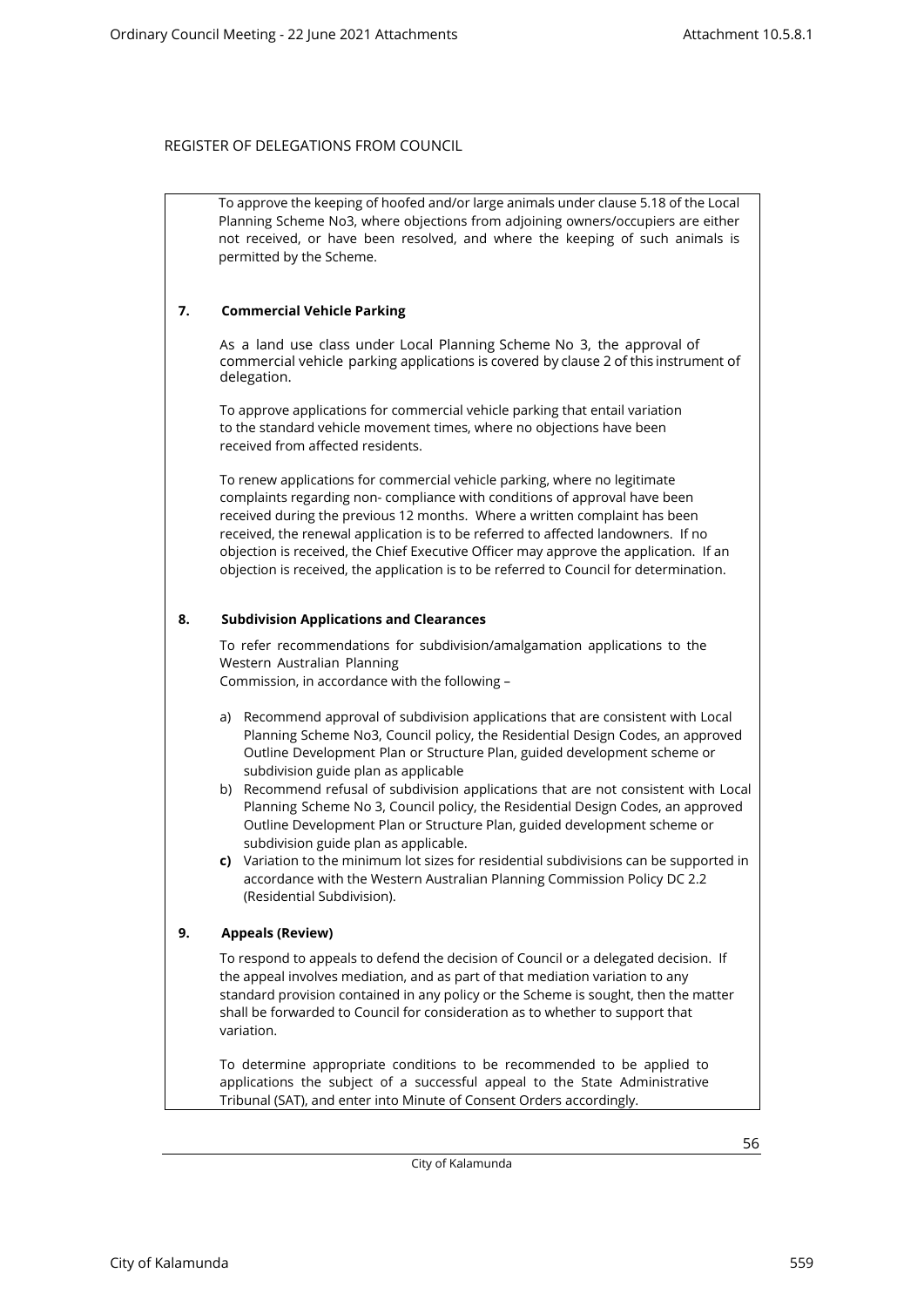### **These delegations may only be exercised subject to compliance with the relevant legislation, and in accordance with Council policy.**

| <b>Related Documents</b>            |                                                                                                                                                                                                                                                                                                                                                                                                                                                                                                                                                                                                                                                                                                                                                                                                           |  |
|-------------------------------------|-----------------------------------------------------------------------------------------------------------------------------------------------------------------------------------------------------------------------------------------------------------------------------------------------------------------------------------------------------------------------------------------------------------------------------------------------------------------------------------------------------------------------------------------------------------------------------------------------------------------------------------------------------------------------------------------------------------------------------------------------------------------------------------------------------------|--|
| Council Policy:                     | DEV1 - Additional Accommodation (Revoked 21.6.10)<br>DEV2 - Amusement Machines and Amusement Centres DEV5 - Caravan<br>Park Proposals - Guidelines for Assessment DEV6 - Cash in Lieu of Car<br>Parking (Revoked 18 October 2010)<br>DEV7 - Child Care Centres - Guidelines (Revoked 18 October 2010)<br>DEV10 — Delegation of Authority - Determination of Development and<br>Subdivision Applications (Revoked 19 April 2010)<br>DEV12 - Design Aesthetics - Guidelines (Revoked 21 June 2010)<br>DEV16 - Fuel Storage Applications - Guidelines for Assessment (Revoked 18<br>October 2012)<br>DEV17 - Igloo/Tunnel House Applications - Guidelines for Assessment (16<br>August 2010)<br>DEV19 - Notification to Affected Landowners - Community Consultation -<br>Advertising (Revoked 21 June 2010) |  |
| Administration<br>Policy/Procedure: | n/a                                                                                                                                                                                                                                                                                                                                                                                                                                                                                                                                                                                                                                                                                                                                                                                                       |  |
| Notes:                              | <b>Local Planning Scheme No.3</b><br><b>Delegations of Functions</b><br>11.3<br>11.3.1 The local government may, in writing and either generally<br>or as otherwise provided by the instrument of delegation,<br>delegate to a committee or the Chief Executive Officer<br>(CEO), within the meaning of those expressions under the<br>Local Government Act 1995, the exercise of any of its<br>powers or the discharge of any of its duties under the<br>Scheme, other than this power of delegation.<br>11.3.2 The CEO may delegate to any employee of the local<br>government the exercise of any of the Chief Executive<br>Officer's powers or the discharge of any of the Chief<br>Executive's duties under clause 11.3.1.                                                                           |  |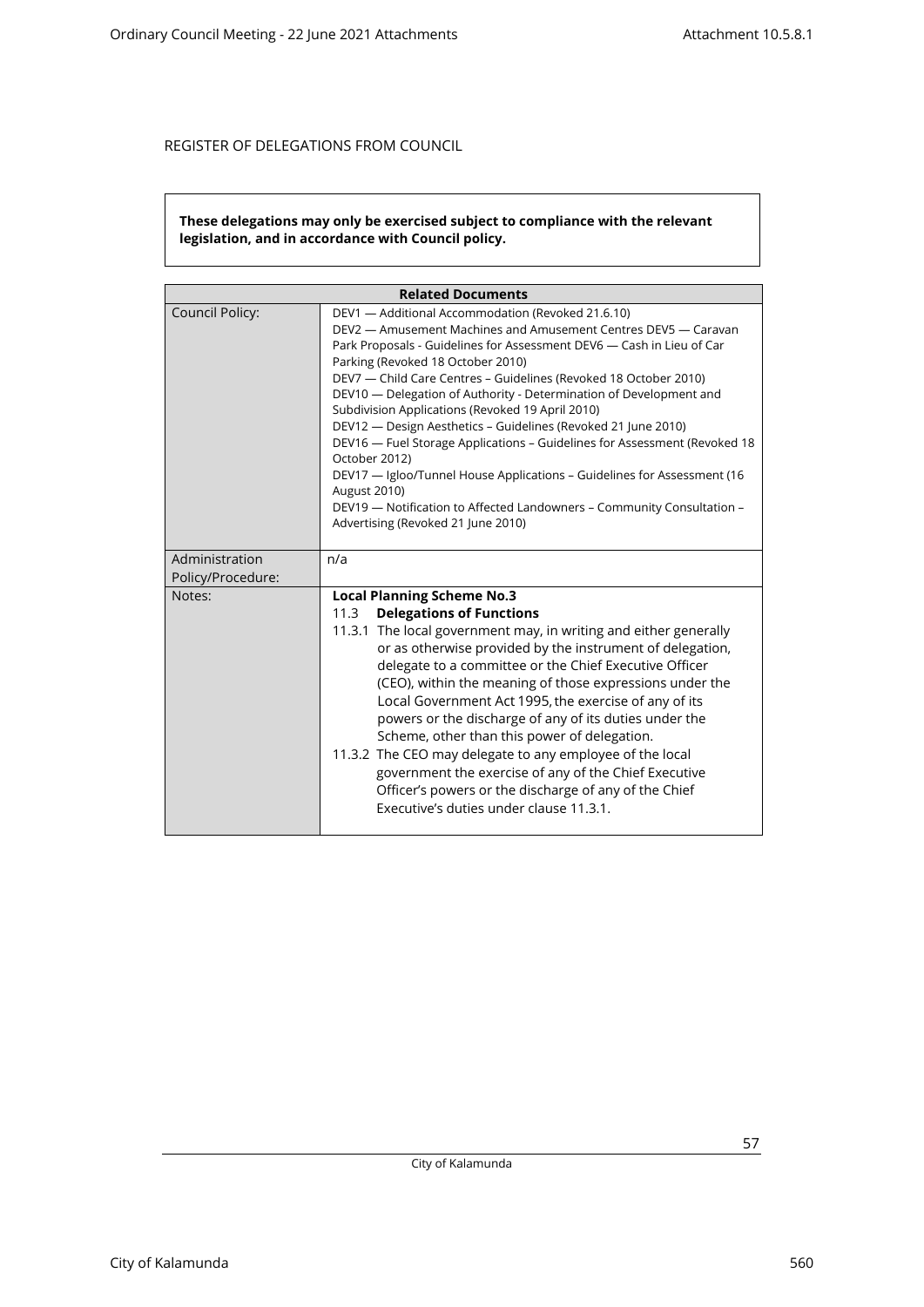### <span id="page-57-0"></span>**Powers Under Part 11 of Local Planning Scheme 3**

| Delegation from:    | Council                        |
|---------------------|--------------------------------|
| Delegated to:       | <b>Chief Executive Officer</b> |
| Date Adopted:       | 21 December 2009               |
| <b>DATE REVOKED</b> | 21 June 2010                   |

| Legislation:                                                             | Local Planning Scheme No 3; Planning & Development Act 2005                |
|--------------------------------------------------------------------------|----------------------------------------------------------------------------|
| Power or Duty of the<br>Local Government<br>which is being<br>delegated: | Local Planning Scheme 3<br><b>Part 11 - Enforcement and Administration</b> |

## **DETAILS**

Council delegates to the Chief Executive Officer the exercise of any of its powers, and the discharge of any of its duties, under Part 11 of the Shire of Kalamunda Local Planning Scheme No. 3.

| <b>Related Documents</b> |                                                                                                                                                                                                                                                                                                                                                                                                                                                                                                                                                                                                                                                                                      |
|--------------------------|--------------------------------------------------------------------------------------------------------------------------------------------------------------------------------------------------------------------------------------------------------------------------------------------------------------------------------------------------------------------------------------------------------------------------------------------------------------------------------------------------------------------------------------------------------------------------------------------------------------------------------------------------------------------------------------|
| Council Policy:          |                                                                                                                                                                                                                                                                                                                                                                                                                                                                                                                                                                                                                                                                                      |
| Administration           |                                                                                                                                                                                                                                                                                                                                                                                                                                                                                                                                                                                                                                                                                      |
| Policy/Procedure:        |                                                                                                                                                                                                                                                                                                                                                                                                                                                                                                                                                                                                                                                                                      |
| Notes:                   | <b>Local Planning Scheme No.3</b><br><b>Delegations of Functions</b><br>11.3<br>11.3.1 The local government may, in writing and either generally<br>or as otherwise provided by the instrument of delegation,<br>delegate to a committee or the Chief Executive Officer<br>(CEO), within the meaning of those expressions under the<br>Local Government Act 1995, the exercise of any of its<br>powers or the discharge of any of its duties under the<br>Scheme, other than this power of delegation.<br>11.3.2 The CEO may delegate to any employee of the local<br>government the exercise of any of the Chief Executive<br>Officer's powers or the discharge of any of the Chief |
|                          | Executive's duties under clause 11.3.1.                                                                                                                                                                                                                                                                                                                                                                                                                                                                                                                                                                                                                                              |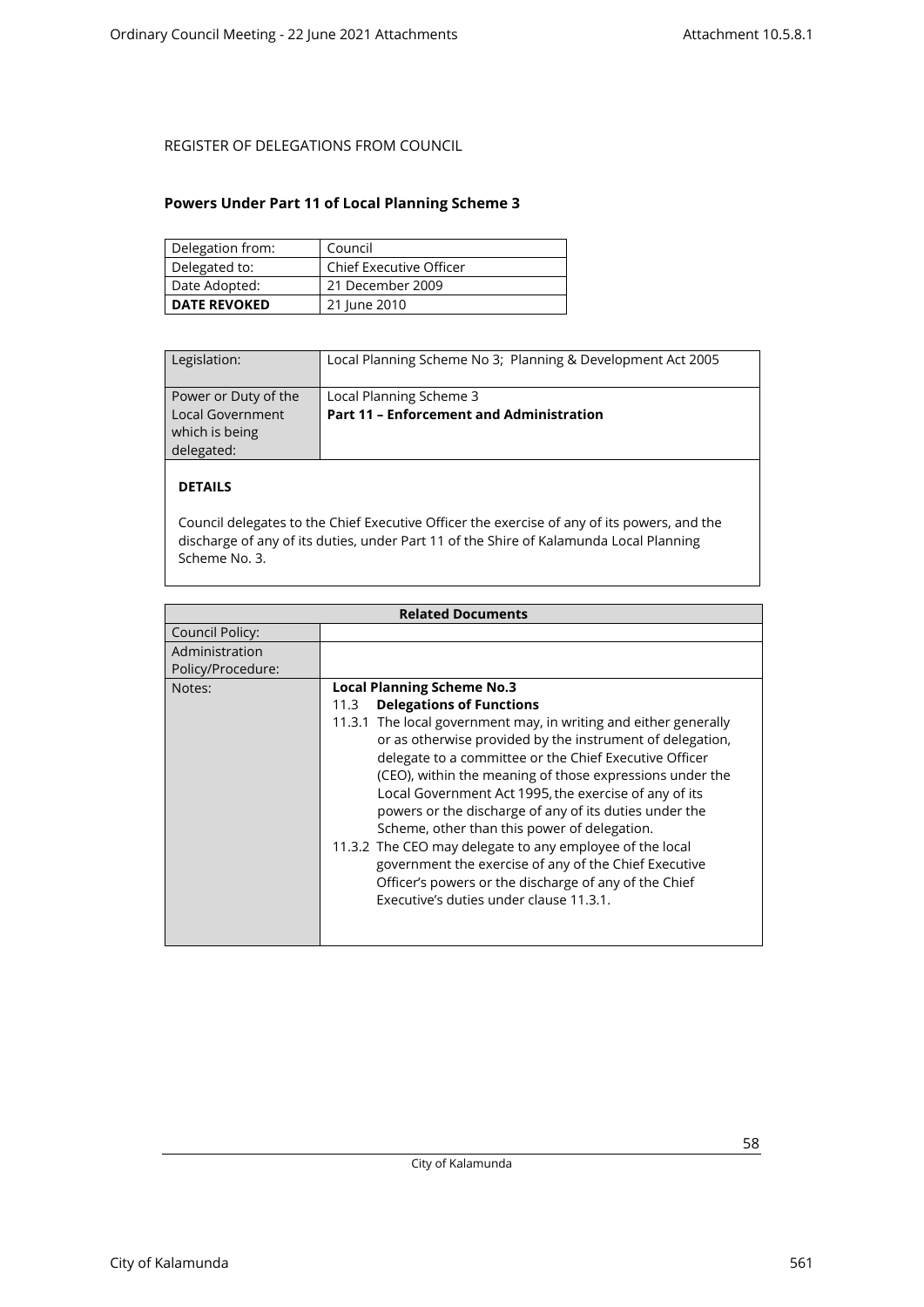### <span id="page-58-0"></span>**LMPA1 - Building Approvals**

| Delegation from:    | Council                          |
|---------------------|----------------------------------|
| Delegated to:       | <b>Manager Building Services</b> |
| Date Adopted:       |                                  |
| <b>DATE REVOKED</b> | 16 April 2012                    |

| Legislation:                             | Local Government (Miscellaneous Provisions) Act 1960, s.374 &<br>374AA  |
|------------------------------------------|-------------------------------------------------------------------------|
| Power or Duty of the<br>Local Government | 374. Plans of buildings to be approved by local government              |
| which is being<br>delegated:             | 374AA. Building approval certificates for unauthorised building<br>work |

### **DETAILS**

Under section 374AAB of the Local Government (Miscellaneous Provisions) Act 1960, the Manager Building Services is delegated to exercise the powers or discharge the duties of the Council under sections 374 and 374AA of the Local Government (Miscellaneous Provisions) Act 1960.

All building approvals are subject to compliance with the Local Government (Miscellaneous Provisions) Act 1960

and Regulations, and are to be in accordance with Council policy.

|                   | <b>Related Documents</b>                                                                                                                                                                                                                                                                                                                                                                                                                                                                                                               |
|-------------------|----------------------------------------------------------------------------------------------------------------------------------------------------------------------------------------------------------------------------------------------------------------------------------------------------------------------------------------------------------------------------------------------------------------------------------------------------------------------------------------------------------------------------------------|
| Council Policy:   | DEV8 - Delegation of Authority - Approval of Building Plans and                                                                                                                                                                                                                                                                                                                                                                                                                                                                        |
|                   | Specifications                                                                                                                                                                                                                                                                                                                                                                                                                                                                                                                         |
| Administration    | n/a                                                                                                                                                                                                                                                                                                                                                                                                                                                                                                                                    |
| Policy/Procedure: |                                                                                                                                                                                                                                                                                                                                                                                                                                                                                                                                        |
| Notes:            | <b>Local Government (Building Surveyors) Regulations 2008</b><br>6(2) For the purposes of section 374AAB(2) of the Act, after the<br>transition period, the authority to approve or refuse to approve<br>plans and specifications submitted under section<br>374 of the Act or unauthorised building work in relation to<br>any building must not be delegated to a person unless that<br>person holds a Building Surveyor Level 1 certificate. (lesser<br>qualifications specified for smaller buildings - refer Regs for<br>details) |
|                   | 374AAB. Delegation of authority to approve plans of buildings or<br>unauthorised building work<br>(5) A delegation under subsection (1), and any variation or<br>revocation of it, must be in writing executed by the local<br>government.<br>(6) A person to whom authority is delegated under this section<br>cannot delegate that authority.                                                                                                                                                                                        |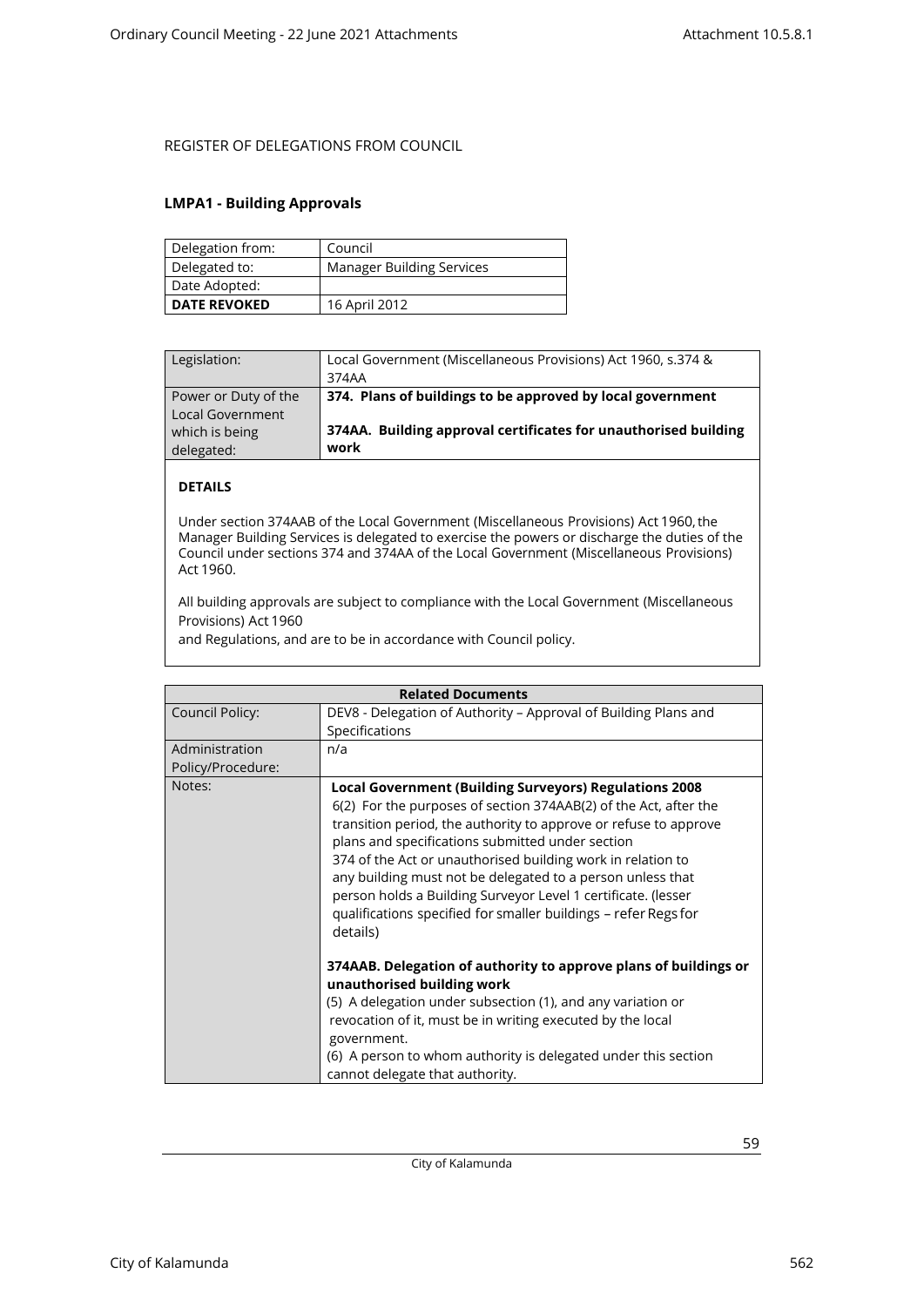### <span id="page-59-0"></span>**LMPA2 - Buildings**

| Delegation from:    | Council                        |
|---------------------|--------------------------------|
| Delegated to:       | <b>Chief Executive Officer</b> |
| Date Adopted:       |                                |
| <b>DATE REVOKED</b> | 16 April 2012                  |

| Legislation:                                                                    | Local Government (Miscellaneous Provisions) Act 1960, Part XV;<br><b>Building Regulations 1989</b> |
|---------------------------------------------------------------------------------|----------------------------------------------------------------------------------------------------|
| Power or Duty of the<br><b>Local Government</b><br>which is being<br>delegated: | Part XV - buildings                                                                                |

## **DETAILS**

Under section 5.42 of the *Local Government Act 1995*, the Chief Executive Officer is delegated to exercise the powers or discharge the duties of the Council under –

- Part XV of the Local Government (Miscellaneous Provisions) Act 1960, and
- the Building Regulations

1989, in accordance with Council

policy.

This excludes sections 374 and 374AA of the Local Government (Miscellaneous Provisions) Act 1960, which deal with building approvals, and may only be delegated to a building surveyor.

| <b>Related Documents</b> |                                                                                                                                                                                                                                                                                                                              |  |
|--------------------------|------------------------------------------------------------------------------------------------------------------------------------------------------------------------------------------------------------------------------------------------------------------------------------------------------------------------------|--|
| Council Policy:          | DEV11 - Delegation of Authority - Issue of Stop Work Orders                                                                                                                                                                                                                                                                  |  |
| Administration           | n/a                                                                                                                                                                                                                                                                                                                          |  |
| Policy/Procedure:        |                                                                                                                                                                                                                                                                                                                              |  |
| Notes:                   | <b>DLGRD Guideline #17 - Delegations</b><br>Section 2 of the Local Government (Miscellaneous Provisions) Act<br>1960 effectively incorporates the provisions of that Act into the<br>Local Government Act 1995, and therefore the delegation<br>provisions of the Local Government Act 1995 apply to the Local<br>Government |  |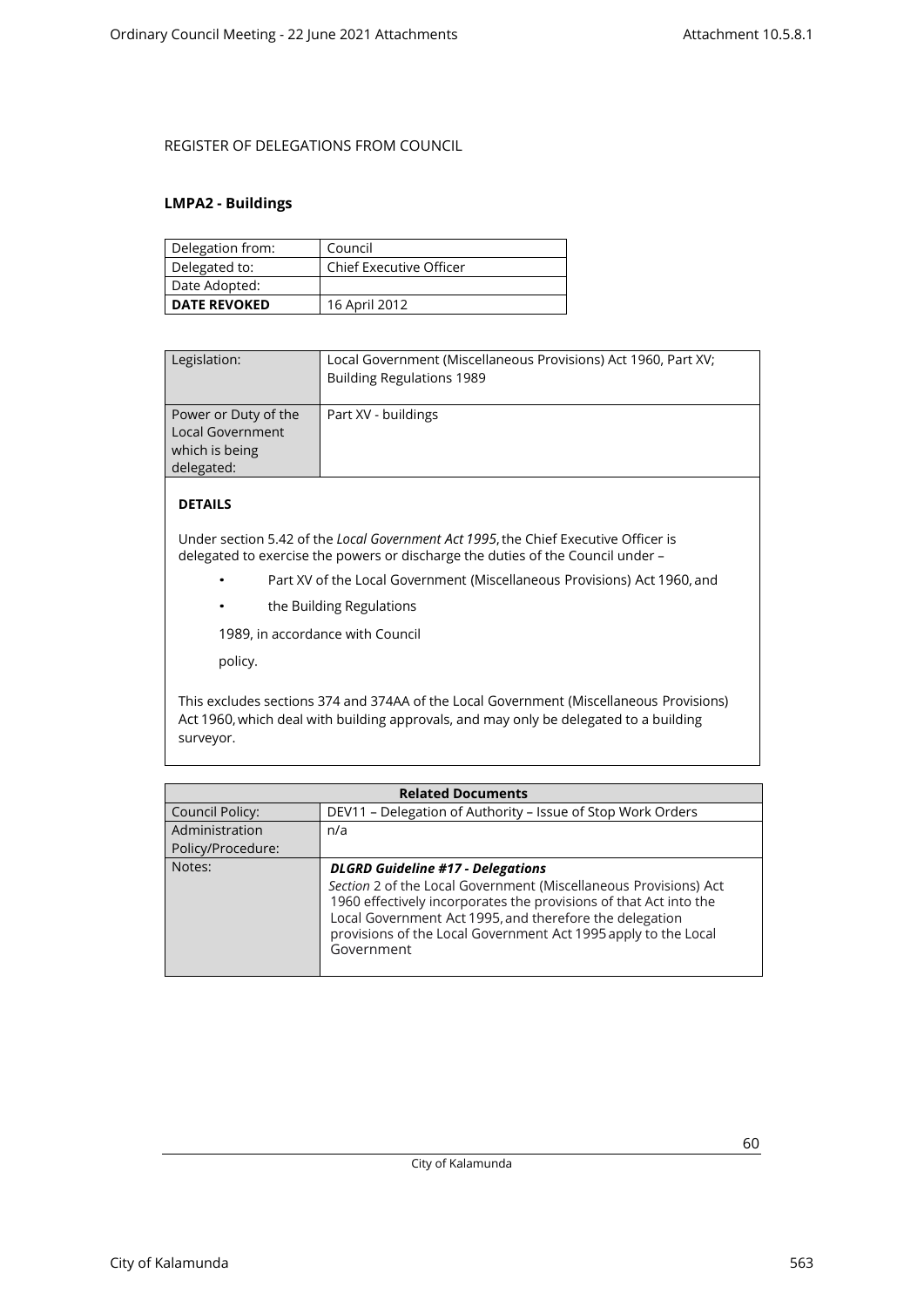### <span id="page-60-0"></span>**LGA15 - Land Asset Rationalisation – Disposal of Property – Additional Properties**

| Delegation from:    | Council                        |
|---------------------|--------------------------------|
| Delegated to:       | <b>Chief Executive Officer</b> |
| Date Adopted:       |                                |
| <b>DATE REVOKED</b> | 27 June 2016                   |

| Legislation:                                                                    | Section 3.58 of the Local Government Act 1995                                                                                                                                                                                                                                                                                                           |
|---------------------------------------------------------------------------------|---------------------------------------------------------------------------------------------------------------------------------------------------------------------------------------------------------------------------------------------------------------------------------------------------------------------------------------------------------|
| Power or Duty of the<br><b>Local Government</b><br>which is being<br>delegated: | (2) Except as stated in this section, a local government can only<br>dispose of property to $-$<br>(a) the highest bidder at public auction; or<br>(b) the person who at public tender called by the local government<br>makes what is, in the opinion of the local government, the most<br>acceptable tender, whether or not it is the highest tender. |

### **DETAILS**

Under section 5.42 of the *Local Government Act 1995*, the Chief Executive Officer is delegated the power to dispose of the following properties, for not less than 90% of the valuation –

- 34 McRae Road, Kalamunda
- 46 Cotherstone Road, Kalamunda<br>• 2 Cabarita Boad, Kalamunda
- 2 Cabarita Road, Kalamunda
- 21 Andrew Street, Kalamunda<br>• 29 Barbigal Place, Lesmurdie
- 29 Barbigal Place, Lesmurdie.

In accordance with section 5.43, Limits on delegations to CEO – "A local government cannot delegate to a CEO any of the following powers or duties —

(d) acquiring or disposing of any property valued at an amount exceeding an amount determined by the local government for the purpose of this paragraph",

the limit that has been set by Council is 5 million dollars (\$5,000,000).

|                   | <b>Related Documents</b>                                                                                                |
|-------------------|-------------------------------------------------------------------------------------------------------------------------|
| Council Policy:   |                                                                                                                         |
| Administration    |                                                                                                                         |
| Policy/Procedure: |                                                                                                                         |
| Notes:            |                                                                                                                         |
|                   | EN BLOC RESOLUTION OCM 199/2011                                                                                         |
|                   | That Council:                                                                                                           |
|                   | Dispose of, in accordance with the Local Government Act 1995<br>1.<br>Sections 3.58 and 3.59, the following properties: |
|                   | 34 McCrae Road, Kalamunda<br>$\bullet$                                                                                  |
|                   | 46 Cotherstone Road, Kalamunda                                                                                          |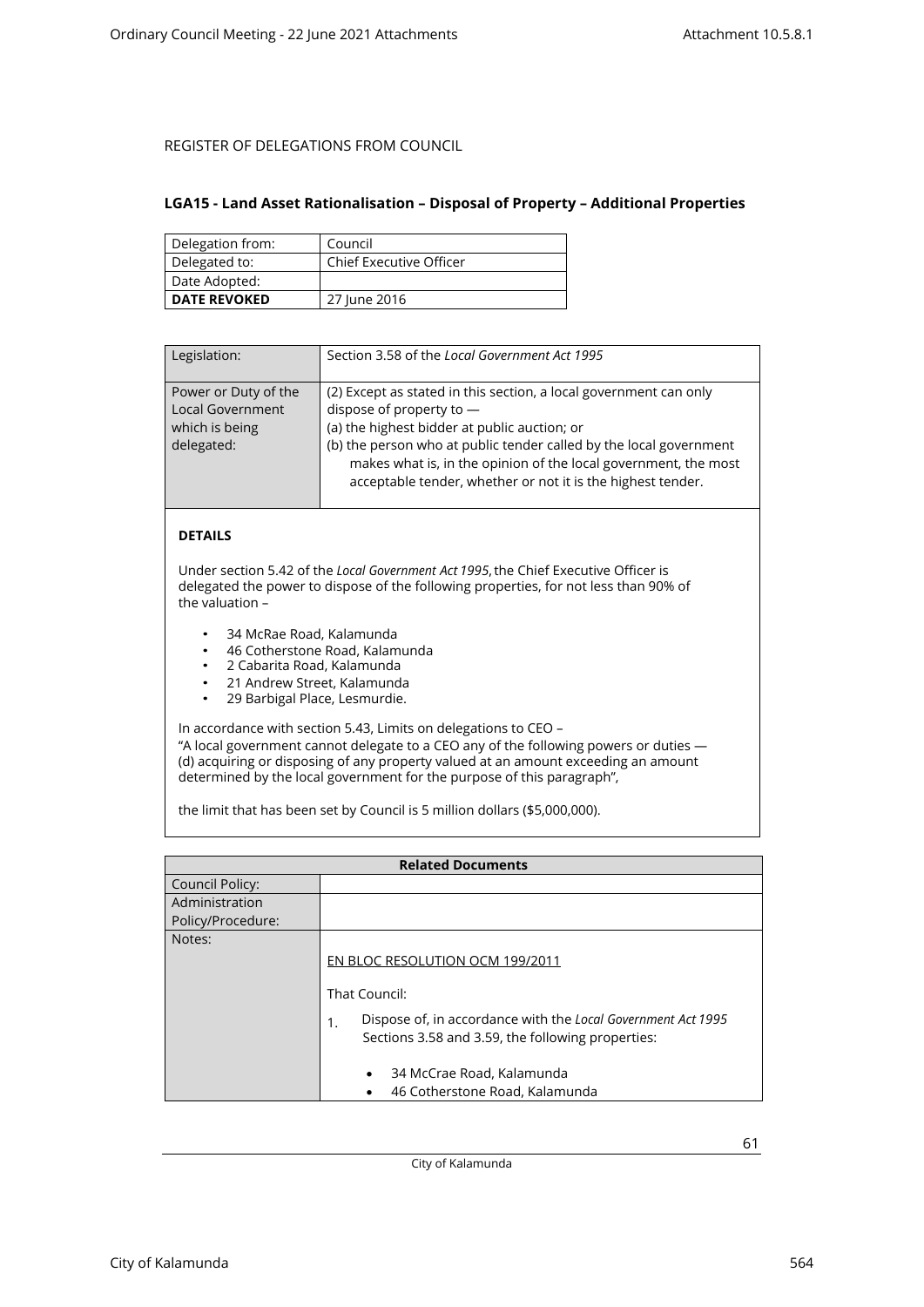|    | 2 Cabarita Road, Kalamunda<br>$\bullet$<br>21 Andrew Street, Kalamunda<br>$\bullet$<br>29 Barbigal Place, Lesmurdie<br>$\bullet$                                       |
|----|------------------------------------------------------------------------------------------------------------------------------------------------------------------------|
| 2. | Provide The Professionals, Kalamunda with a six month<br>exclusive selling agent agreement for the sale of properties at:                                              |
|    | 34 McCrae Road Kalamunda<br>46 Cotherstone Road Kalamunda<br>$\bullet$<br>2 Cabarita Road Kalamunda<br>21 Andrew Street Kalamunda<br>29 Barbigal Place Lesmurdie.<br>٠ |
| 3. | Accept the disposal of properties at the values listed in<br>Attachment 2 - Valuations.                                                                                |
| 4. | Authorise the sale of a property for not less than 90% of<br>valuation unless by Council resolution.                                                                   |
| 5. | Delegate to the Chief Executive Officer, in accordance with the<br>Local Government Act 1995 Section 5.42, powers and duties to<br>dispose of the properties.          |
| 6. | Delegate to the Chief Executive Officer, in accordance with the<br>Local Government Act 1995 Section 5.43, a limit of five million<br>dollars (\$5,000,000).           |
|    | Moved:<br><b>Cr Bob Emery</b>                                                                                                                                          |
|    | Seconded: Cr Allan Morton                                                                                                                                              |
|    | <b>CARRIED UNANIMOUSLY (10/0)</b><br>Vote:                                                                                                                             |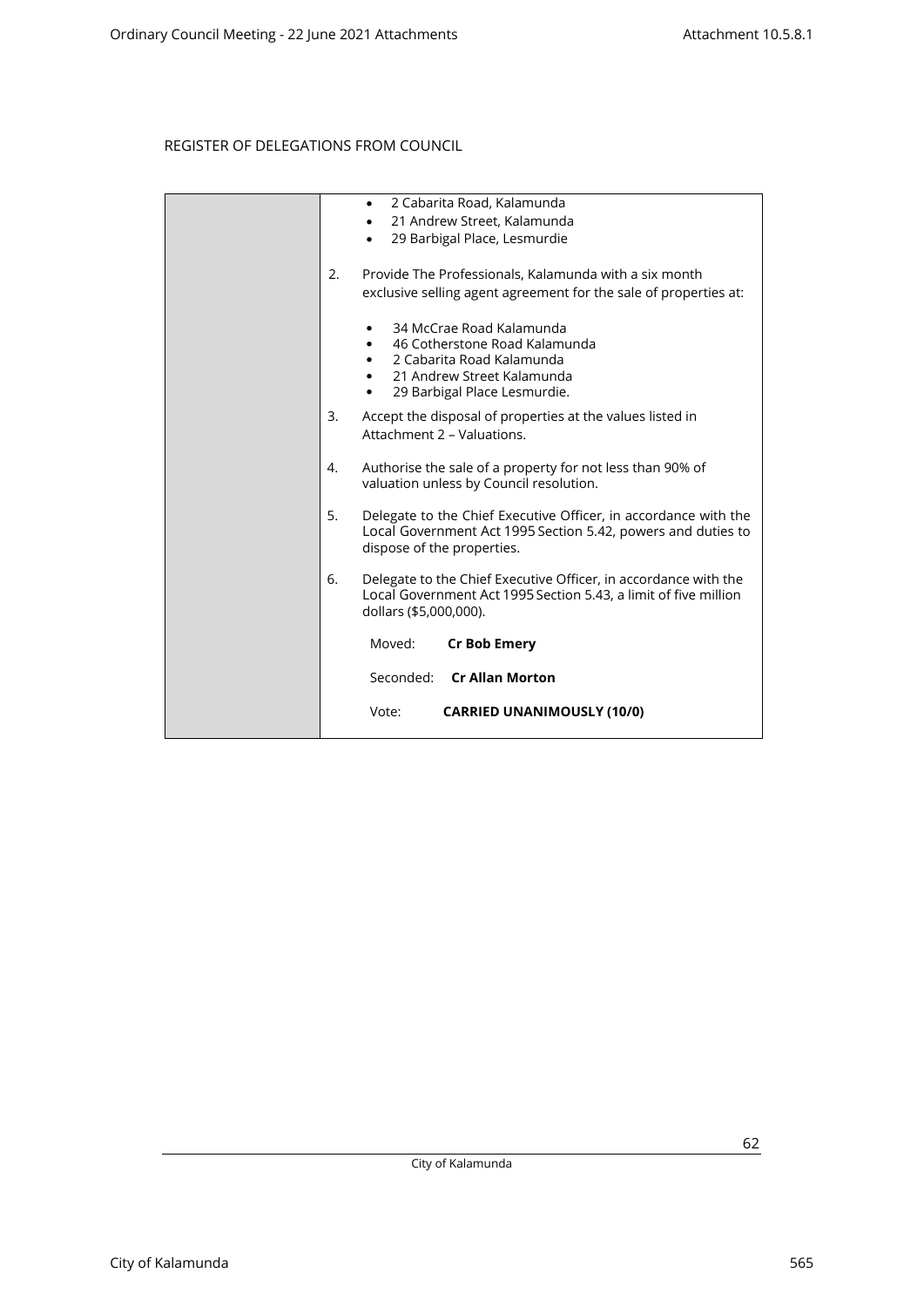### <span id="page-62-0"></span>**LGA16 - Tender – Development of 39 Maida Vale Road**

| Delegation from:    | Council                 |
|---------------------|-------------------------|
| Delegated to:       | Chief Executive Officer |
| Date Adopted:       | 19 December 2011        |
| <b>DATE REVOKED</b> | 25 May 2015             |

| Legislation:            | Local Government Act 1995, s. 3.57; Local Government (Functions<br>and General) Regulations 1996, Part 4, Division 2. |
|-------------------------|-----------------------------------------------------------------------------------------------------------------------|
| Power or Duty of the    | 3.57. Tenders for providing goods or services                                                                         |
| <b>Local Government</b> | (1) A local government is required to invite tenders before it enters                                                 |
| which is being          | into a contract of a prescribed kind under which another person is to                                                 |
| delegated:              | supply goods or services.                                                                                             |

### **DETAILS**

Under section 5.42 of the Local Government Act 1995, the Chief Executive Officer is delegated to exercise the powers or discharge the duties of the Council under section 3.57 of the Local Government Act 1995.

In respect of choice of tender, the Chief Executive Officer is authorised to accept tenders up to a value of \$250,000. All tenders which exceed this value must be referred to Council for evaluation and decision.

|                   | <b>Related Documents</b>                                                                                                                                                                                                    |
|-------------------|-----------------------------------------------------------------------------------------------------------------------------------------------------------------------------------------------------------------------------|
| Council Policy:   |                                                                                                                                                                                                                             |
| Administration    |                                                                                                                                                                                                                             |
| Policy/Procedure: |                                                                                                                                                                                                                             |
| Notes:            | RESOLVED OCM 211/2011                                                                                                                                                                                                       |
|                   | That Council:                                                                                                                                                                                                               |
|                   | That Council notes Confidential Attachments 1 and 2.<br>1.                                                                                                                                                                  |
|                   | 2.<br>Provide exclusive rights to Ventura Homes for the<br>development of House and Land packages for the<br>whole of the site at Lot 263(39) Maida Vale Road in<br>Maida Vale.                                             |
|                   | 3.<br>Pursuant to Section 5.42 (1) and Section 5.43 (b) of the<br>Local Government Act 1995 delegates authority to Chief<br>Executive Officer to accept Tenders for Construction<br>works up to \$250,000 for this project. |
|                   | Moved:<br><b>Cr Margaret Thomas</b>                                                                                                                                                                                         |
|                   | Seconded: Cr Justin Whitten                                                                                                                                                                                                 |
|                   | <b>CARRIED UNANIMOUSLY/ABSOLUTE MAJORITY (10/0)</b><br>Vote:                                                                                                                                                                |

City of Kalamunda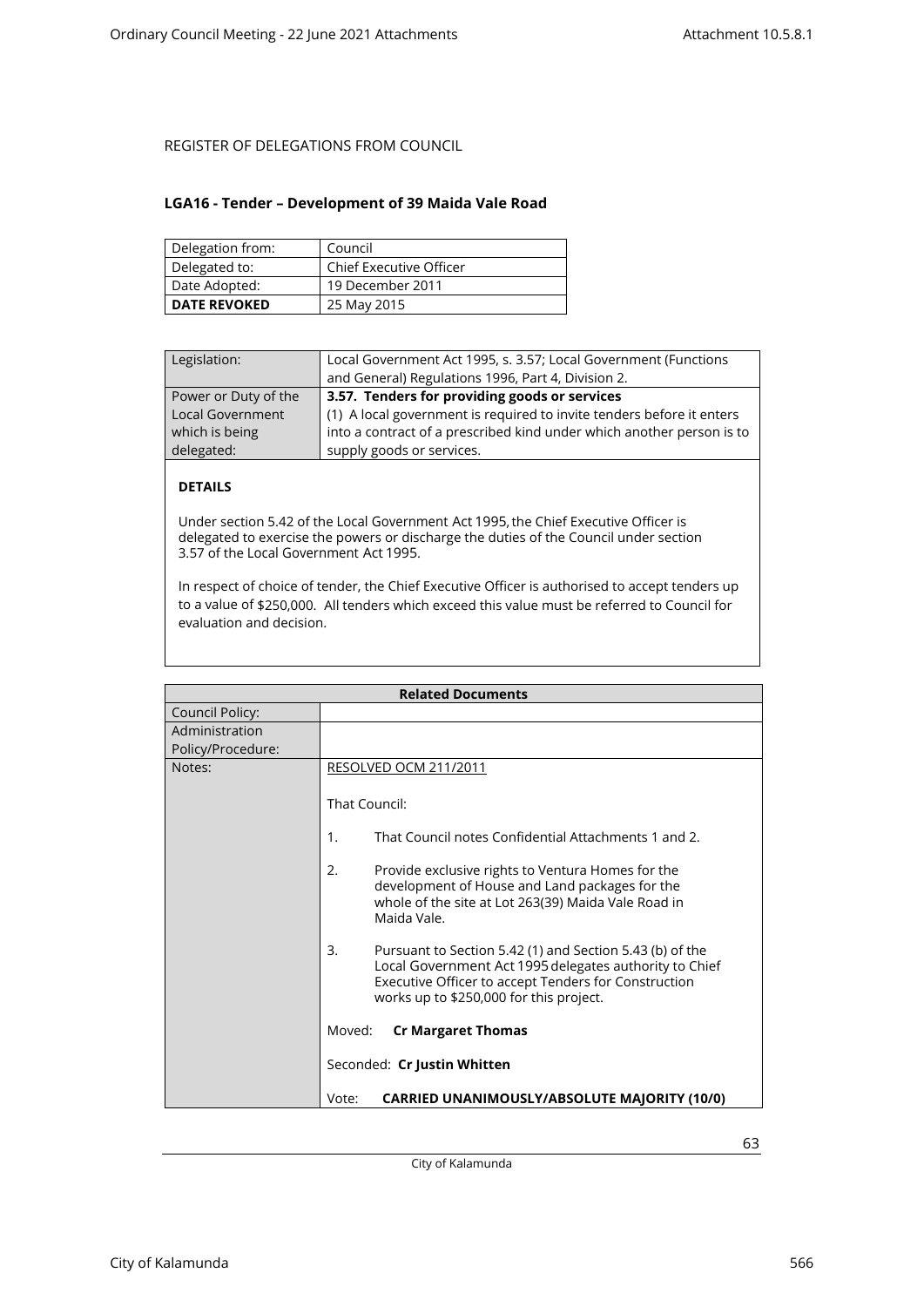### <span id="page-63-0"></span>**CPR1 - Caravan Parks and Camping**

| Delegation from:    | Council                              |
|---------------------|--------------------------------------|
| Delegated to:       | Manager Health Service,              |
|                     | <b>Environmental Health Officers</b> |
| Date Adopted:       |                                      |
| <b>DATE REVOKED</b> | 25 May 2015                          |

| Legislation:            | Caravan Parks and Camping Grounds Regulations 1997, Reg             |
|-------------------------|---------------------------------------------------------------------|
| Power or Duty of the    | 6. Local government                                                 |
| <b>Local Government</b> | A function conferred on a local government by these regulations may |
| which is being          | be performed by an authorised person appointed by that local        |
| delegated:              | government who is authorised in writing by that local government to |
|                         | do so                                                               |

### **DETAILS**

Those persons who have been appointed by Council as "authorised persons" for the purposes of the Caravan Parks and Camping Grounds Act 1995 are delegated to exercise the powers or discharge the duties of the Council under the Caravan Parks and Camping Grounds Regulations 1997.

| <b>Related Documents</b> |  |
|--------------------------|--|
| Council Policy:          |  |
| Administration           |  |
| Policy/Procedure:        |  |
| Notes:                   |  |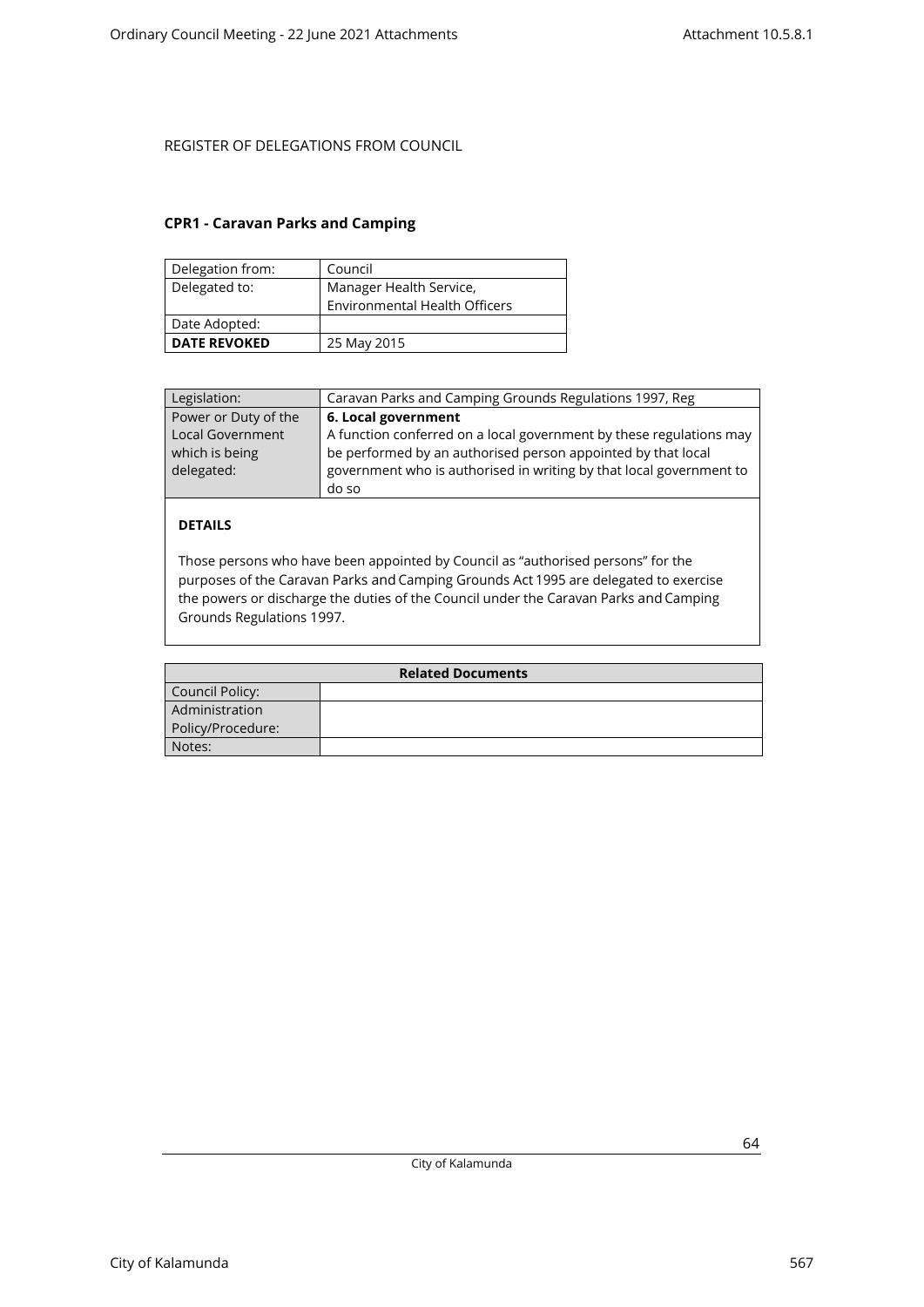# <span id="page-64-0"></span>**EXPIRED DELEGATIONS**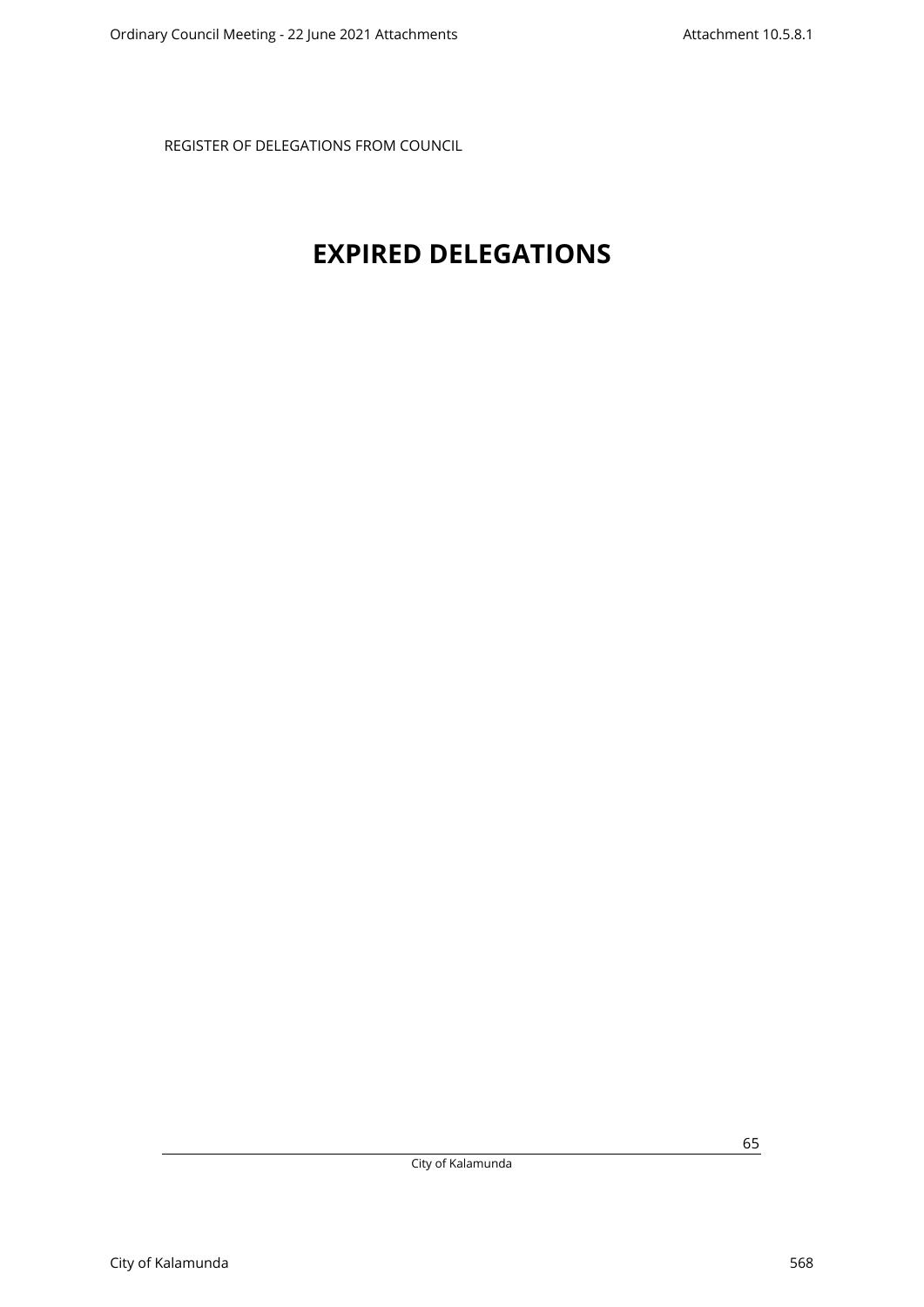### <span id="page-65-0"></span>**MISC7 Traffic Consideration – Shopping Centre Kalamunda Road, High Wycombe**

| Delegation from: | Council                        |
|------------------|--------------------------------|
| Delegated to:    | <b>Chief Executive Officer</b> |
| Date Adopted:    | 16 August 2010                 |
| <b>EXPIRED</b>   |                                |

| Power to acquire land. |
|------------------------|
|                        |
|                        |
|                        |
|                        |
|                        |

### **DETAILS**

That Council delegates authority to the Chief Executive Officer to accept, in consultation with the Shire President, Deputy Shire President and Chairperson of General Services Committee, the offers for the purchase of 13 Ashford Road, 512 Kalamunda Road and 514 Kalamunda Road, in accordance with Confidential Attachment 1 (OCM 16August 2010).

| <b>Related Documents</b> |  |
|--------------------------|--|
| Council Policy:          |  |
| Administration           |  |
| Policy/Procedure:        |  |
| Notes:                   |  |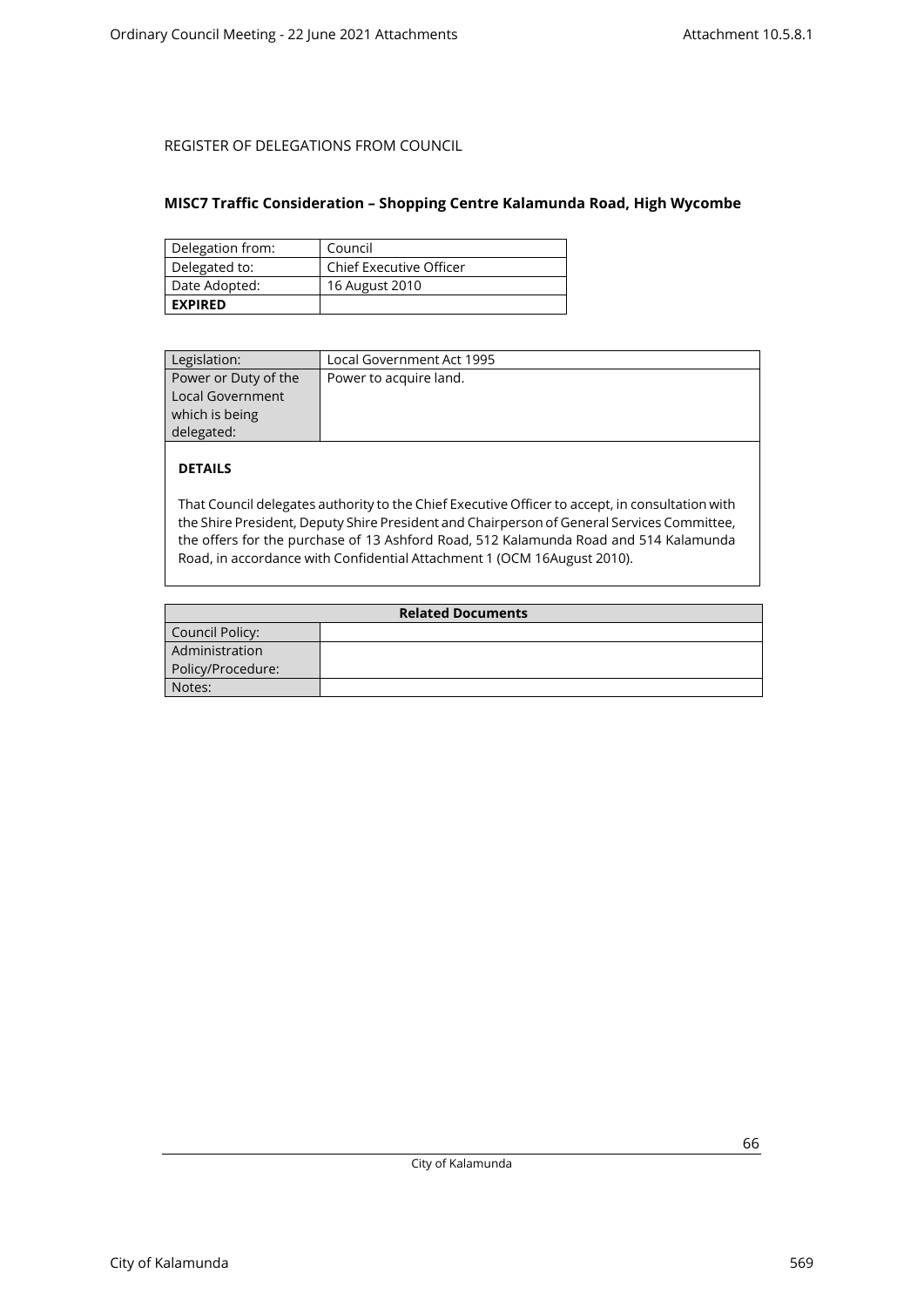### <span id="page-66-0"></span>**MISC8 Skate Park Construction – Fleming Reserve**

| Delegation from: | Council                        |
|------------------|--------------------------------|
| Delegated to:    | <b>Chief Executive Officer</b> |
| Date Adopted:    | 20 September 2010              |
| <b>EXPIRED</b>   |                                |

| Legislation:                                                                    | Local Government (Functions and General) Regulations 1996, r18 &<br>20    |
|---------------------------------------------------------------------------------|---------------------------------------------------------------------------|
| Power or Duty of the<br><b>Local Government</b><br>which is being<br>delegated: | Choice of tender;<br>Variation of requirements before entry into contract |

**DETAILS**

#### **RESOLVED OCM 138/10** (20 September 2010)

That Council –

Delegate authority to the Chief Executive Officer to:

- a. Negotiate and accept the identified Pre-Contract variations; and
- b. Finalise the Tender with DME Contractors for construction of:
	- i) Stage 1 to the value of \$255,281.00
	- ii) Stage 2 to the value of \$114,719.00

| <b>Related Documents</b> |  |
|--------------------------|--|
| Council Policy:          |  |
| Administration           |  |
| Policy/Procedure:        |  |
| Notes:                   |  |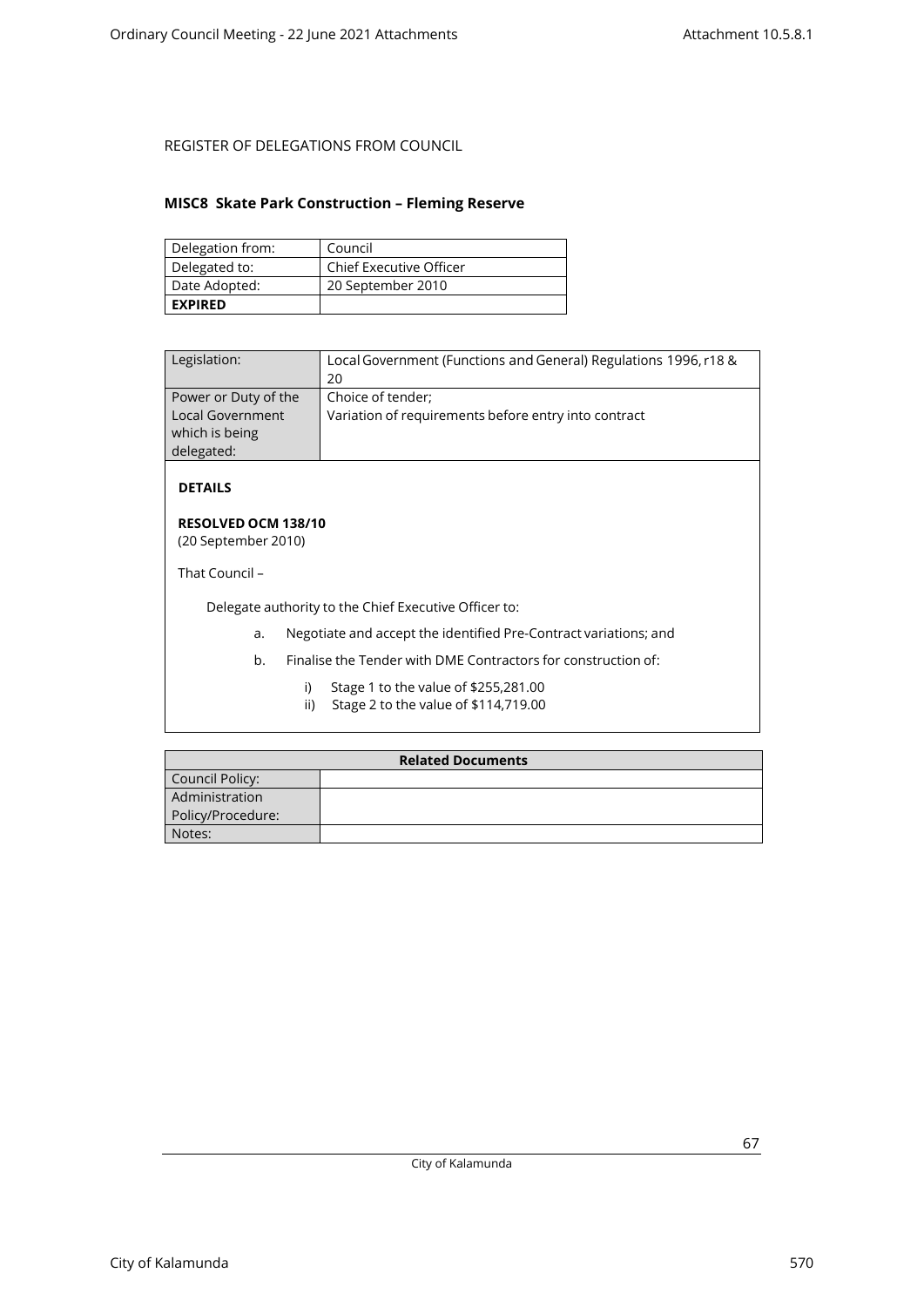### <span id="page-67-0"></span>**LGA14 Land Asset Rationalisation – Disposal of Property**

| Delegation from: | Council                        |
|------------------|--------------------------------|
| Delegated to:    | <b>Chief Executive Officer</b> |
| Date Adopted:    | 18 April 2011                  |
| <b>EXPIRED</b>   |                                |

| Legislation:            | Section 3.58 of the Local Government Act 1995                                                                                                                                                           |  |
|-------------------------|---------------------------------------------------------------------------------------------------------------------------------------------------------------------------------------------------------|--|
| Power or Duty of the    | (2) Except as stated in this section, a local government can only                                                                                                                                       |  |
| <b>Local Government</b> | dispose of property to $-$                                                                                                                                                                              |  |
| which is being          | (a) the highest bidder at public auction; or                                                                                                                                                            |  |
| delegated:              | (b) the person who at public tender called by the local government<br>makes what is, in the opinion of the local government, the most<br>acceptable tender, whether or not it is the<br>highest tender. |  |

### **DETAILS**

Under section 5.42 of the Local Government Act 1995, the Chief Executive Officer is delegated the power to dispose of the following properties –<br>  $\Box$  39 Maida Vale Road Maida Vale

- 39 Maida Vale Road Maida Vale
- □ 21 Andrew Street, Kalamunda<br>□ 2 Cabarita Road. Kalamunda
- 2 Cabarita Road, Kalamunda
- 29 Barbigal Place, Lesmurdie
- 43 Boonooloo Road, Kalamunda.

In accordance with section 5.43, Limits on delegations to CEO –

-A local government cannot delegate to a CEO any of the following powers or duties -(d) acquiring or disposing of any property valued at an amount exceeding an amount determined by the local government for the purpose of this paragraph‖,

the limit that has been set by Council is 5 million dollars (\$5,000,000).

| <b>Related Documents</b> |                                                                                                                                                                                                                                                                                                                                                                                                                                                     |
|--------------------------|-----------------------------------------------------------------------------------------------------------------------------------------------------------------------------------------------------------------------------------------------------------------------------------------------------------------------------------------------------------------------------------------------------------------------------------------------------|
| Council Policy:          |                                                                                                                                                                                                                                                                                                                                                                                                                                                     |
| Administration           |                                                                                                                                                                                                                                                                                                                                                                                                                                                     |
| Policy/Procedure:        |                                                                                                                                                                                                                                                                                                                                                                                                                                                     |
| Notes:                   | RESOLVED OCM 50/2011                                                                                                                                                                                                                                                                                                                                                                                                                                |
|                          | That:<br>$1_{-}$                                                                                                                                                                                                                                                                                                                                                                                                                                    |
|                          | 39 Maida Vale Road Maida Vale<br>П<br>21 Andrew Street, Kalamunda<br>П<br>2 Cabarita Road, Kalamunda<br>П<br>29 Barbigal Place, Lesmurdie<br>П<br>43 Boonooloo Road, Kalamunda<br>П<br>be disposed of in accordance with Sections 3.58 and 3.59<br>of the Local Government Act 1995.<br>2.<br>That sworn valuations be obtained for each lot prior to<br>being released for sale.<br>That no lot be sold for less than its sworn value unless<br>3. |

City of Kalamunda